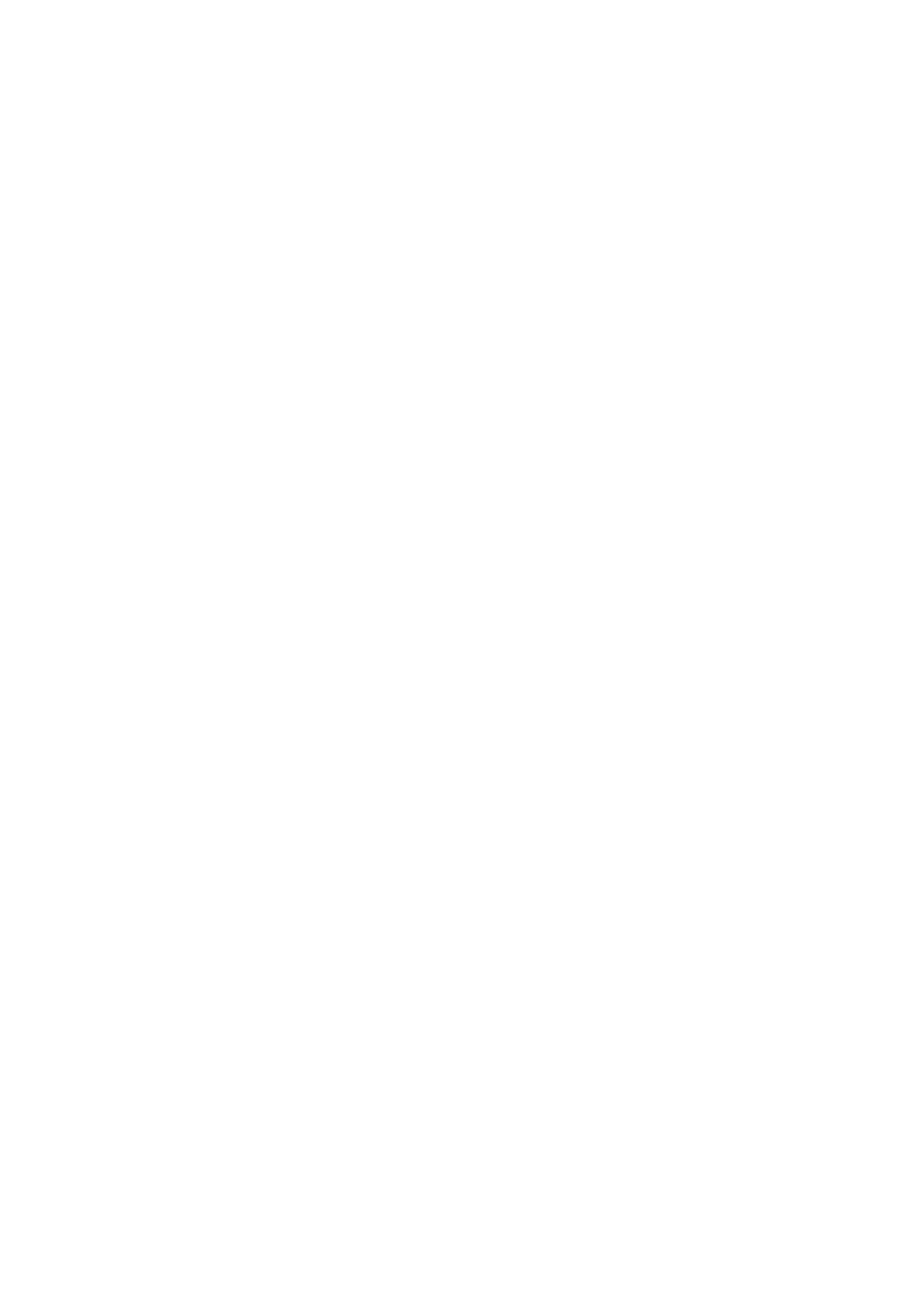*"People are not fools. Once they recognise the overwhelming commonalities of shared human experience, the alienation and demand for adherence to shame crumbles. Once they reflect upon the utter unreasonableness of insisting that homosexuals change their sexual orientation, or suppress and hide their emotions…the irrational insistence and demand for legal sanctions tends to fade away. Once they know that friends and family, children, sisters or uncles, are gay, the hatred tends to melt. In the wake of changing social attitudes inevitably come changing laws...*" Justice Michael Kirby.<sup>1</sup>

<sup>&</sup>lt;sup>1</sup> Justice Michael Kirby, Same-Sex Relationships: An Australian Perspective on a Global Issue' in Robert Wintemute and Mads Andenæs, *Legal Recognition of Same-Sex Partnerships: A Study of National, European and International Law* (2001), 9.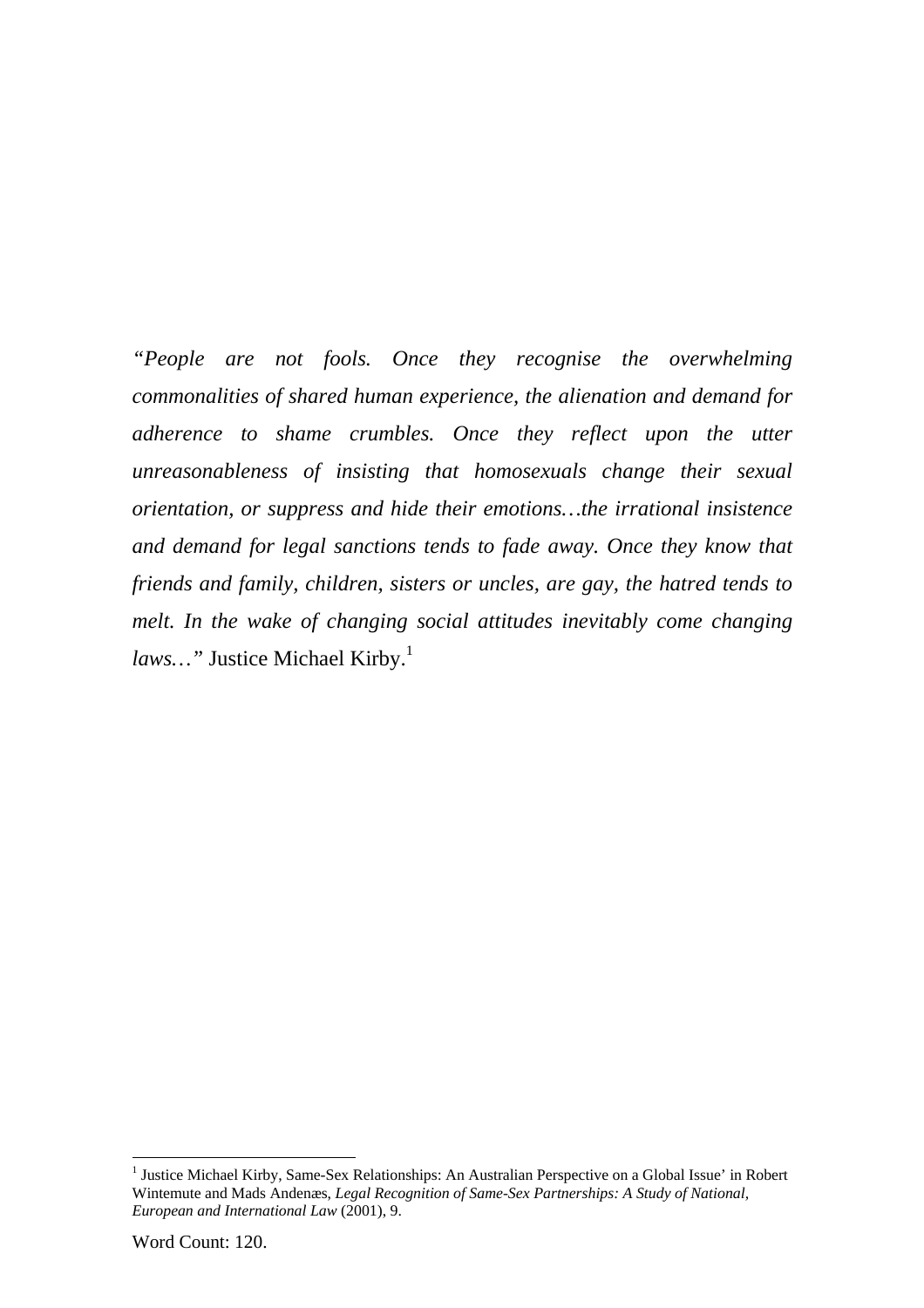#### **Acknowledgments**

I would like to thank my supervisor, Wayne Morgan, for his enthusiasm, support and guidance throughout this semester. I would also like to thank all of the legal academics and lobbyists who allowed me to interview them and gain invaluable knowledge on this topic. Finally, I would like to thank my family and friends for their encouragement and support.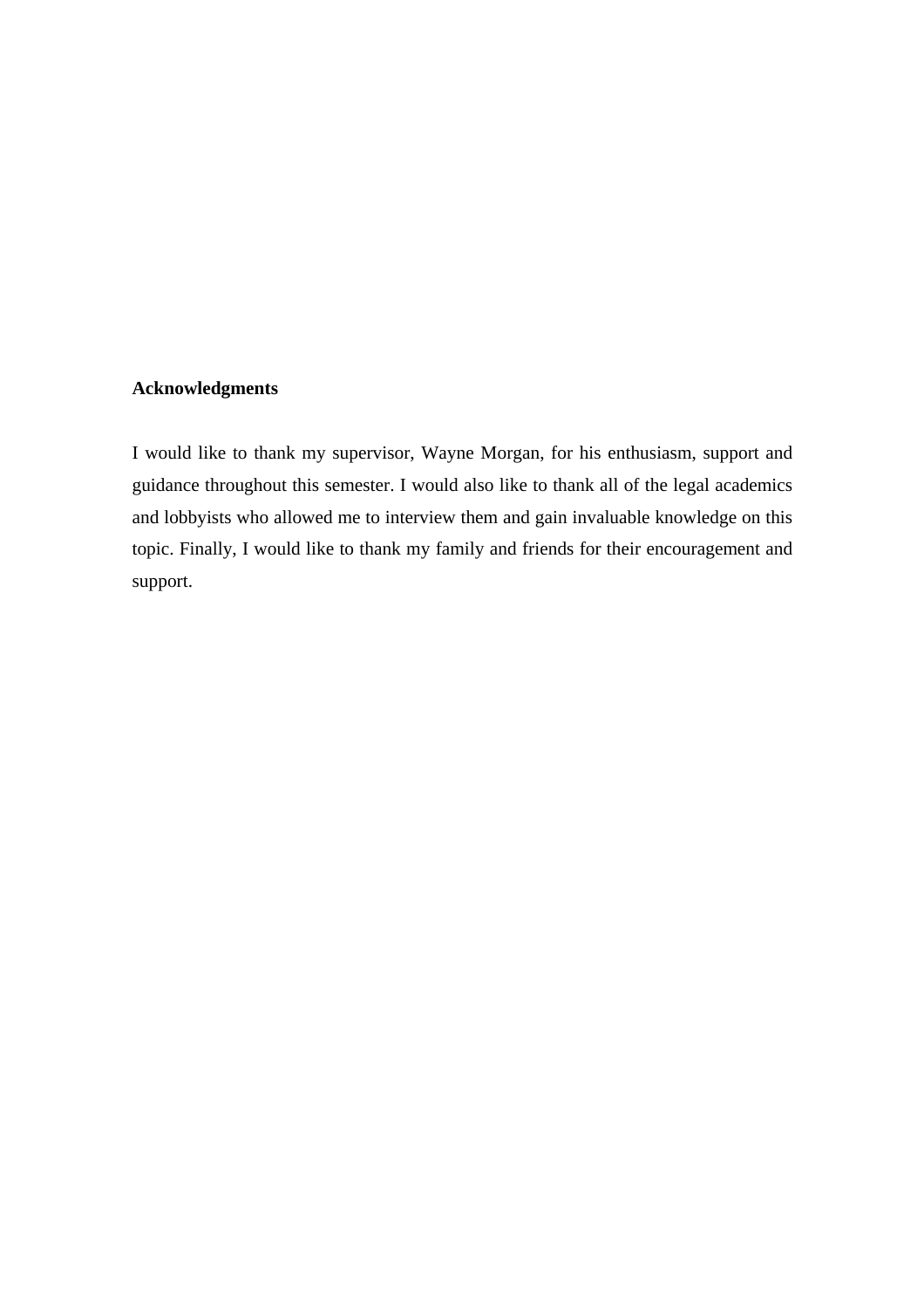#### **Contents:**

| <b>INTRODUCTION</b>                                     | $\overline{7}$ |
|---------------------------------------------------------|----------------|
| <b>CHAPTER I: MARRIAGE</b>                              | 11             |
| <b>Marriage power</b>                                   | 11             |
| <b>Arguments for same-sex marriage</b>                  | 13             |
| Arguments against same-sex marriage                     | 15             |
| <b>Political factors</b>                                | 17             |
| <b>CHAPTER II: DE FACTO RECOGNITION</b>                 | 19             |
| State and territory based de facto recognition          | 20             |
| <b>Current forms of federal de facto recognition</b>    | 21             |
| De facto legislative powers                             | 24             |
| Arguments for federal de facto recognition              | 26             |
| Arguments against federal de facto recognition          | 27             |
| <b>Political factors</b>                                | 28             |
| CHAPTER III: CIVIL UNIONS AND RELATIONSHIP REGISTRIES   | 29             |
| <b>Relationship registry</b>                            | 30             |
| <b>Civil union</b>                                      | 32             |
| Power to implement an opt-in federal recognition system | 33             |
| Arguments for an opt-in federal recognition system      | 33             |
| Arguments against an opt-in federal recognition system  | 35             |
| <b>Political factors</b>                                | 37             |
| <b>CONCLUSION</b>                                       | 39             |
| <b>APPENDIX</b>                                         | 40             |
| <b>BIBLIOGRAPHY</b>                                     | 41             |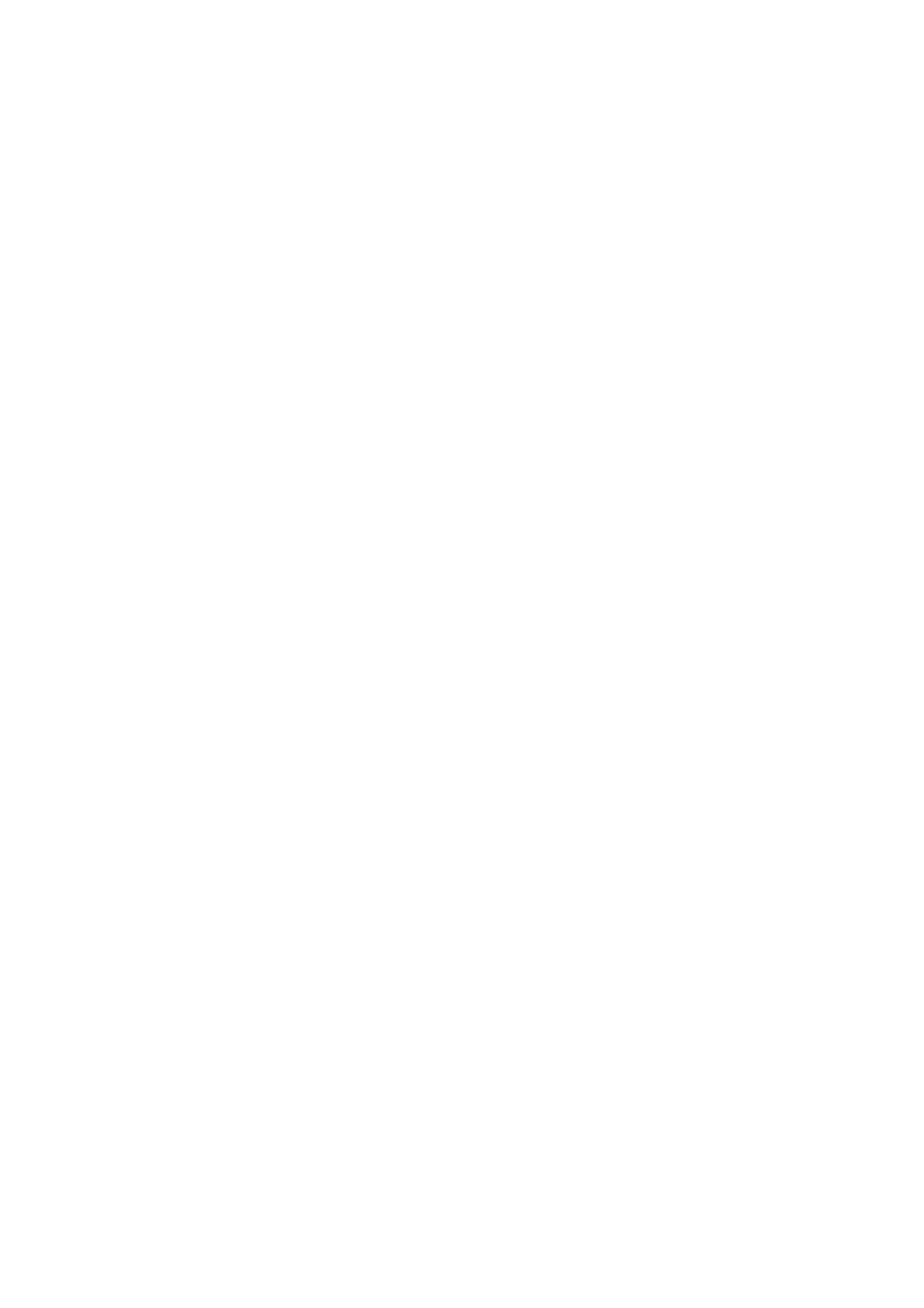# **Introduction**

Australia is currently engaged in a complex debate concerning the federal recognition of same-sex relationships. This debate has provoked numerous responses from the Australian community, both supporting and opposing same-sex relationship recognition.

On the one hand, many Australians support the recognition of same-sex relationships on the basis of equality, non-discrimination and respect for basic human rights.<sup>2</sup> They believe that the current lack of federal recognition of same-sex relationships is unjustly discriminatory because it restricts the legal rights and entitlements of same-sex couples and their families, whilst denigrating their relationships as less valuable than those of the heterosexual norm.<sup>3</sup> Moreover, the non-recognition of same-sex relationships is opposed because it breaches several of Australia's international human rights obligations.<sup>4</sup>

On the other hand, some Australians oppose the federal recognition of same-sex relationships, believing that such recognition will unduly endorse same-sex relationships<sup>5</sup> and may encourage other people to engage in homosexual practices.<sup>6</sup> It is feared that recognising same-sex relationships will undermine the traditional heterosexual family unit and marriage, to the detriment of Australian society.<sup>7</sup> Furthermore, it is argued that once the same-sex recognition 'floodgates' are opened, other people will seek to recognise all sorts of 'immoral' relationships, for example polygamous marriages.<sup>8</sup> In this sense, some opponents of same-sex relationship

 $3$  Email from Peter Furness to Kate Whitehouse, 12 April 2008; Email from Stephen Jones to Kate Whitehouse, 10 April 2008. Please note that a copy of all emails is held on file with the author.<sup>4</sup>

 $<sup>7</sup>$  Jenni Millbank and Kathy Sant, 'A Bride in Her Every-Day Clothes: Same Sex Relationship</sup> Recognition in NSW' (2000) 22 *Sydney Law Review* 181, 181; New South Wales Parliamentary Library Research Service, *Legal Recognition of Same-Sex Relationships*, Briefing Paper No 9/06 (2006), 58.

 $2$  Ibid, 21; Alastair Nicholson, 'The Changing Concept of Family: The Significance of Recognition and Protection' (1997) 6 *Australasian Gay and Lesbian Law Journal* 13, 14.

<sup>&</sup>lt;sup>4</sup> See, eg, *International Covenant on Civil and Political Rights, opened for signature 16 December 1966,* ATS 1980 No 23, art 2(1), 26 (entry into force 13 November 1980).

<sup>&</sup>lt;sup>5</sup> 'Same sex and the city', *The Age* (Melbourne), 20 February 2007 <http://www.theage.com.au/news/indepth/same-sex-and-the-city/2007/02/19/1171733679309.html#> at 12 February 2008.

<sup>&</sup>lt;sup>6</sup> Donna Cooper, 'For richer or poorer, in sickness and in health: Should Australia embrace same-sex marriage' (2005) 19(2) *Australian Journal of Family Law* 153, 164; Nicholson, above n 2, 14. 7

Australian Christian Lobby, 'British Recognition for Polygamous Marriages Contains a Warning for Australia' (Press Release, 4 February 2008).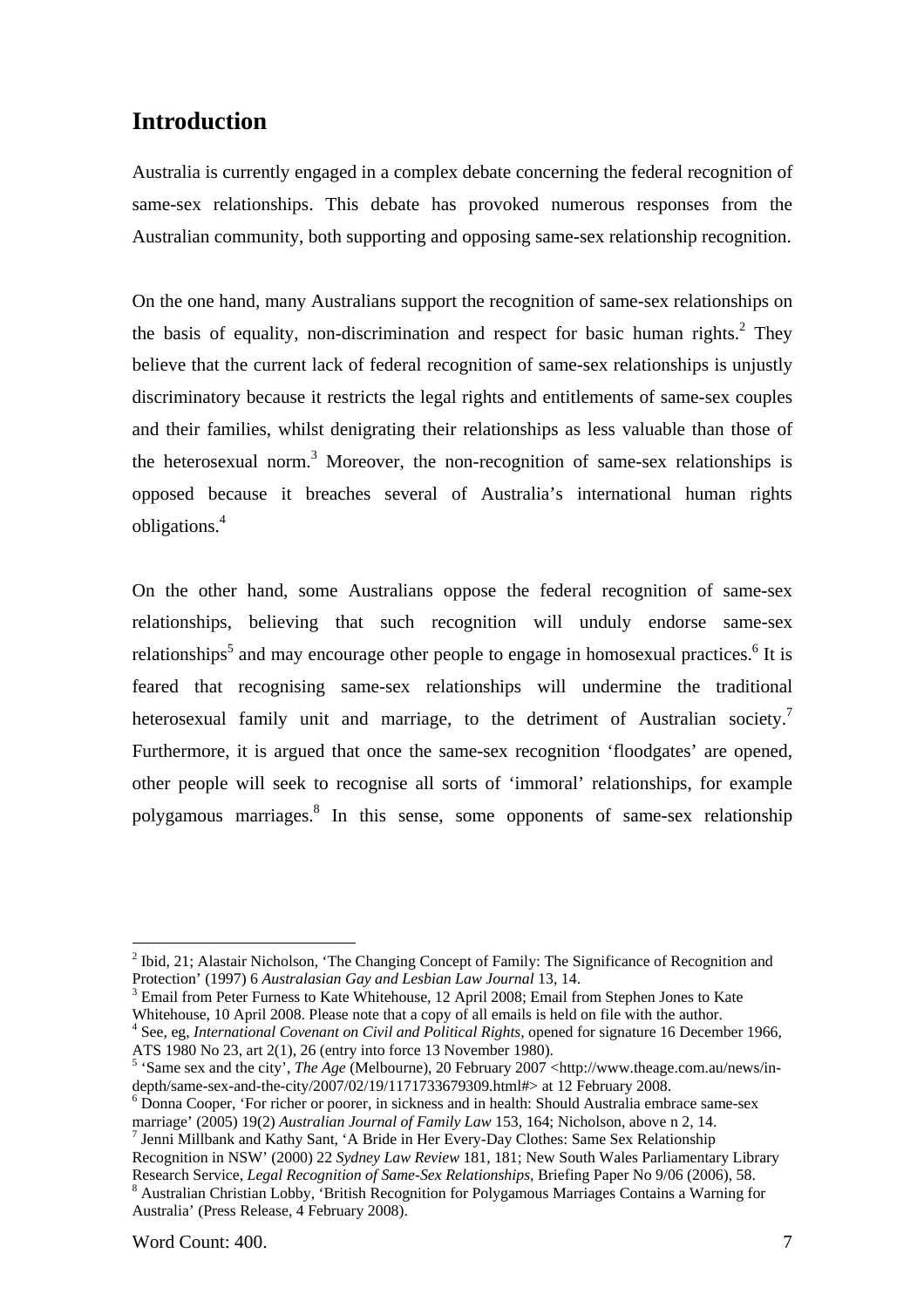recognition argue that it is actually necessary to discriminate against same-sex couples in order to protect Australian society.<sup>9</sup>

To further complicate this debate, there is no consensus amongst the gay and lesbian community as to how their relationships would best be recognised.<sup>10</sup> Many people in the gay and lesbian community want to have equal access to the institution of marriage, arguing that this is the only form of relationship recognition which can give gay and lesbian couples true equality, respect and protection.<sup>11</sup> Moreover, many gay men and lesbian women want to be able to publicly celebrate their relationships by partaking in a legally recognised marriage ceremony.<sup>12</sup> As a result, ceremonial recognition has dominated much of the discussion concerning the recognition of same-sex relationships. However, other members of the gay and lesbian community believe that the institution of marriage is outdated, oppressive and capable of detrimentally altering the nature of same-sex relationships. $^{13}$  They do not want same-sex marriage to be legalised because this may further entrench the institution's pre-eminence, creating a hierarchy of relationships between couples who are and who are not married.<sup>14</sup> Accordingly, a number of scholars and members of the gay and lesbian community seek alternative means of recognising their relationships, namely through de facto recognition and opt-in recognition systems, such as a civil union or relationship registry.15

It is clear that the debate concerning the recognition of same-sex relationships cannot be confined to one which purely involves legal considerations. Rather, this multifaceted debate raises questions of religion, morality, politics and ethics, as well as questions

<sup>&</sup>lt;sup>9</sup> Interview with Jim Wallace, Director Australian Christian Lobby (National Press Club, 11 April 2008), copy on file with the author.

<sup>10</sup> Lesbian and Gay Legal Rights Service, *The Bride Wore Pink*, Second Edition, Gay and Lesbian Rights Lobby (February 1994), 4.

 $11$  Email from Peter Furness to Kate Whitehouse, 12 April 2008; Email from Stephen Jones to Kate Whitehouse, 10 April 2008; New South Wales Gay and Lesbian Rights Lobby, *All Love is Equal…Isn't It? The recognition of same-sex relationships under federal law*, Consultation Report, February 2007, 16- 18.<br><sup>12</sup> Email from Stephen Jones to Kate Whitehouse, 10 April 2008.

<sup>&</sup>lt;sup>13</sup> Nitya Duclos, 'Some Complicating Thoughts on Same-Sex Marriage' (1991) 31 *Law & Sexuality: A Review Lesbian and Gay Legal Issues* 30, 48; Paula Ettelbrick, 'Since When Is Marriage a Path to Liberation' in William Rubenstein (ed), *Lesbians, Gay Men, and the Law* (1993) 401, 403; Nancy Polikoff, 'We will get what we ask for: why legalizing gay and lesbian marriage will not "dismantle the legal structure of gender in every marriage"' (1993) 79 *Virginia Law Review* 1535, 1536.<br><sup>14</sup> Brenda Cossman, 'Family Inside/Out' (1994) 44 *University of Toronto Law Journal* 1, 9; Ettelbrick,

above n 13, 402; Polikoff, above n 13, 1536; Kristin Walker, 'The Same-Sex Marriage Debate in Australia' (2007) 11 *The International Journal of Human Rights* 109, 124.<br><sup>15</sup> Interview with Rodney Croome, Tasmanian Gay and Lesbian Rights Group (Telephone interview, 7

April 2008) copy on file with the author; New South Wales Gay and Lesbian Rights Lobby, above n 11, 25; Victorian Gay and Lesbian Rights Lobby, *Not Yet Equal: report on the VGLRL same sex relationships survey 2005*, Final Report, July 2005, 6.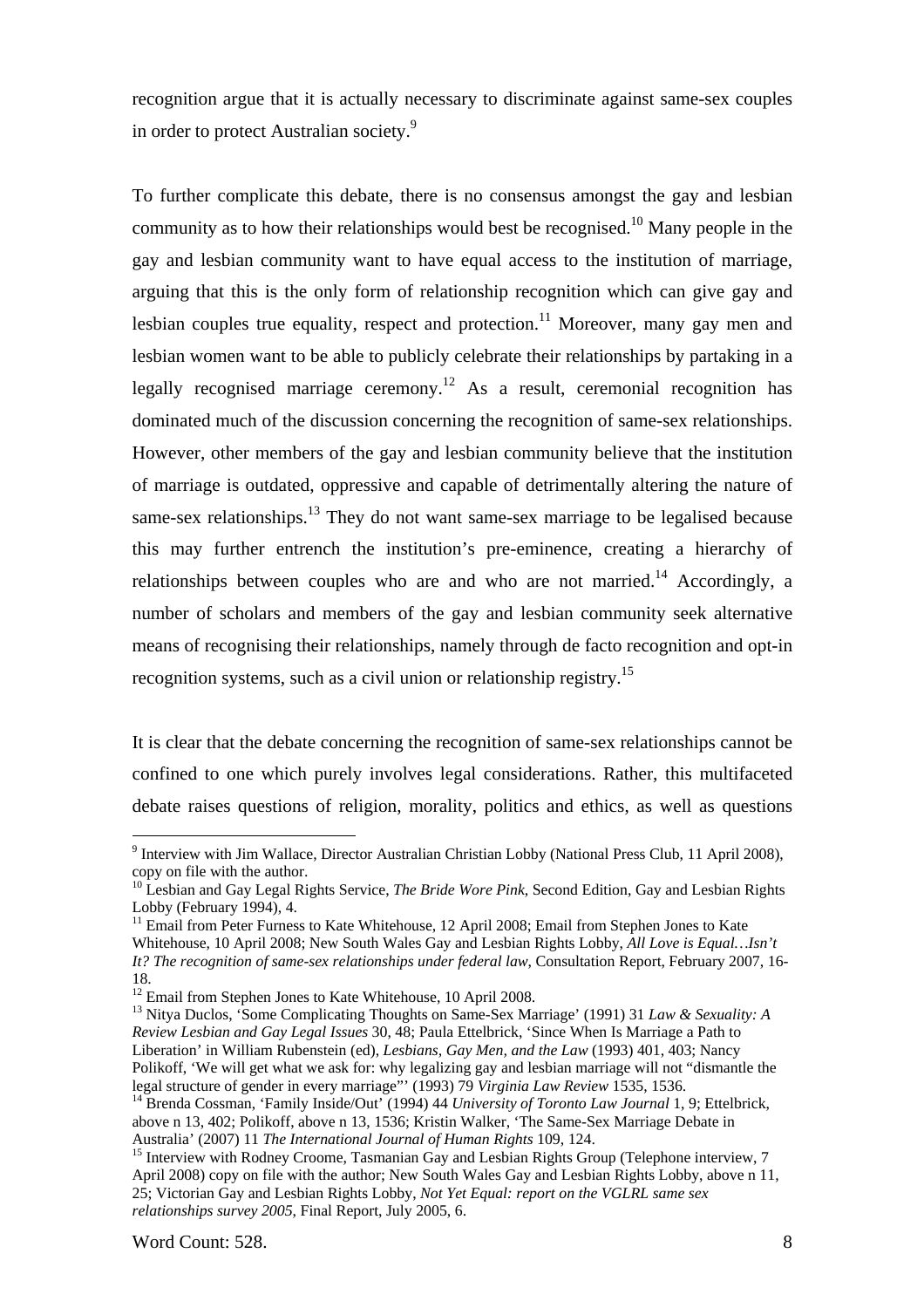over the role of Australia's international human rights obligations.<sup>16</sup> The debate also questions the importance of symbolic rather than substantive recognition for same-sex couples.

This thesis contends that the Commonwealth should implement a federal opt-in recognition system, that is a relationships registry or civil union system, for all couples, regardless of gender. An alternative means of relationship recognition is necessary because of the practical limitations, ideological concerns and political difficulties of both de facto recognition and marriage. Although the Commonwealth Government has recently begun to amend discriminatory Commonwealth laws to better recognise same-sex relationships as de facto relationships, $17 \text{ such recognition is, by itself,}$ inadequate. An opt-in recognition system is needed, even in the unlikely event that the political obstacles to same-sex marriage are overcome in the near future.

To adequately recognise the diverse range of same-sex and opposite-sex relationships, three forms of relationship recognition must necessarily exist together. Firstly, presumptive de facto recognition is required to protect couples who do not wish to formally solemnise their relationships. Secondly, access to the institution of marriage is needed for couples who wish to partake in a legally recognised ceremony, because of the institution's cultural, social and religious importance. Thirdly, an opt-in form of recognition system is necessary to recognise and protect same-sex and opposite-sex couples. This third form of recognition will give couples more conclusive and symbolic recognition than de facto legislation can provide and is particularly necessary for same-sex couples who are currently prohibited from marrying. Same-sex couples should have a choice as to how their relationships are recognised.<sup>18</sup> Consequently, the gay and lesbian community should not be engaged in an either/or debate concerning the recognition of their relationships. Rather, all three recognition forms should be made available to same-sex and opposite-sex couples.

<sup>&</sup>lt;sup>16</sup> See Wayne Morgan, 'Oueering International Human Rights Law' in Carl Stychin and Didi Herman (eds), *Sexuality in the Legal Arena* (2000), 208 for a discussion on the interaction of international human rights obligations and sexuality.

 $17$  Same-Sex Relationships (Equal Treatment in Commonwealth Laws – Superannuation) Bill 2008. <sup>18</sup> A survey by the New South Wales Gay and Lesbian Rights Lobby found that having a choice of recognition options was important to most survey respondents. See New South Wales Gay and Lesbian Rights Lobby, above n 11, 22.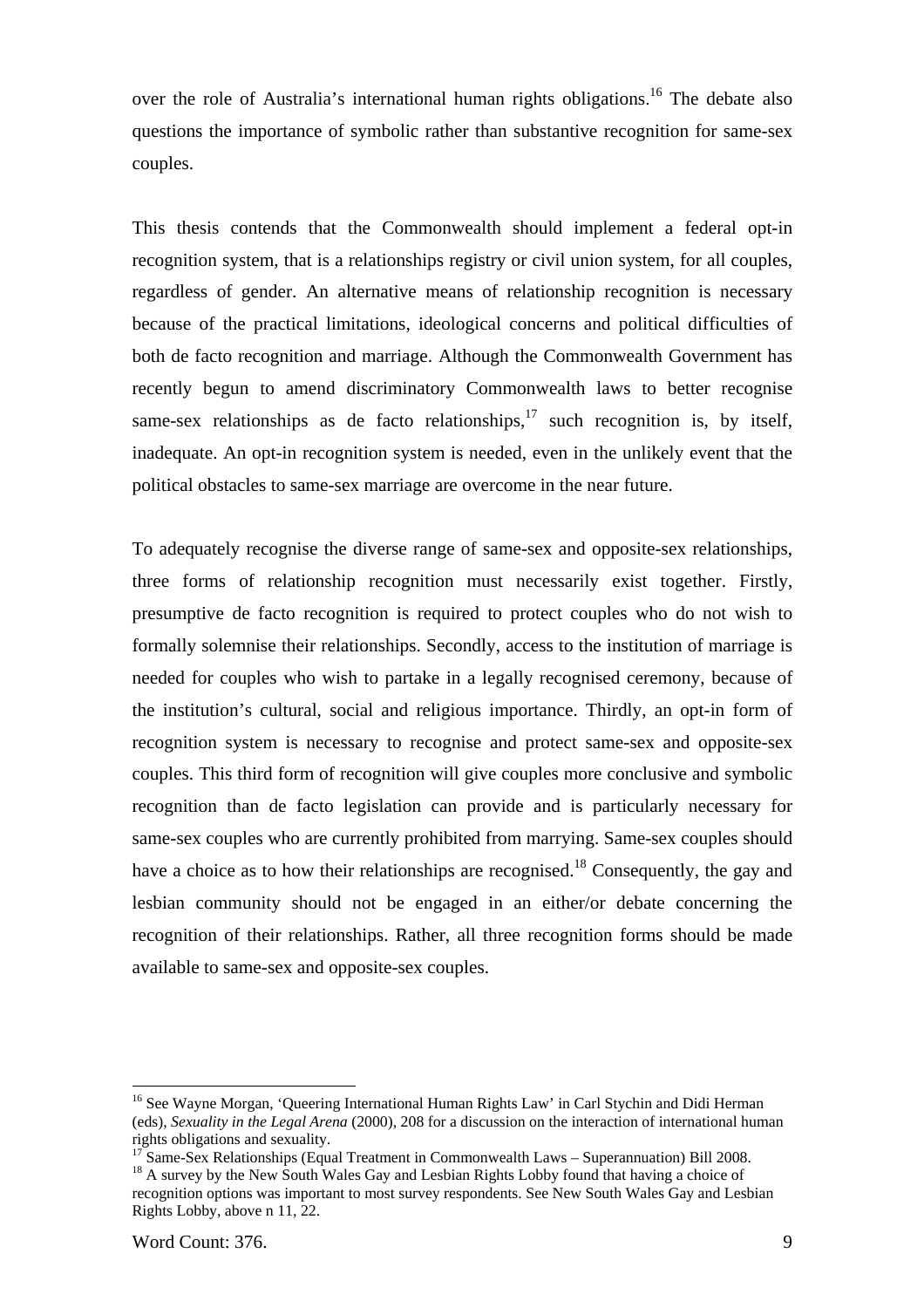The contention of this thesis was reached after conducting extensive research using a wide variety of primary and secondary sources. A number of interviews were also conducted with key legal academics and lobbyists involved in the same-sex recognition debate. These interviews were conducted because very little has been written about the possibility of establishing a federal opt-in recognition system to recognise same-sex relationships. It is hoped that this thesis can accordingly contribute to the legal scholarship by engaging with the opinions of these key academics and lobbyists.<sup>19</sup>

Chapter I will discuss the institution of marriage and the possibility of legalising same-sex marriage within Australia. Chapter II will examine the current forms of de facto recognition that are available to same-sex couples within the state, territory and federal arenas. It will discuss the benefits and problems associated with this presumptive form of recognition, concluding that de facto recognition alone is inadequate. Chapter III will contend than an opt-in means of recognising same-sex and opposite-sex relationships must be implemented within Australia. It will consider the arguments for and against an opt-in recognition system, whilst also briefly examining the current opt-in recognition systems which exist in the Australian Capital Territory (ACT), Tasmania and Victoria. The thesis will conclude that a new alternative means of recognising relationships is needed within Australia.

 $\overline{a}$  $19$  Ethics approval to conduct these interviews was obtained from the Australian National University Human Research Ethics Committee on 21 February 2008. A list of interviewees is attached as an appendix to this thesis. The interviewees are cited for their opinions rather than as a reference to facts unless no other factual reference could be obtained.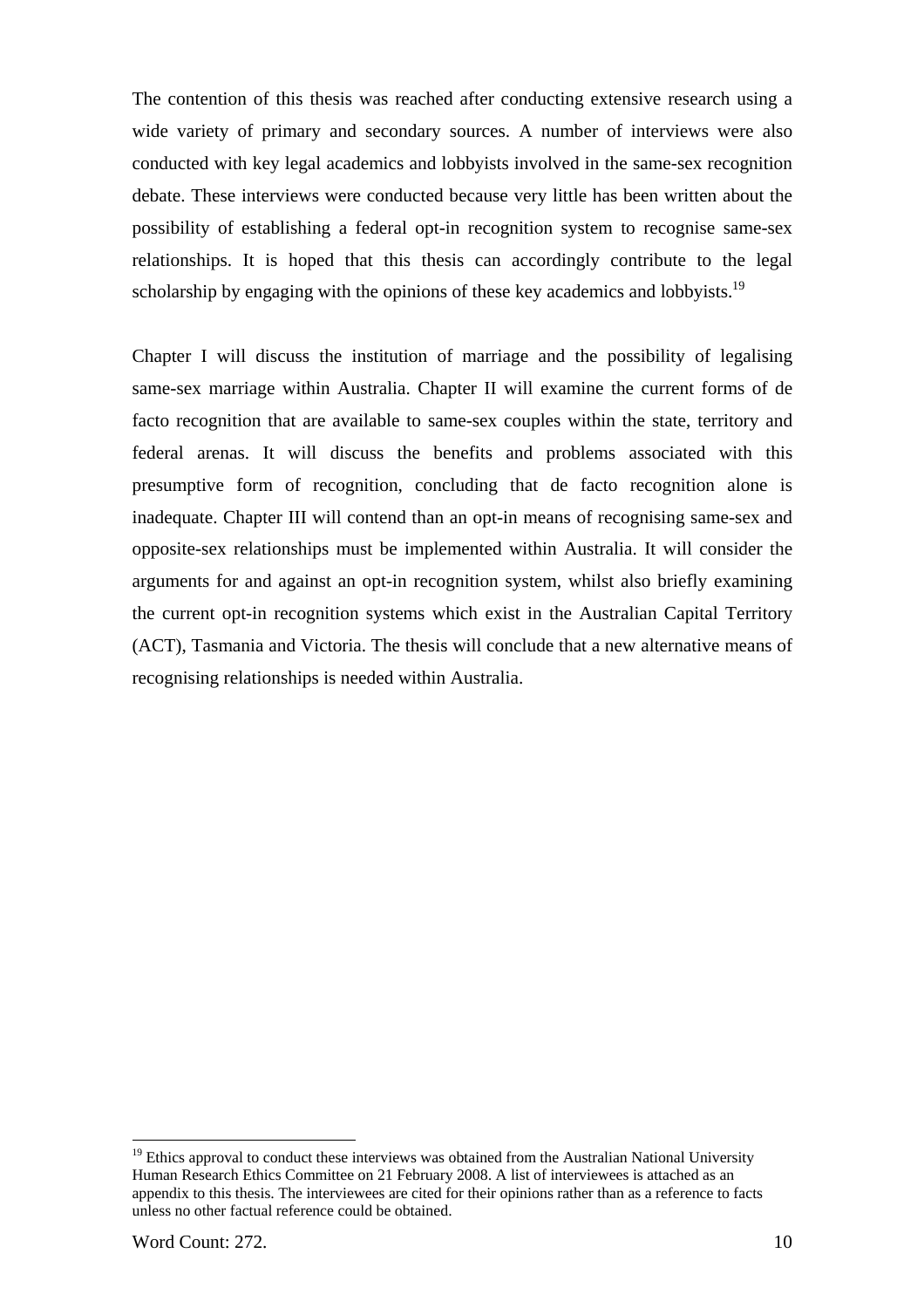# **Chapter I: Marriage**

Same-sex marriage is upheld as the ultimate yardstick of equality for many gay and lesbian couples.<sup>20</sup> Marriage represents acceptance by society that same-sex relationships have an 'equal' status to their heterosexual counterparts and is a symbol of adulthood and full participation in the community.<sup>21</sup> Until same-sex couples have the option of marrying their partner, many gay men and lesbian women will continue to feel that their relationships are less important than heterosexual relationships.<sup>22</sup>

#### **Marriage power**

The Commonwealth Parliament has the power to legislate with respect to marriage under section 51 (xxi) of the Constitution*.* 23 The *Marriage Act 1961* (Cth) (Marriage Act) defines a marriage as a "union of a man and a woman to the exclusion of all others voluntarily entered into for life".<sup>24</sup> This definition mirrors the definition of marriage provided by Lord Penzance in the 1866 case of *Hyde v Hyde and Woodmansee*<sup>25</sup> and was inserted into the Marriage Act in 2004. Consequently, the Marriage Act explicitly excludes same-sex couples from marrying and further states that unions solemnised overseas between people of the same-sex will not be recognised as valid marriages within Australia.<sup>26</sup> These amendments to the Marriage Act were deemed necessary by the former Federal Attorney-General Philip Ruddock because of alleged community concerns about the "possible erosion of the institution of marriage,"<sup>27</sup> despite the fact that courts already applied the *Hyde* definition of marriage.<sup>28</sup> However, in trying to protect the institution of marriage, the Government rather ironically re-directed the objectives of many same-sex lobbyists to seeking marriage.<sup>29</sup> Nonetheless, the current

 $20$  Email from Peter Furness to Kate Whitehouse, 12 April 2008; Email from Stephen Jones to Kate Whitehouse, 10 April 2008.

 $21$  Interview with Rodney Croome, above n 15.

<sup>&</sup>lt;sup>22</sup> Thomas Stoddart, 'Why Gay People Should Seek the Right to Marry' in William Rubenstein (ed), *Lesbians. Gay Men. and the Law* (1993). 398, 401.

<sup>&</sup>lt;sup>23</sup> Australian Constitution s51 (xxi).<br>
<sup>24</sup> Marriage Act 1961 (Cth) s5(1).<br>
<sup>25</sup> Hyde v Hyde and Woodmansee (1866) LR 1 P & D 130, 133.<br>
<sup>26</sup> Marriage Act 1961 (Cth) s88EA.<br>
<sup>27</sup> Commonwealth, *Parliamentary Debates*, H

<sup>&</sup>lt;sup>28</sup> Reg Graycar and Jenni Millbank, 'From Functional Family to Spinster Sisters: Australia's Distinctive Path to Relationship Recognition' (2007) 24 *Journal of Law & Policy* 121, 160.

<sup>29</sup> Ibid, 161, 164.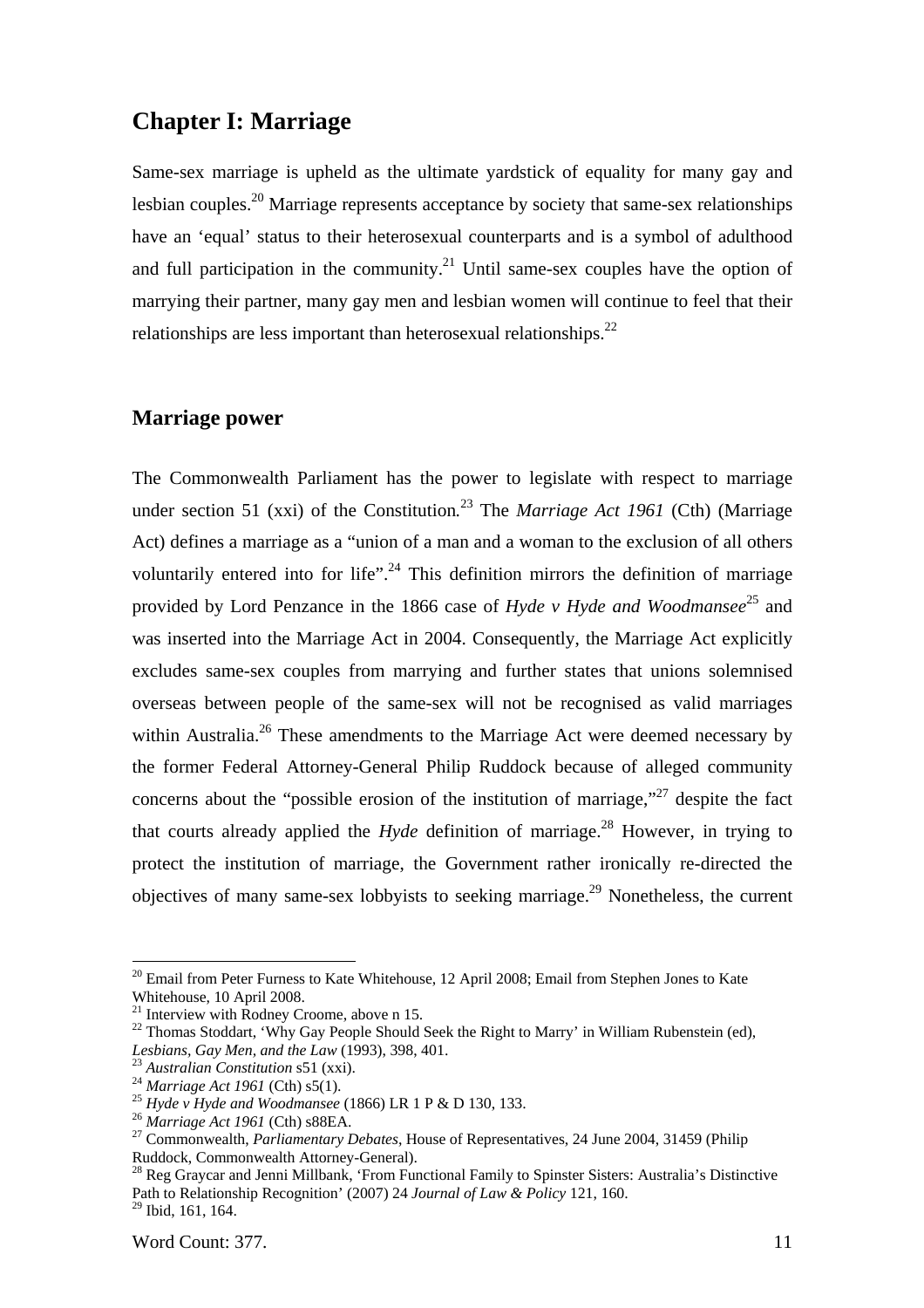Commonwealth Government remains committed to this exclusive definition of marriage.<sup>30</sup>

The Commonwealth's refusal to recognise same-sex marriages solemnised overseas was instigated by the increasing legalisation of same-sex marriages in overseas jurisdictions. At present, same-sex marriages are legal in Belgium, Canada, the Netherlands, Spain, South Africa and in the State of Massachusetts in the United States of America.<sup>31</sup> In addition, the Californian Supreme Court recently declared that a Californian ban on same-sex marriage was unconstitutional, thereby opening the way for same-sex couples to marry in California from mid  $2008$ <sup>32</sup>. The Commonwealth Government consequently feared that Australian same-sex couples would engage in 'marriage tourism' by travelling overseas, marrying and then seeking the legal recognition of their relationships in Australia.<sup>33</sup> Prior to the  $2004$  amendments to the Marriage Act, recognition of same-sex foreign marriages could be sought under the *Convention on the Celebration and Recognition of the Validity of Marriage* which required the Commonwealth to recognise all marriages validly solemnised in a foreign country*.* 34 This so-called 'marriage tourism' did occur and proceedings were initiated within the Family Court to have Canadian same-sex marriages recognised within Australia.<sup>35</sup> Although these court proceedings were thwarted with the 2004 Marriage Act amendments, hundreds of Australian same-sex couples are still solemnising their relationships in Canada; $^{36}$  it is not necessary for either party to be a Canadian resident to marry.<sup>37</sup>

<sup>30 &#</sup>x27;No marriage in government's gay reforms', *The Age* (Melbourne), 30 April 2008 <http://news.theage.com.au/no-marriage-in-governments-gay-reforms/20080430-29fg.html> at 12 May 2008.

<sup>&</sup>lt;sup>31</sup> New South Wales Parliamentary Library Research Service, above n 7, 41, 48.<br><sup>32</sup> Maura Dolan, 'Gay Marriage Ban' *Los Angeles Times* (Los Angeles)

 $\lt$ http://www.latimes.com/news/local/la-me-gaymarriage16-2008may16,0,3999077,full.story> at 26 May 2008.

<sup>33</sup> Walker, above n 14, 110.

<sup>&</sup>lt;sup>34</sup> Convention on the Celebration and Recognition of the Validity of Marriage, opened for signature 14 March 1978, ATS 1991 No 16, art 9, (entry into force 1 May 1991).

 $35$  Walker, above n 14, 110.

<sup>&</sup>lt;sup>36</sup> Peter Furness from Australian Marriage Equality estimates that 800 Australian same-sex couples have travelled overseas to solemnise their relationships: Email from Peter Furness to Kate Whitehouse, 12 April 2008. The author tried to verify this anecdotal evidence by contacting Statistics Canada and Statistics New Zealand. Neither of these statistical bodies collected information on the number of Australian same-sex couples travelling to Canada or New Zealand for the purposes of solemnising their relationships: Email from Lynne Mackie to Kate Whitehouse, 29 May 2008; Email from Michèle Casademont to Kate Whitehouse, 29 May 2008.

 $37$  Walker, above n 14, 110.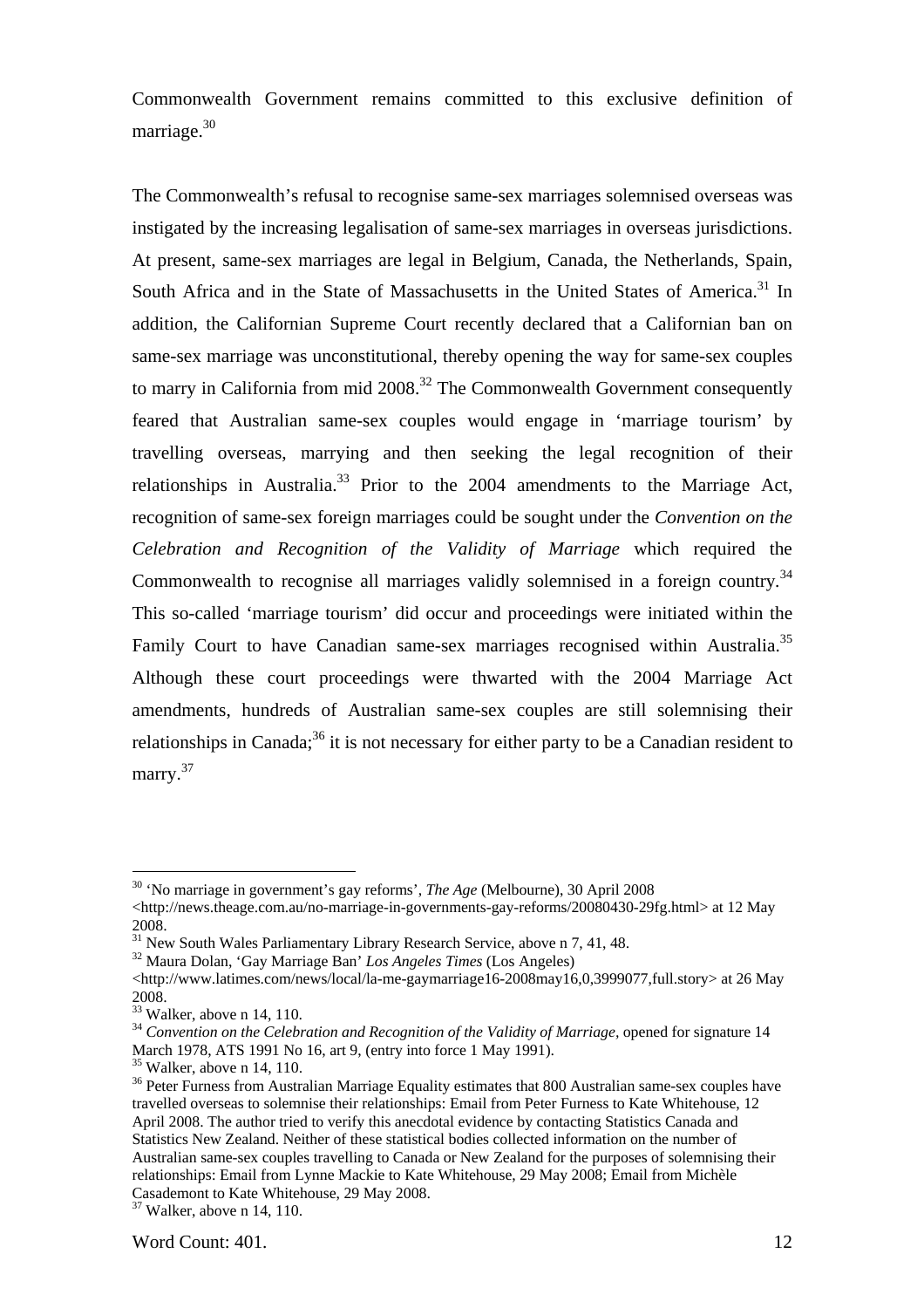Legalising same-sex marriage at the federal level would entail repealing the 2004 amendments to the Marriage Act.<sup>38</sup> It would then be a matter of Constitutional interpretation as to whether the Commonwealth has the power to legislate for same-sex marriage. This issue has never been comprehensively considered by the High Court of Australia, although some High Court judges have commented upon the extent of the marriage power.<sup>39</sup> On the one hand, Justice Brennan, the former Chief Justice of the High Court, stated that the Commonwealth lacks the necessary power to legislate for same-sex marriage. $40$  On the other hand, Justice McHugh commented, as obiter dictum, that the definition of marriage may now mean "a voluntary union for life between two people to the exclusion of others".41 There are consequently a number of differing legal opinions as to whether or not the marriage power encompasses same-sex marriage, $42$ although it seems likely that if the marriage power was interpreted to have a contemporary meaning, it would encompass same-sex marriage. $43$ 

# **Arguments for same-sex marriage**

The main argument supporting same-sex marriage is the equal treatment of all couples, regardless of gender.<sup>44</sup> It is argued that same-sex couples should not have their relationships recognised in an alternative form to marriage because this denigrates their relationships to 'second-class' status.<sup>45</sup> Such equality-based arguments are predominantly raised on the premise that same-sex relationships are the 'same' as opposite-sex relationships and should therefore be recognised in the 'same' manner.<sup>46</sup> In this sense, Lauw argues that "the factors contributing to successful heterosexual relationships apply equally to homosexual relationships. Love, trust and commitment

<sup>38</sup> *Marriage Act 1961* (Cth), s 5(1), s 88EA.

<sup>39</sup> Alastair Nicholson, 'The Legal Regulation of Marriage' (2005) 29 *Melbourne University Law Review* 556, 563.

<sup>&</sup>lt;sup>40</sup> Ibid.<br><sup>41</sup> Re Wakim; Ex parte McNally [1999] HCA 27, 45 per McHugh J.

<sup>&</sup>lt;sup>42</sup> See, eg, Geoffrey Lindell, 'Constitutional Issues Regarding Same-Sex Marriage: A Comparative Survey – North America and Australasia' (2008) 30 *Sydney Law Review* 27; Dan Meagher, 'The times are they a-changin'? – Can the Commonwealth parliament legislate for same sex marriages?' (2003) 17(2) Australian Journal of Family Law 134, 134; Nicholson, above n 39, 556; Walker, above n 14.<br><sup>43</sup> Meagher, above n 42, 153-4. See also Lindell, above n 42, 40.<br><sup>44</sup> Email from Peter Furness to Kate Whitehouse, 12 April 2008;

<sup>45</sup> Nan Hunter, 'Marriage, Law and Gender: A Feminist Inquiry' (1991) 1 *Law & Sexuality: A Review of Gay and Lesbian Legal Issues* 9, 26; Rosie Harding, *'Dogs are "Registered", People Shouldn't Be': Legal Consciousness and Lesbian and Gay Rights* (2006) 15(4) *Social Legal Studies* 511, 524. 46 Harding, above n 45, 520.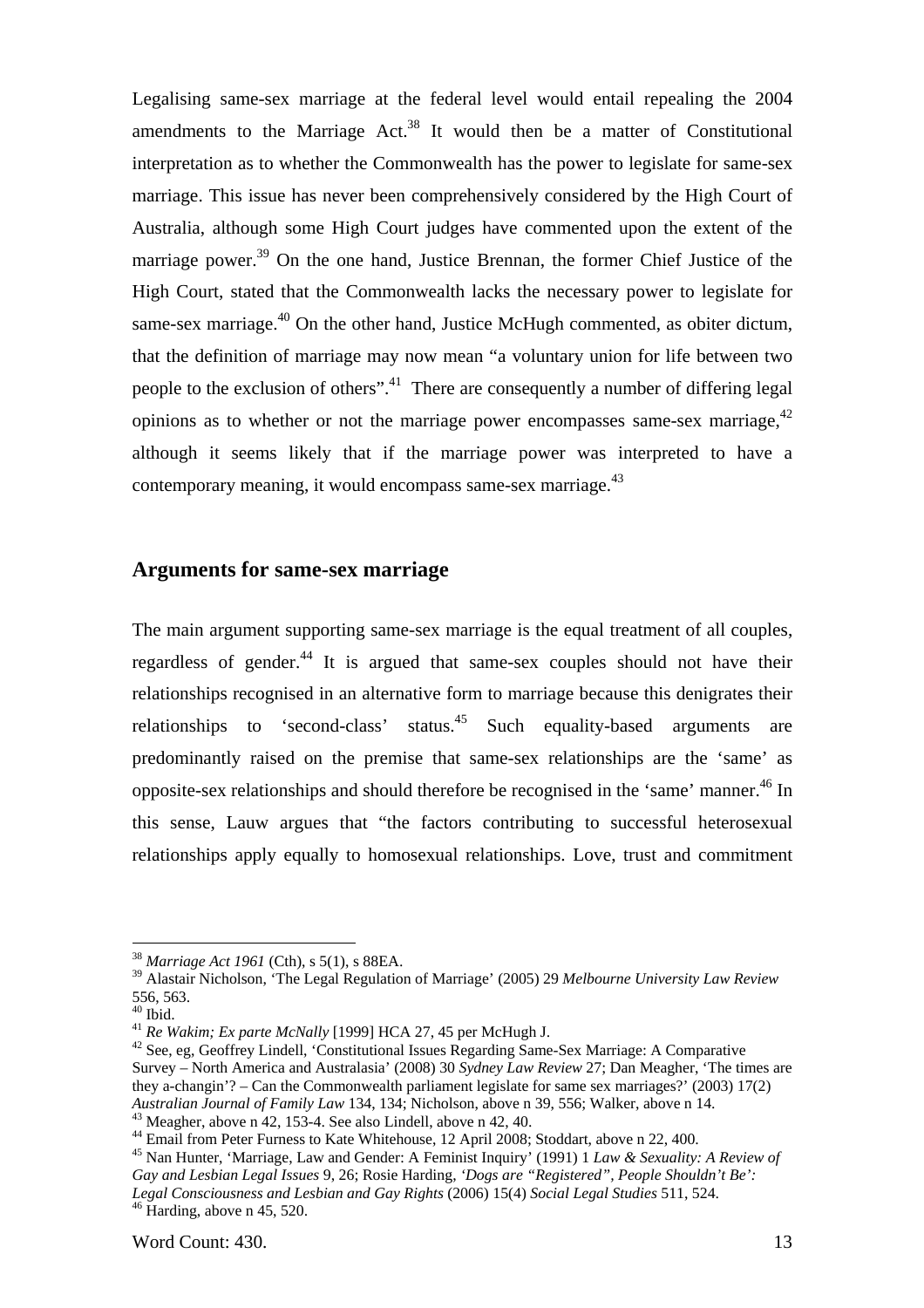are integral to the success of both types of relationship."<sup>47</sup> This 'sameness' argument is, however, problematic because it dismisses the diversity of gay and lesbian relationships.48

The symbolic value of being able to publicly proclaim and celebrate one's loving relationship is often cited as a reason to seek same-sex marriage.<sup>49</sup> Alternative forms of relationship recognition have been criticised for their failure to incorporate a ceremony, as recognition without a ceremony provides for a hollow form of recognition.<sup>50</sup> Chapter III will further discuss the debate surrounding relationship recognition ceremonies.

A further benefit of same-sex marriage would be the comprehensive recognition provided to married couples under federal legislation.<sup>51</sup> Marriage provides couples with the widest form of recognition possible, particularly because some state and territory legislation is based upon the federal Marriage Act.<sup>52</sup>

The former Chief Justice of the Family Court of Australia, Alastair Nicholson, has furthermore argued that the institution of marriage should be opened up to all couples because a marriage ultimately entails the registration of a relationship.<sup>53</sup> The institution of marriage is nowadays a secular institution that has no religious connotations<sup>54</sup> and there is no legislative requirement to engage in a religious ceremony.<sup>55</sup> However, Nicholson acknowledges that the public perception of marriage is quite different to its legal status, as marriages still have strong cultural and religious connotations for many people.56 Whilst this public perception should not prevent same-sex couples from being able to marry, it will raise political obstacles to the legalisation of same-sex marriage. Such difficulties mean that alternative recognition systems need to be considered.

<sup>47</sup> Inge Lauw, 'Recognition of Same-Sex Marriage – Time for Change?' (1994) 1(3) *E Law - Murdoch University Electronic Journal of Law*, <http://www.murdoch.edu.au/elaw/issues/v1n3/lauw131.html> at 1 May 2005.

<sup>48</sup> Cossman, above n 14, 1.

<sup>49</sup> Australian Marriage Equality, *The Case for Equal Marriage*,

<sup>&</sup>lt;sup>50</sup> Interview with Professor Jenni Millbank, Faculty of Law, University of Technology Sydney

<sup>(</sup>Telephone interview, 19 March 2008), copy on file with the author.

 $51$  New South Wales Gay and Lesbian Rights Lobby, above n 11, 11.

 $^{52}$  Ibid.

<sup>&</sup>lt;sup>53</sup> Email from Alastair Nicholson to Kate Whitehouse, 29 April 2008.<br><sup>54</sup> Ibid.<br><sup>55</sup> Marriage Act 1961 (Cth) s45(2).

<sup>&</sup>lt;sup>56</sup> Nicholson, above n 2, 21. This view was also expressed in an interview with Associate Professor Juliet Behrens, Faculty of Law, Australian National University (Australian National University, 11 April 2008).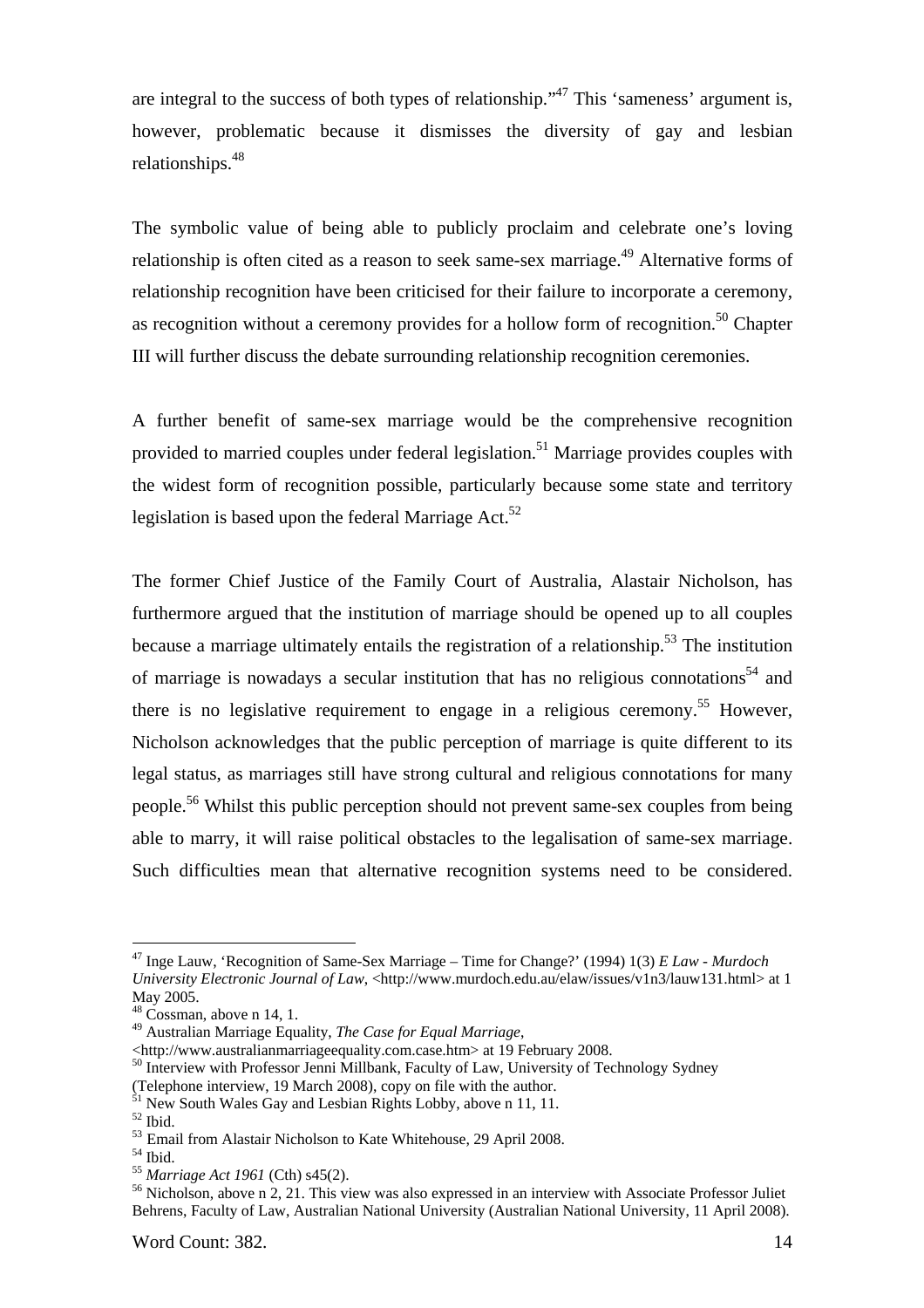There are also several human rights obligations relevant to the same-sex marriage debate. The *Universal Declaration of Human Rights* contains a right of all men and women of full age to marry,<sup>57</sup> whilst the *International Covenant on Civil and Political Rights* (ICCPR) enshrines the right to marry and the right to non-discriminatory treatment on the basis of one's sex,<sup>58</sup> which includes discrimination on the basis of a person's sexual orientation.59 However, these human rights obligations must also be read in conjunction with the United Nations Human Rights Committee's (UNHRC) decision in *Joslin v New Zealand*, which found that the right to marry under the ICCPR does not apply to same-sex couples. $60$  This decision was based upon a strict interpretation of article 23(2), which states that "men and women" have a right to marry, rather than "all persons" or "everyone" has the right to marry.<sup>61</sup> As such, some commentators have argued that it will be difficult to use international law to argue that the Commonwealth's marriage power should include same-sex marriage.<sup> $62$ </sup> Nonetheless, in the subsequent case of *Young v Australia*, the UNHRC stated that same-sex couples should have the same financial rights and entitlements as heterosexual couples.<sup>63</sup> Whilst *Young* did not question marriage rights, the case demonstrates that the UNHRC has found in favour of same-sex couples where they have been discriminated against solely on the basis of their sex. This indicates that the UNHRC may depart from its decision in *Joslin* in future cases questioning the right of same-sex couples to marry, as same-sex couples are currently only prohibited from marrying in Australia on the basis of their sexual orientation.

### **Arguments against same-sex marriage**

It is feared that same-sex marriage will undermine both the family unit and the institution of marriage itself. $64$  The Australian Christian Lobby (ACL) argues that opening up marriage to same-sex couples would dilute the concept of marriage whilst

<sup>57</sup> *Universal Declaration of Human Rights,* GA Res 217A (III), 3rd sess, art 16(1), U.N. Doc A/810 at 71 (1948).

<sup>&</sup>lt;sup>58</sup> International Covenant on Civil and Political Rights, opened for signature 16 December 1966, ATS 1980 No 23, art 2(1), 23(2), 26 (entry into force 13 November 1980).<br><sup>59</sup> Toonen v Australia, Communication No. 488/1992, U.N. Doc CCPR/C/50/D/488/1992 (1994), 8.7

<sup>&</sup>lt;sup>60</sup> *Joslin v New Zealand*, Communication No 902/1999, U.N. Doc CCPR/C/75/D/902/1999 (2002), 8.3. See also Paul Rishworth, 'Changing Times, Changing Minds, Changing Laws – Sexual Orientation and

New Zealand Law, 1960 to 2005' (2007) 11 The International Journal of Human Rights 85, 95-97.<br><sup>61</sup> Joslin v New Zealand, Communication No 902/1999, U.N. Doc CCPR/C/75/D/902/1999 (2002), 8.2.<br><sup>62</sup> Walker. above n 14. 117.

<sup>&</sup>lt;sup>63</sup> *Young v Australia, Communication No.* 941/2000 [10.4] U.N. Doc CCPR/C/78/D/941/2000 (2003).<br><sup>64</sup> Interview with Jim Wallace, above n 9; New South Wales Parliamentary Library Research Service, above n 7, 58.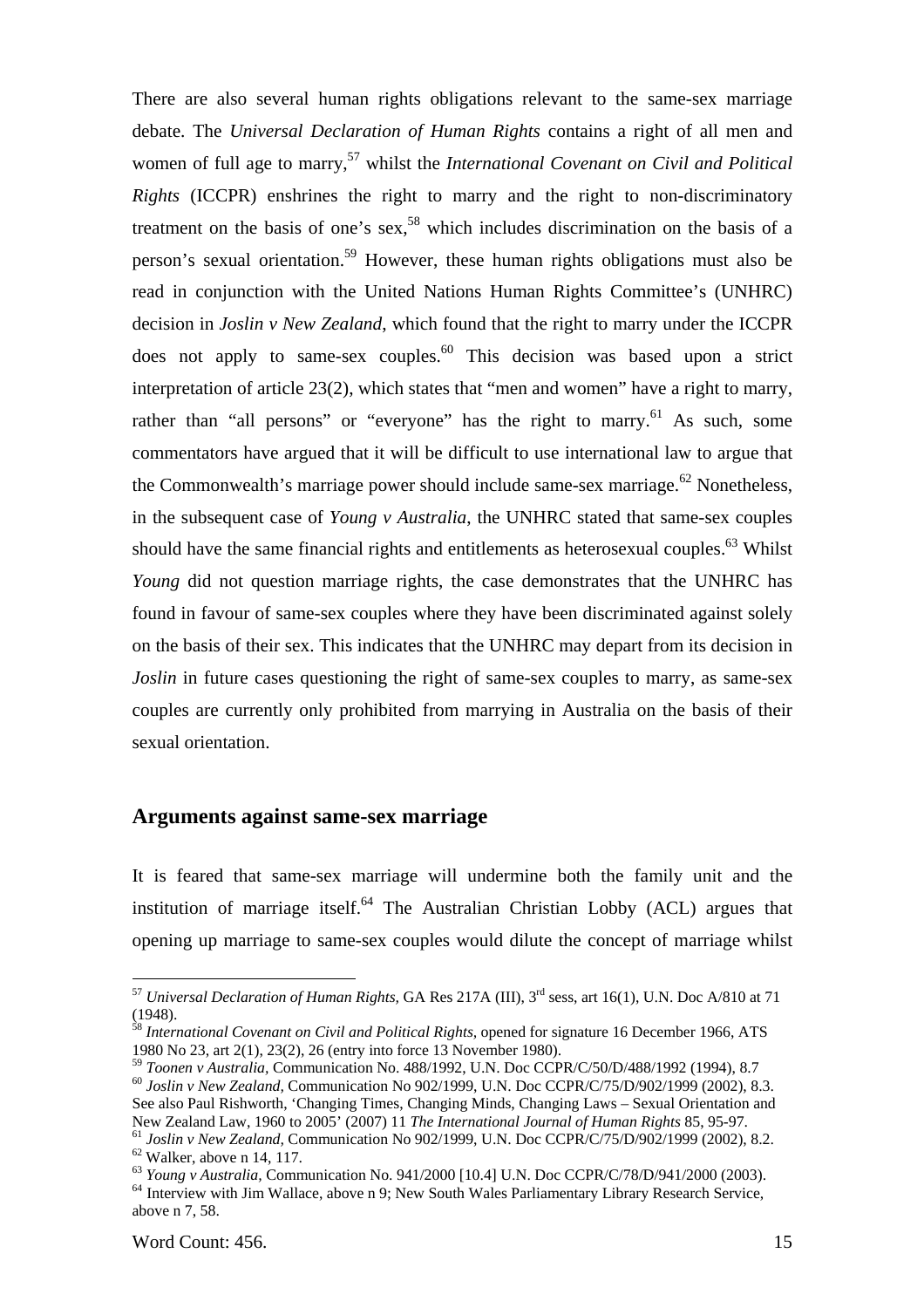giving same-sex relationships an unduly elevated status in society.<sup>65</sup> In fact, the ACL argues that the public's heterosexist view of marriage needs to be strengthened because of current societal problems such as family break up.<sup>66</sup> In this sense, the ACL considers it necessary to exclude same-sex couples from the institution of marriage to preserve the institution's pre-eminence.

The idea that same-sex marriage will undermine families is problematic because it assumes that there is only one valid family form, namely a nuclear family comprising a female mother, a male father and their biological children. The assumption ignores the fact that there are a wide variety of family units within society and that the term 'family' has different meanings for different people.<sup>67</sup> Such a diversity of family forms has been recognised within the Family Court, with Justice Guest stating in *Re Patrick* that the term 'family' has a flexible and wide meaning and includes homo-nuclear families.<sup>68</sup> The idea of same-sex marriage undermining the family unit therefore has no rational basis.

Same-sex marriage is often condemned because some people consider that the function of marriage is procreation and, as same-sex couples cannot biologically conceive children, they should thereby be prevented from marrying.<sup>69</sup> However, this argument is discriminatory because heterosexual couples who are incapable of fulfilling this 'essential' purpose of marriage are not prevented from marrying, nor is there any requirement to have children once married.<sup>70</sup> In fact, the Family Court rejected the argument that the essential purpose of marriage was procreation in *Re Kevin,* in a decision which allowed a post-operative transsexual to marry.<sup>71</sup>

Many feminist scholars have critiqued the institution of marriage because of its normative powers that oppress women.<sup>72</sup> It is argued that same-sex marriage will further entrench marriage as the most appropriate form of recognition for all couples, creating a hierarchy of relationships between same-sex couples who are and who are not

<sup>65</sup> Interview with Jim Wallace, above n 9.

 $\rm ^{66}$  Ibid.

<sup>67</sup> Didi Herman, 'Are We Family? Lesbian Rights and Women's Liberation' (1990) 28 *Osgoode Hall Law Journal* 789, 802.<br><sup>68</sup> *Re Patrick* [2002] 168 FLR 6, 323 per Guest J. <sup>69</sup> Cooper, above n 6, 157.

 $70$  Ibid.

<sup>&</sup>lt;sup>71</sup> *Attorney-General for the Commonwealth v Kevin and Others* (2003) 30 Fam LR 1, 4. <sup>72</sup> Duclos, above n 13, 48; Hunter, above n 45, 11.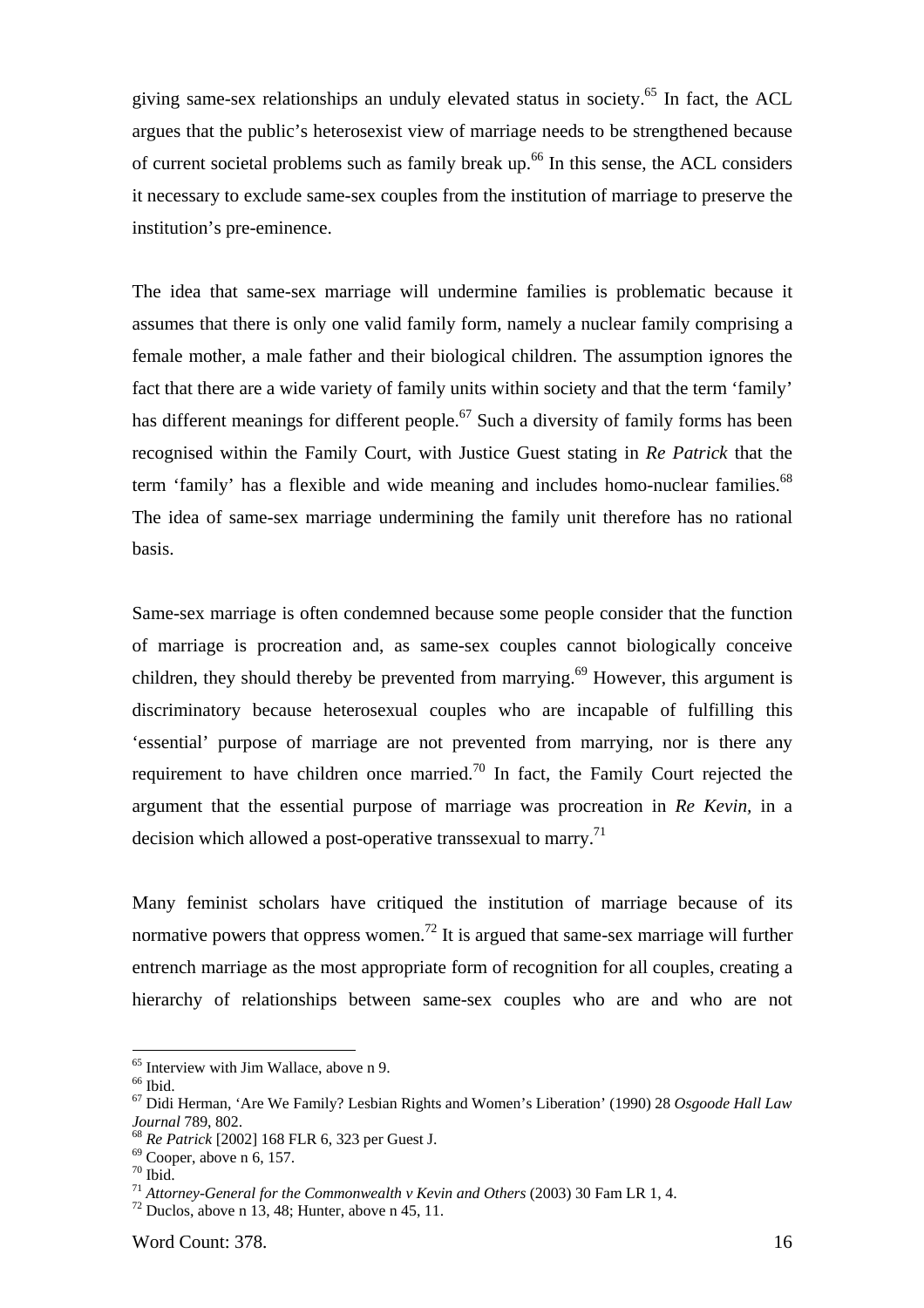married.<sup>73</sup> Instead of same-sex marriage opening up the choice of recognition options available to same-sex couples, the hierarchical nature of the institution may further pressure couples into marrying.<sup>74</sup> Moreover, these scholars contend that same-sex couples will inevitably try to mimic heterosexual relationships and emphasise their 'sameness', thereby ignoring differences between same-sex and opposite-sex relationships.<sup>75</sup> Same-sex marriage is accordingly criticised for its unquestioning acceptance and validation of the institution of marriage.<sup>76</sup>

# **Political factors**

The legalisation of same-sex marriage involves wide-ranging political considerations. Although an estimated 57% of Australians support same-sex marriage, $^{77}$  there remains so much political opposition to same-sex marriage that some gay men and lesbian women believe lobbyists should concentrate their efforts on obtaining alternative forms of recognition.78 For example, some people argue that obtaining marriage is simply a political trophy for a small minority of the population<sup>79</sup> and may encourage same-sex parenting.<sup>80</sup> A fear of offending conservative religious voters is likely to prevent the current Commonwealth Government from seriously considering the legalisation of same-sex marriage. Swinging religious voters are said to have played the most decisive role in the 2007 federal election, a factor which is likely to have a restraining effect on the Commonwealth Government.<sup>81</sup>

Nonetheless, it is anticipated that the political pressure to debate same-sex marriage will continue to increase because of increasing availability overseas and because hundreds of Australian same-sex couples are travelling overseas to solemnise their relationships.<sup>82</sup>

<sup>73</sup> Cossman, above n 14, 9; Ettelbrick, above n 13, 1536; Polikoff, above n 13, 1536.

 $74$  Duclos, above n 13, 51.

<sup>75</sup> Ettelbrick, above n 13, 403; Polikoff, above n 13, 1540.

<sup>&</sup>lt;sup>76</sup> Duclos, above n 13, 50; Polikoff, above n 13, 1541. Some scholars believe that same-sex marriage may change the gendered nature of the institution: see, eg. Hunter, above n 45, 12; Polikoff, above n 13, 1536. <sup>77</sup> Misha Schubert, 'Public backs gay unions, equality' *The Age* (Melbourne) 21 June 2007

<sup>&</sup>lt;http://www.theage.com.au/articles/2007/06/20/1182019204491.html> at 18 April 2008.

<sup>&</sup>lt;sup>78</sup> New South Wales Gay and Lesbian Rights Lobby, above n 11, 18; Walker, above n 14, 122-3.

<sup>79</sup> Interview with Jim Wallace, above n 9.

<sup>80</sup> Ben Haywood, 'Apocalypse vow' *The Age* (Melbourne), 26 May 2008

<sup>&</sup>lt;http://www.theage.com.au/news/education-news/apocalypse-

vow/2008/05/23/1211183116787.html?page=fullpage#contentSwap2> at 26 May 2008.

<sup>81</sup> Christopher Pearson, 'On a swing and a prayer' *The Australian* (Sydney) 8 March 2008

<sup>&</sup>lt;http://www.theaustralian.news.com.au/story/0,25197,23336628-7583,00.html> at 12 April 2008. 82 Email from Peter Furness to Kate Whitehouse, 12 April 2008.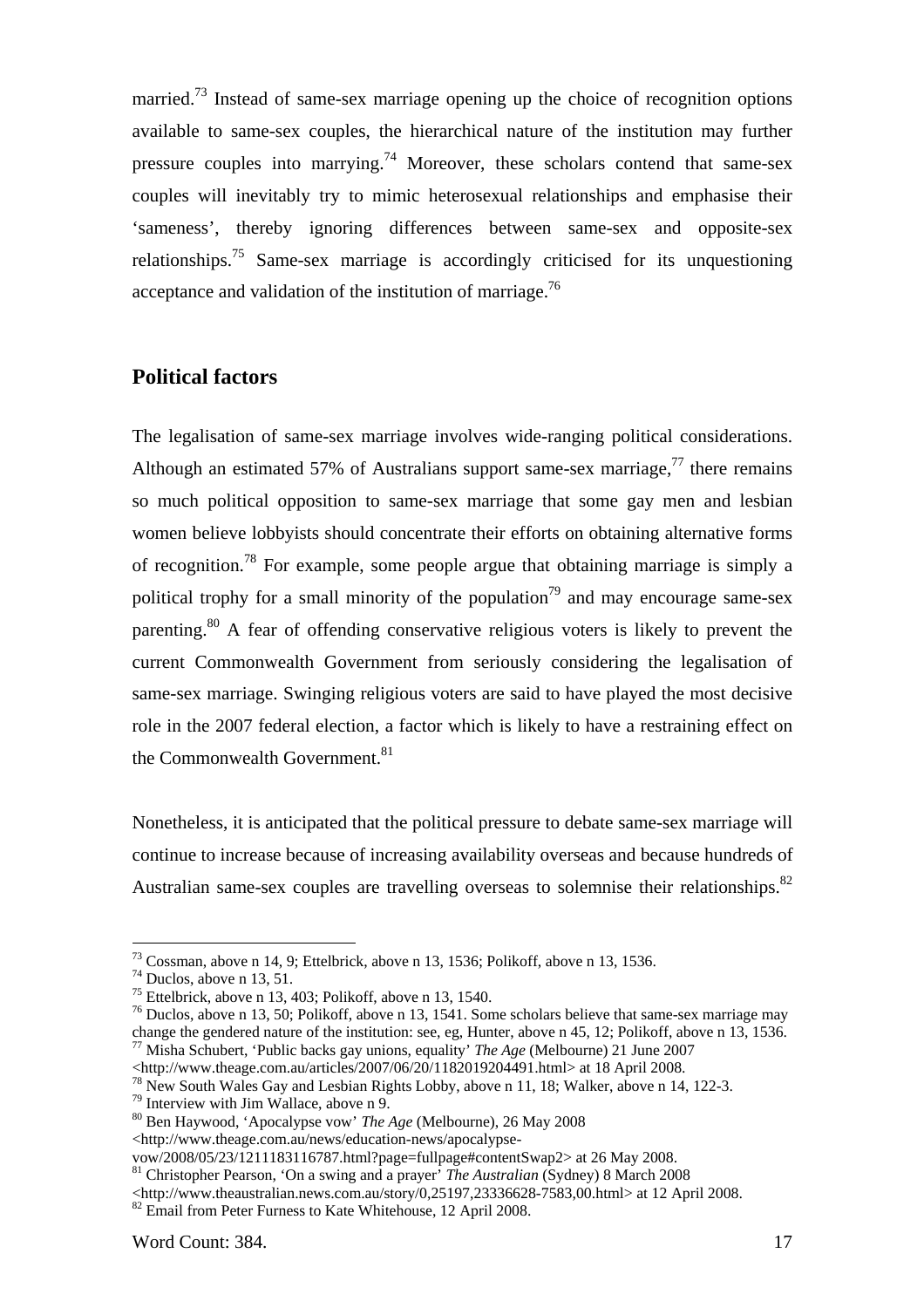Same-sex marriage Bills have already been introduced in the Senate and in the Tasmanian and New South Wales (NSW) parliaments.<sup>83</sup> Although none of these Bills were passed, each Bill fostered debate about the recognition of same-sex relationships. In addition, a number of businesses, including the Commonwealth Bank, Qantas, IBM and SEEK Limited now recognise same-sex marriages of their employees, even though these marriages are not legally recognised within Australia.<sup>84</sup> These factors will place cumulative pressure upon the Commonwealth Government to at least engage in serious debate about same-sex marriage.

Seeking same-sex marriage may well be desired by many same-sex couples, but it has the potential to transform the nature of same-sex relationships because of marriage's inherently conservative normativity. This does not mean that same-sex couples should never marry, but it is argued that same-sex couples both need and desire alternative means of recognising their relationships, especially because same-sex marriage is not politically obtainable in the near future.

<sup>&</sup>lt;sup>83</sup> Marriage (Relationships Equality) Amendment Bill 2008 (Cth); Same-Sex Marriages Bill 2006 (Cth); Same-Sex Marriage Bill 2005 (NSW); Same-Sex Marriage Bill 2005 (Tas).

<sup>84</sup> Sarah Price, 'Big business joins push for same-sex marriage' *Sydney Morning Herald* (Sydney), 27 April 2008 <http://www.smh.com.au/news/national/big-business-joins-push-for-samesexmarriage/2008/04/27/1208743316176.html> at 1 May 2008.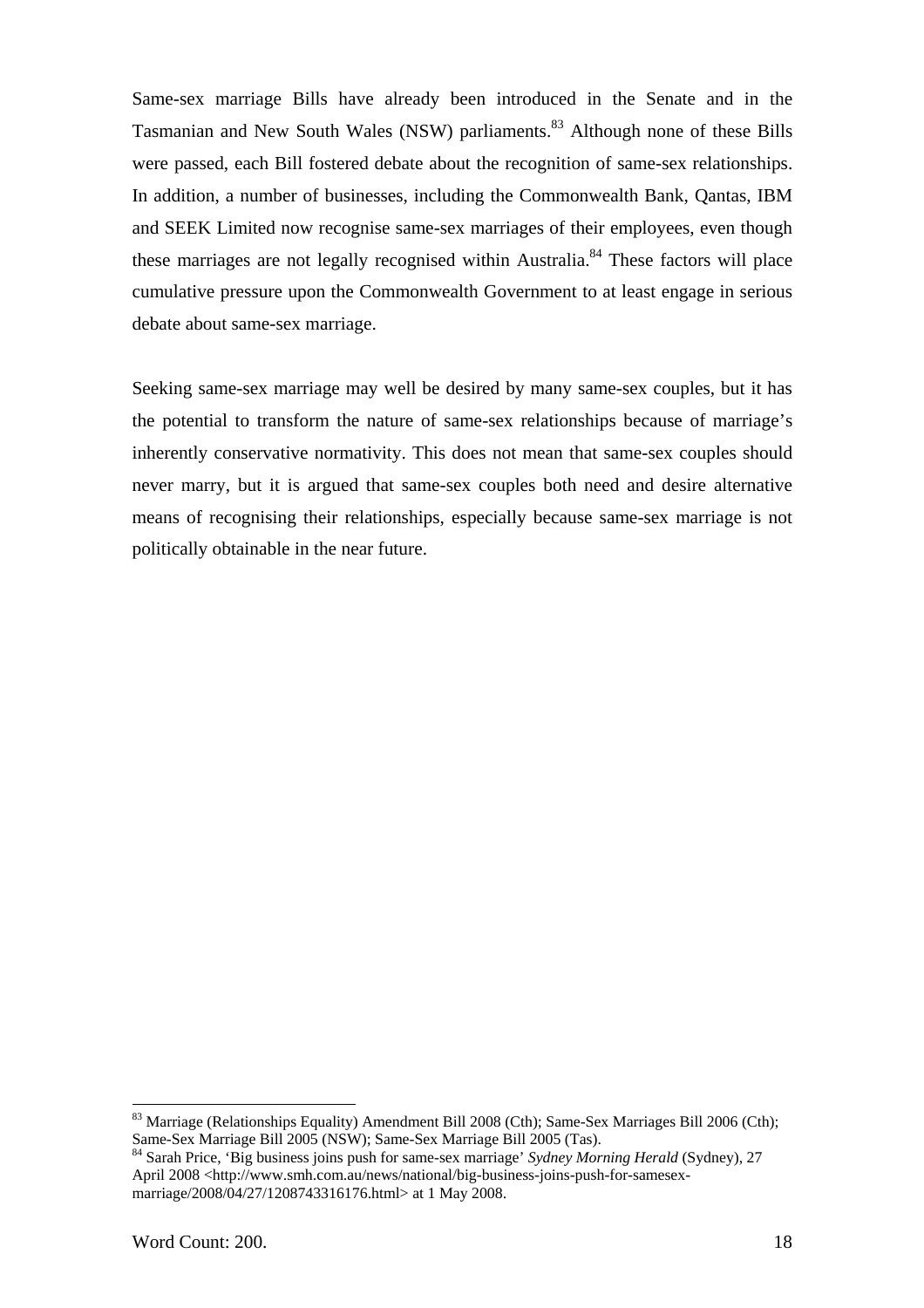# **Chapter II: De facto recognition**

De facto legislative provisions currently provide the most extensive form of recognition to same-sex couples.<sup>85</sup> This form of recognition is based upon the traditional definition of a de facto relationship as "a relationship between a man and a woman who are not legally married but live together on a genuine domestic basis as husband and wife".<sup>86</sup> De facto recognition was therefore originally provided to recognise 'marriage-like' relationships between couples of the opposite sex<sup>87</sup> but has since expanded to recognise relationships irrespective of gender, particularly within the states and territories.

De facto recognition operates on a presumptive basis and does not require the parties to the relationship to take any positive steps to have their relationships recognised.<sup>88</sup> It is thus praised for providing the greatest benefits to the greatest number of people. $89$ However, in order to obtain de facto recognition, the couple must still be able to satisfy certain criteria. These criteria can be difficult for same-sex couples to satisfy as they are invasive and more suited towards heterosexual couples.<sup>90</sup> Moreover, in jurisdictions where same-sex couples have simply been 'added' on to existing definitions of a de facto relationship, $91$  it is problematically assumed that same-sex relationships are the same as heterosexual relationships and can therefore be ascertained on the same criteria.<sup>92</sup> As a result, an increasing number of same-sex couples have reportedly felt dissatisfied with the provision of de facto recognition alone.<sup>93</sup> This thesis therefore argues that an alternative federal form of recognition needs to operate in conjunction with extensive federal de facto recognition of same-sex relationships.

<sup>85</sup> The 2006 Australian Census recorded a total number of 24 681 same-sex de facto couples: Coalition for Equality, *Same-sex couples reported at Census* < http://www.coalitionforequality.org.au/2006census.pdf> at 28 February 2008.<br><sup>86</sup> New South Wales Parliamentary Library Research Service, above n 7, 3.

<sup>&</sup>lt;sup>87</sup> Belinda Fehlberg and Juliet Behrens, *Australian Family Law: The Contemporary Context* (2008), 136. <sup>88</sup> Millbank and Sant, above n 7, 185.

<sup>89</sup> Interview with Professor Jenni Millbank, above n 50.

<sup>90</sup> See Fehlberg and Behrens, above n 87, 136.

<sup>&</sup>lt;sup>91</sup> Same-sex couples were included in existing definitions of a de facto relationship in WA and the NT: Jenni Millbank, *The Changing Meaning of 'De Facto' Relationships*, Sydney Law School Research Paper No. 06/43 <http://ssrn.com/abstract=910137> at 10 May 2008, 3.

 $92$  Jenni Millbank, 'If Australian Law Opened its Eyes to Lesbian and Gay Families, What Would it See?' (1998) 12(2) *Australian Journal of Family Law* 99, 134.

 $93$  Victorian Gay and Lesbian Rights Lobby, above n 15, 40.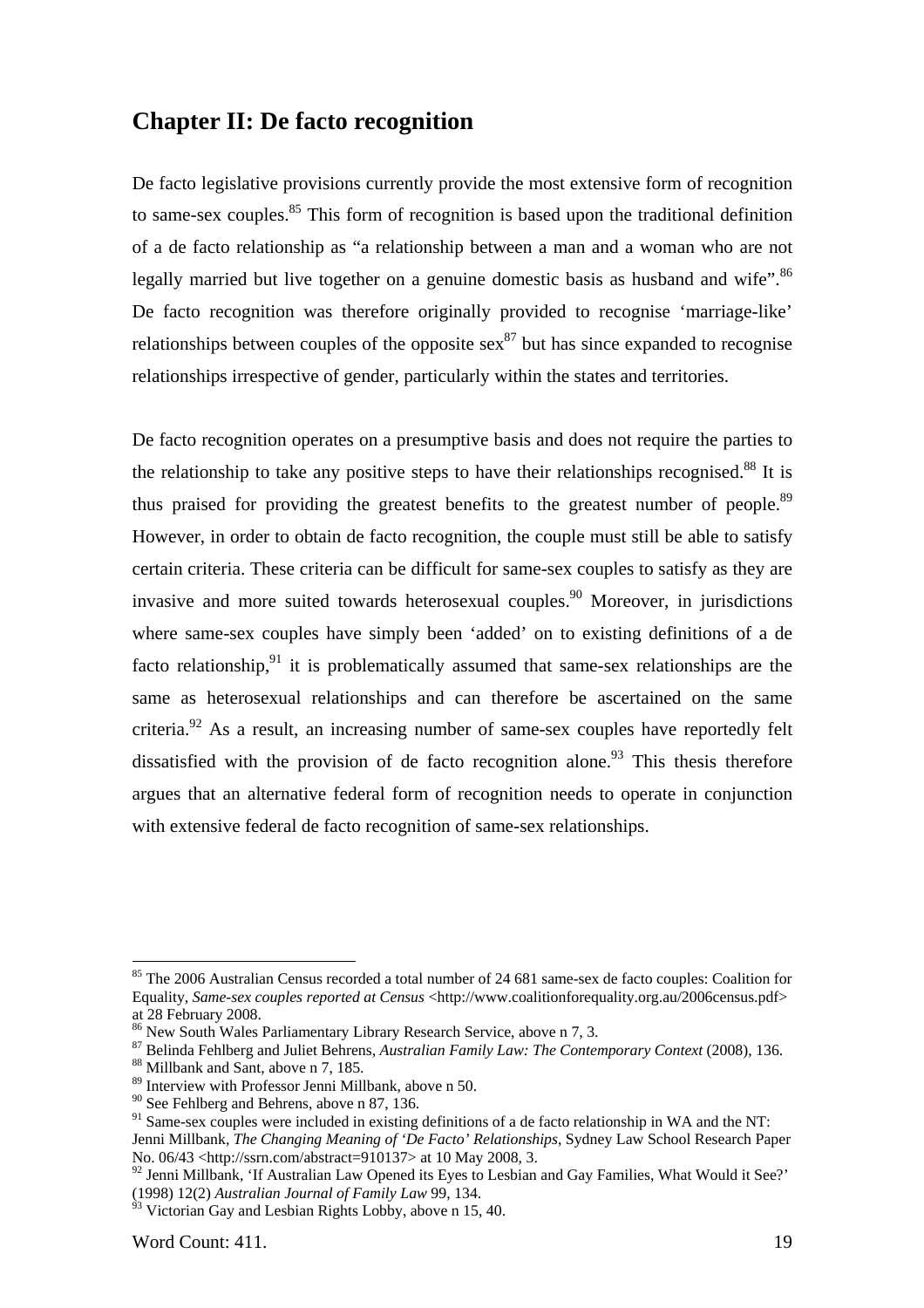# **State and territory based de facto recognition**

After the enactment of recent legislative reforms in South Australia (SA), same-sex couples can now be recognised as de facto couples in all Australian states and territories. <sup>94</sup> The terminology used in each state and territory differs, with some jurisdictions using the terminology of 'domestic relationship'<sup>95</sup> or 'significant relationship'96 rather than 'de facto' relationship.

The criteria used in each of the states and territories to determine whether a de facto relationship exists are very similar.<sup>97</sup> In NSW for instance, the determinative factors under the *Property (Relationships) Act 1984* (NSW) include the duration of the relationship, the nature of a common residency, any financial dependence or interdependence, the ownership and use of property, the existence of a sexual relationship, the performance of household duties and the reputation and public aspects of the relationship.<sup>98</sup> These factors are essentially mirrored across all state and territory legislation.<sup>99</sup>

Same-sex couples can have difficulty establishing these factors, especially if they are not open about their relationship or do not live together. Consequently, the NSW Law Reform Commission recently recommended that the *Property (Relationships) Act 1984*  (NSW) be amended to require courts to consider possible reasons as to why a same-sex couple might not hold themselves out publicly as a couple; for example, because of a fear of discrimination or ostracism from family and friends.<sup>100</sup>

Broadly speaking, the rights conferred upon same-sex de facto couples are the same as the rights conferred upon opposite-sex de facto couples. However, some differences do

<sup>94</sup> *Acts Amendment (Lesbian and Gay Law Reform) Act 2002* (WA); *Discrimination Law Amendment Act 2002* (Qld); *Domestic Relationships Act 1994* (ACT); *Property (Relationships) Act 1984* (NSW); *Reform (Gender, Sexuality and De Facto Relationships) Act 2003* (NT); *Relationships Act 2003* (Tas); *Relationships Act 2008* (Vic); *Statutes Amendment (Domestic Partners) Act 2006* (SA); *Statute Law Amendment (Relationship) Act 2001* (Vic).

<sup>&</sup>lt;sup>95</sup> Domestic Relationships Act 1994 (ACT) s 3; *Relationships Act 2008* (Vic) s 35.<br><sup>96</sup> *Relationships Act 2003* (Tas) s 4(1).<br><sup>97</sup> Graycar and Millbank, above n 28, 135.

<sup>98</sup> *Property (Relationships) Act 1984* (NSW) s 4(2). Section 4(3) of this Act states that no one factor alone in s 4(2) is to be regarded as necessary for a de facto relationship to exist.

<sup>99</sup> *Acts Interpretation Act 1954* (Qld) s 32DA; *De Facto Relationships Act 1991* (NT) s 3A; *Family Relationships Act 1975* (SA) s 11(B)(3); *Interpretation Act 1984* (WA) s 13A(2); *Legislation Act 2001*  (ACT) s 169(2); *Relationships Act 2003* (Tas) s 4(3); *Relationships Act 2008* (Vic) s 35(2). 100 New South Wales Law Reform Commission, *Relationships*, Report 113 (2006), 49.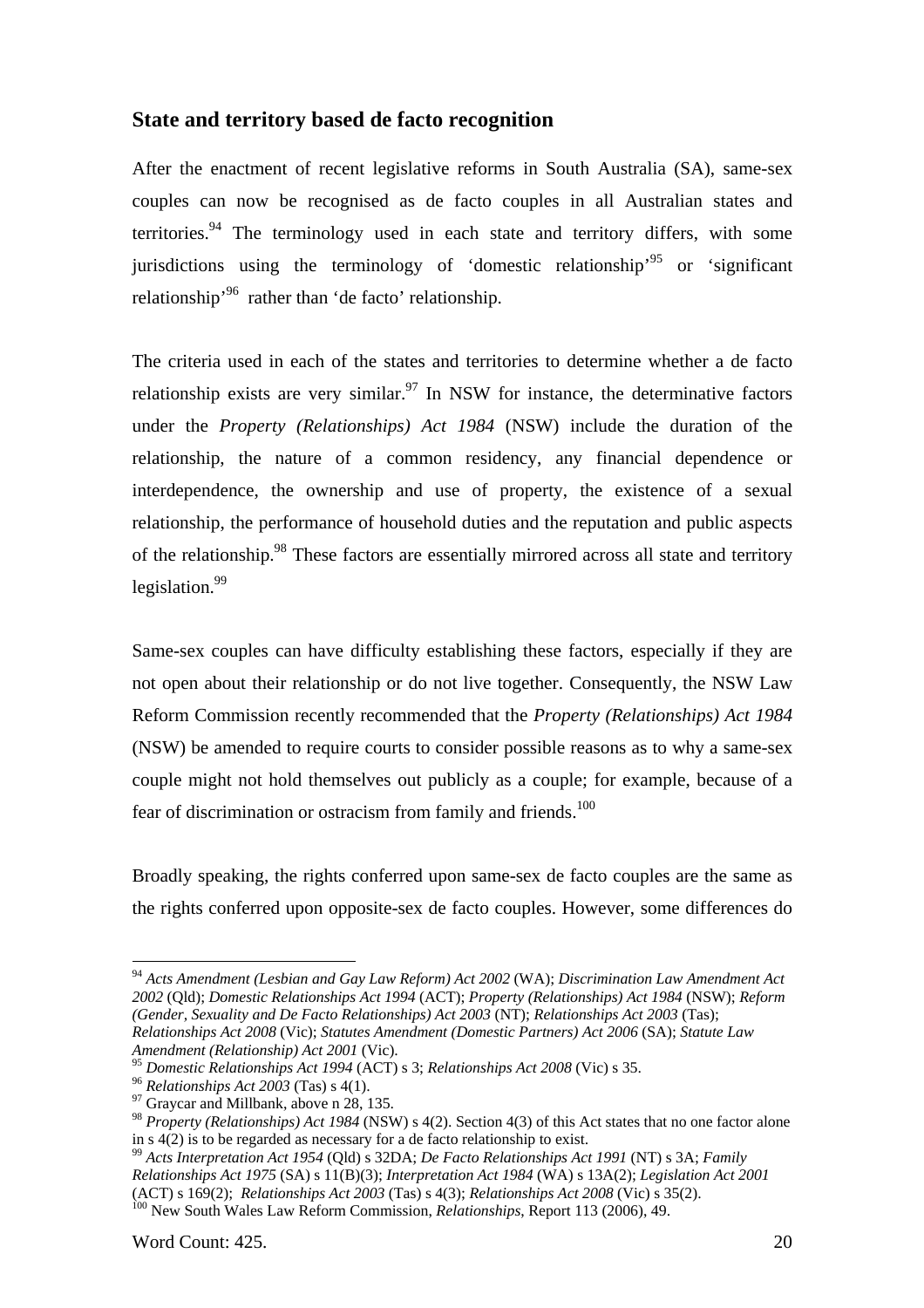exist between the rights of same-sex and opposite-sex couples, particularly where parenting issues are concerned.<sup>101</sup> For example, most Australian jurisdictions prevent same-sex couples from adopting children.<sup>102</sup> Given that an estimated 10% of gay men and 20% of lesbian women currently live with children in Australia,  $103$  such differential treatment is a major cause of concern for many same-sex couples and lobbyists.<sup>104</sup>

### **Current forms of federal de facto recognition**

The de facto recognition of same-sex relationships within the federal arena is currently much more limited than it is at the state and territory level. In 2007, a report by the Human Rights and Equal Opportunity Commission (HREOC) found that 58 federal laws concerning financial and work-related entitlements discriminate against same-sex couples and their families.<sup>105</sup> Areas of discrimination included aged care, employment, health care, family law, migration, social security, superannuation, taxation and veterans' affairs.<sup>106</sup> A further report commissioned by the current Commonwealth Government identified an additional 47 discriminatory federal laws.<sup>107</sup>

Most federal discrimination against same-sex couples arises from the definitions of 'family' or 'spouse' or 'couple' used in federal legislation.108 In *Young v Australia*, for instance, a war widower's pension application was denied on the basis of his inability to qualify as a 'dependant' under the *Veterans' Entitlement Act 1986* (Cth) because he was not a partner of the opposite sex.<sup>109</sup> It is interesting to note however that some discriminatory terms have financially benefited same-sex couples. For example, as current social security legislation does not recognise gay men or lesbian women as

<sup>&</sup>lt;sup>101</sup> See generally Jenni Millbank, 'Recognition of Lesbian and Gay Families in Australian Law – Part Two: Children' (2006) 34(2) *Federal Law Review* 205; Aleardo Zanghellini, 'Lesbian and Gay Identity,

<sup>&</sup>lt;sup>102</sup> Same-sex couples can only adopt children in the ACT and WA. Registered same-sex couples can adopt children who are related to one of the applicants in Tasmania. See *Adoption Act 1993* (ACT) s 18;<br>*Adoption Act 1994* (WA) s 39; *Adoption Act 1988* (TAS) s 20(1).

<sup>&</sup>lt;sup>103</sup> New South Wales Gay and Lesbian Rights Lobby, *And then…the brides changed nappies: lesbian mothers, gay fathers and the legal recognition of our relationships with the children we raise*, Final Report, April 2003, 5.

<sup>104</sup> Ibid; Victorian Gay and Lesbian Rights Lobby, *Everyday Experiments: report of a survey into same-*

*sex domestic partnerships in Victoria*, 2001, 15. 105 Human Rights and Equal Opportunity Commission, *Same-Sex: Same Entitlements*, Final Report (May 2007), 10.<br><sup>106</sup> Ibid.

<sup>&</sup>lt;sup>107</sup> Robert McClelland, 'Rudd Government Moves on Same-Sex Discrimination' (Press Release, 30 April 2008).

<sup>&</sup>lt;sup>108</sup> Human Rights and Equal Opportunity Commission, above n 105, 374.

<sup>109</sup> *Young v Australia,* Communication No. 941/2000, [10.4] U.N. Doc CCPR/C/78/D/941/2000 (2003).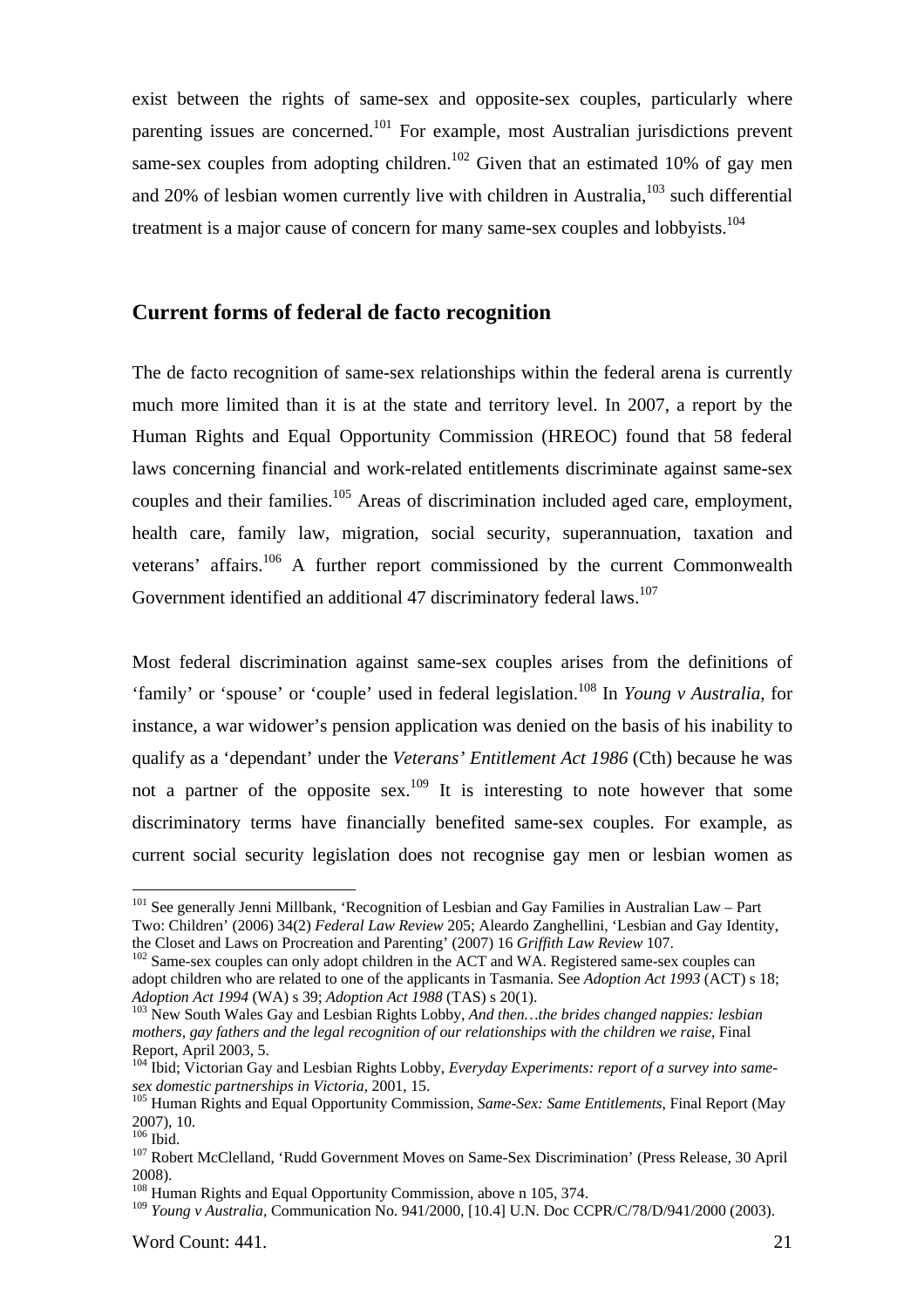'partners' or 'members of a couple',110 a same-sex couple may receive higher social security payments because they are classified as two independent people as opposed to a couple.<sup>111</sup> Despite this, the HREOC report recommended that all discriminatory terminology be amended to include same-sex couples,  $112$  as the positive aspects of federal legislative reform are expected to outweigh any financial losses.<sup>113</sup> This recommendation was also based upon the finding that Australia's current social security legislation breaches the right to non-discriminatory treatment in the ICCPR and the right to social security and non-discrimination in the *International Covenant on Economic, Social and Cultural Rights.*<sup>114</sup>

The Commonwealth Attorney-General recently announced that, during the 2008 Winter Sittings of Parliament, the Commonwealth Government will amend a number of federal laws which discriminate against same-sex couples.<sup>115</sup> The first of such amendments was introduced on the 28 May 2008 with the Same-Sex Relationships (Equal Treatment in Commonwealth Laws – Superannuation) Bill  $2008$ <sup>116</sup> This Bill amends provisions in 14 discriminatory superannuation related Commonwealth Acts; for example, by omitting the term 'marital relationship' and replacing it with 'couple relationship'<sup>117</sup> in order to include same-sex couples. The Bill will also amend the *Judges' Pensions Act 1968* (Cth) to allow couples who have registered their relationship within a state or territory to use this registration as evidence of the existence of a couple relationship.<sup>118</sup> The passage of this Bill has been delayed by members of the Federal Coalition, who are concerned that the Bill, if passed, will undermine marriage by recognising same-sex and married couples under the one category of 'couple relationship'.<sup>119</sup> As a result, the Bill

<sup>&</sup>lt;sup>110</sup> Social Security Act 1991 (Cth) s 4(1), 4(2).<br><sup>111</sup> Human Rights and Equal Opportunity Commission, above n 105, 198.<br><sup>112</sup> Ibid, 383.<br><sup>113</sup> Carol Nador, 'Equality may lead to cut in payments' *The Age* (Melbourne), 1 <http://www.theage.com.au/news/national/equality-may-lead-to-cut-inpayments/2008/04/30/1209234958384.html> at 12 May 2008.

<sup>114</sup> Human Rights and Equal Opportunity Commission, above n 105, 217; *International Covenant on Civil and Political Rights,* opened for signature 16 December 1966, ATS 1980 No 23, art 2(2), 26 (entry into force 13 November 1980); *International Covenant on Economic, Social and Cultural Rights, opened for* 

signature 16 December 1966, ATS 1976 No 5, art 2(2), 9 (entry into force 10 March 1976).  $115$  McClelland, above n 107. This announcement is consistent with a trend for same-sex legislative reforms to occur under Labor Governments: see Graycar and Millbank, above n 28, 121.

<sup>&</sup>lt;sup>116</sup> Most of these reforms are expected to commence in operation as soon as the necessary legislation is passed. Some reforms will however be gradually phased in by mid 2009 to give couples time to adjust their financial affairs. See McClelland, above n 107.

 $117$  Same-Sex Relationships (Equal Treatment in Commonwealth Laws – Superannuation) Bill 2008, Schedule 1 [6].

<sup>&</sup>lt;sup>118</sup> Same-Sex Relationships (Equal Treatment in Commonwealth Laws – Superannuation) Bill 2008, Schedule 2 [25].

<sup>119</sup> Misha Schubert, 'Coalition delays same-sex couple laws' *The Age* (Melbourne), 4 June 2008, 4.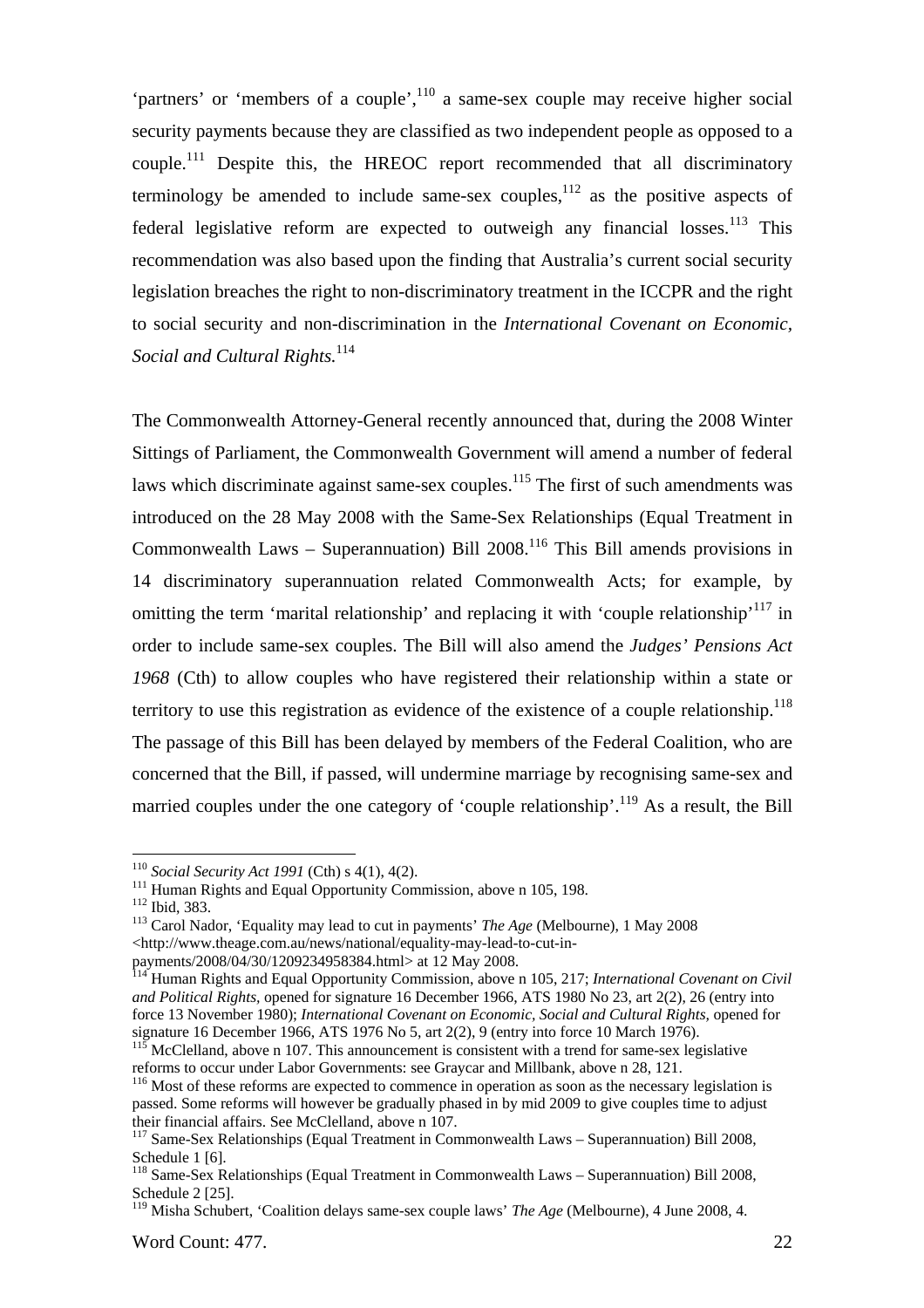is expected to be referred to a Senate Inquiry to consider whether a same-sex couple should be instead recognised in a less substantial manner as an 'interdependent' couple rather than as a 'couple relationship'.<sup>120</sup> If such changes are made, the new legislation will also cover other forms of interdependent relationships. $121$ 

It is yet unknown if all of the Commonwealth's legislative reforms will automatically recognise couples who have registered their relationship at the state or territory level as de facto couples for the purposes of Commonwealth legislation. The former Chief Justice of the Family Court, Alastair Nicholson, has urged the Commonwealth to provide registered couples at the state or territory level with "full and equal status in federal law so that same-sex couples can access federal entitlements through these schemes. $122$  Nicholson argues that such access is necessary because registered couples may be unable to satisfy the definition of a de facto relationship.<sup>123</sup> It would be nonsensical for registered couples to be treated differently within each of the state, territory and federal arenas.<sup>124</sup>

However, until these new legislative reforms occur, only a minor amount of federal legislation recognises same-sex de facto couples. At present, a foreign partner of a same-sex couple can use the 'interdependency' category under the *Migration Regulations 1994* (Cth) to apply for permanent Australian residency.<sup>125</sup> There is also some limited recognition of same-sex relationships as 'interdependent' relationships under current superannuation legislation<sup>126</sup> (which the Government is in the process of amending)<sup>127</sup> and anti-terrorism legislation where same-sex partners can be recognised as family members.<sup>128</sup>

 $120$  Ibid.

<sup>121</sup> Ibid.<br><sup>121</sup> Ibid. 122 Coalition for Equality, 'Former Family Court Chief calls on Rudd Gov't to broaden gay reform proposal' (Press Release, 22 May 2008).

<sup>&</sup>lt;sup>123</sup> Letter from Alastair Nicholson to Robert McClelland, 19 May 2008, publicly released by Nicholson, copy on file with the author.

 $124$  The NSW Law Reform Commission has also recommended that if a relationship registry is adopted in NSW, registered couples should qualify as de facto couples for the purposes of federal law. See New South Wales Law Reform Commission, above n 100, 87.<br><sup>125</sup> Migrations Regulations 1994 (Cth) Reg 1.09A.

<sup>&</sup>lt;sup>126</sup> Superannuation Legislation Amendment (Choice of Superannuation Funds) Act 2004 (Cth), schedule 2.

<sup>127</sup> Same-Sex Relationships (Equal Treatment in Commonwealth Laws – Superannuation) Bill 2008. 128 *Anti Terrorism Act (No 2) 2005* (Cth), Schedule 4, 105.35(3)(a).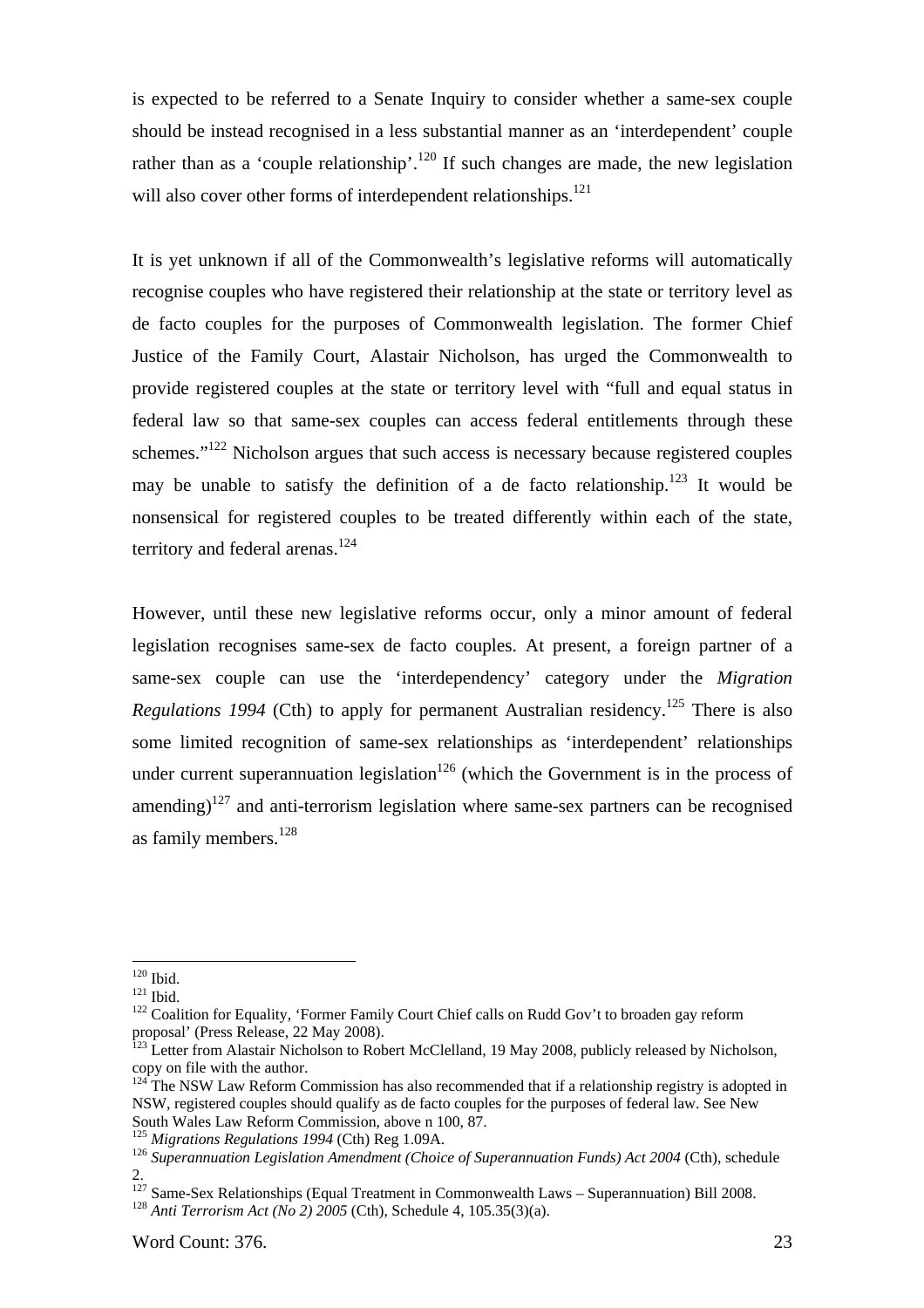# **De facto legislative powers**

The Commonwealth has no express legislative powers over non-marital relationships. However, it has the power to decide who is or who is not a 'spouse', 'couple', 'partner', 'dependant' or 'family member' in areas where the Commonwealth has comprehensive legislative powers.<sup>129</sup> It is consequently within the Commonwealth's ambit of powers to recognise same-sex de facto couples by amending and expanding the definitions of these legislative terms. Such definitional changes to discriminatory federal laws were recommended by the 2007 HREOC report as the most straightforward and comprehensive way to federally recognise same-sex relationships.<sup>130</sup> The Commonwealth has recently begun to amend federal legislation in this manner.<sup>131</sup>

The Commonwealth can also recognise same-sex de facto relationships on the basis of referrals of power from the states and territories.<sup>132</sup> To date, NSW, the Northern Territory (NT), Queensland, Tasmania and Victoria have referred their powers concerning 'financial matters' for both same-sex and opposite-sex de facto relationships to the Commonwealth<sup>133</sup> in accordance with section 51 (xxxvii) of the Constitution.<sup>134</sup> SA and the ACT have not yet referred their powers to the Commonwealth,<sup>135</sup> whilst Western Australia (WA) has only referred its powers over the superannuation interests of de facto couples.<sup>136</sup> WA's referral of powers is limited because it has its own Family Court to resolve de facto relationship disputes.<sup>137</sup>

The powers were referred to the Commonwealth to address two problems with de facto recognition. Firstly, the referrals of power were made to allow all de facto couples to have their financial disputes and their disputes involving children resolved by the

<sup>&</sup>lt;sup>129</sup> For example, the Commonwealth has extensive legislative powers over taxation, corporations and defence under the *Australian Constitution*, s 51(ii), s 51(xi), s 51(xx).

<sup>&</sup>lt;sup>130</sup> Human Rights and Equal Opportunity Commission, above n  $105$ , 61.<br><sup>131</sup> Same-Sex Relationships (Equal Treatment in Commonwealth Laws – Superannuation) Bill 2008.<br><sup>132</sup> Strictly speaking, a referral of powers from th

Commonwealth's territories power: *Australian Constitution*, *s* 122.<br><sup>133</sup> *Commonwealth Powers (De Facto Relationships) Act 2003 (NSW); <i>Commonwealth Powers (De Facto Relationships) Act 2003* (Qld); *Commonwealth Powers (De Facto Relationships) Act 2004* (Vic); *De Facto Relationship (Northern Territory Request) Act 2004* (NT); *Commonwealth Powers (De Facto* 

<sup>&</sup>lt;sup>134</sup> Australian Constitution s51 (xxxvii).<br><sup>135</sup> Fehlberg and Behrens, above n 87, 580.<br><sup>136</sup> Commonwealth Powers (De Facto Relationships) Act 2006 (WA).<br><sup>137</sup> Fehlberg and Behrens, above n 87, 580.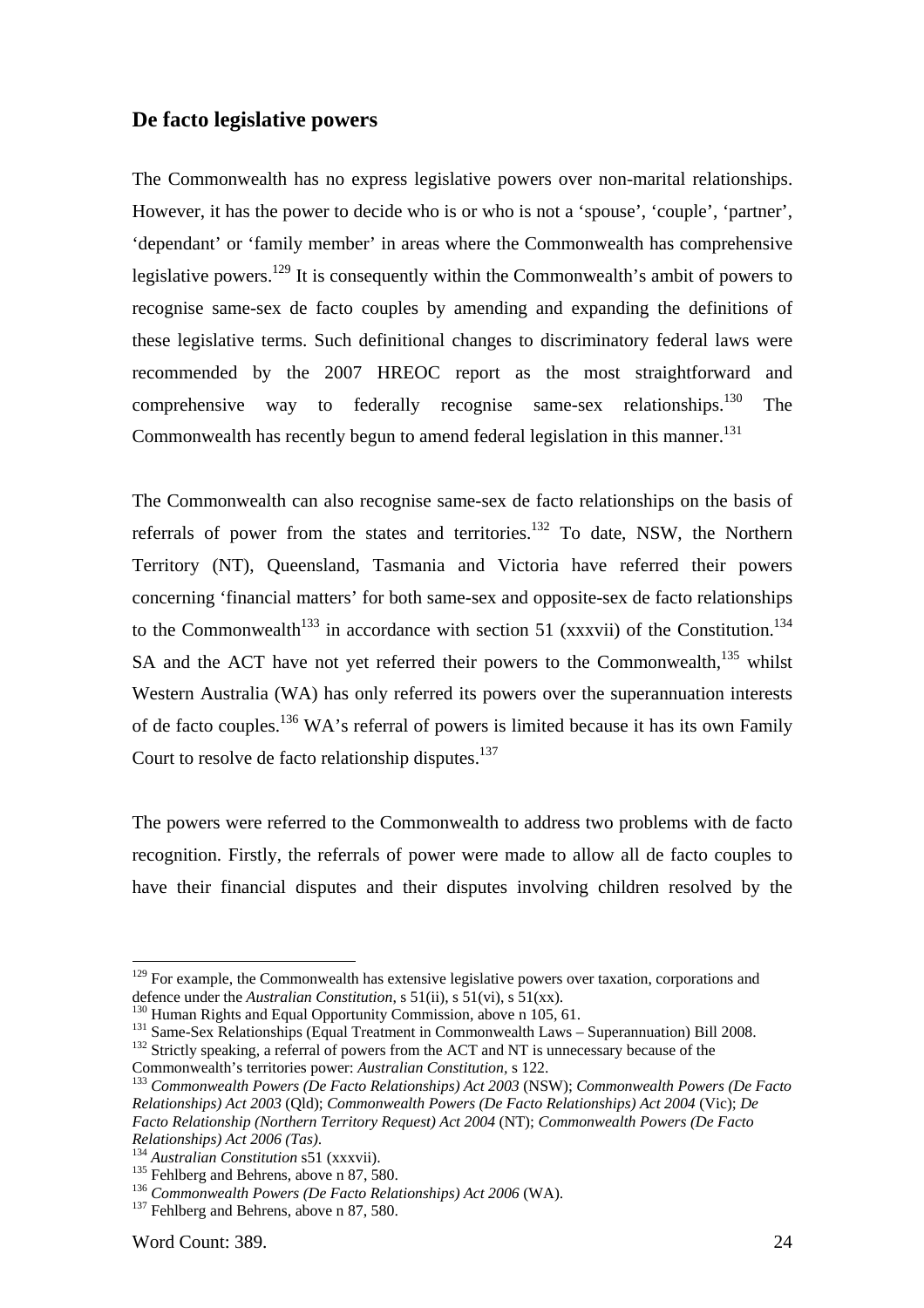federal Family Court.<sup>138</sup> At present, any disputes involving children fall within the jurisdiction of the Family Court, whilst financial and property disputes remain within the jurisdiction of the relevant state or territory courts.139 This is problematic because de facto couples have the added expense and time of accessing both courts,  $140$  whilst state courts have less family law expertise $141$  and cannot split the superannuation interests of parties to a dispute.<sup>142</sup> Moreover, the content of disputes resolved by state courts is not confidential as it would be in the Family Court.<sup>143</sup> Enabling all de facto couples to access the Family Court would provide them with a cheaper and confidential dispute resolution process, with access to specialist family law mediators.<sup>144</sup> Secondly, powers were referred to the Commonwealth to establish a national uniform system for the resolution of de facto relationship disputes.<sup>145</sup> A uniform system is desirable because of the inconsistencies between state and territory legislation which has led to forum shopping by some couples.<sup>146</sup>

The former Commonwealth Government refused to accept the referrals of power for same-sex de facto couples, but was willing to accept the referrals in relation to heterosexual de facto couples.<sup>147</sup> The current Commonwealth Government has not yet accepted these referrals of power for all de facto couples,  $148$  but has been under increasing pressure to do so by experts including Alastair Nicholson, the former Chief Justice of the Family Court.<sup>149</sup>

It is important to note that state and territory referrals of power to the Commonwealth will not automatically invalidate state or territory based recognition schemes. Once

<sup>&</sup>lt;sup>138</sup> Jenni Millbank, 'Recognition of Lesbian and Gay Families in Australian Law – Part One: Couples' (2006) 34(1) *Federal Law Review* 1, 39-40.

<sup>&</sup>lt;sup>139</sup> Jenni Millbank, 'Same Sex Families' (2005) 53 *Hot Topics: Legal Issues in Plain Language*, 1, 12.<br><sup>140</sup> Millbank, above n 139, 40.<br><sup>141</sup> Letter from Alastair Nicholson to Robert McClelland, above n 123.<br><sup>142</sup> Millb

<sup>&</sup>lt;http://www.theage.com.au/news/national/family-court-is-for-gays-

too/2008/05/21/1211182895772.html> at 22 May 2008.

<sup>&</sup>lt;sup>144</sup> Letter from Alastair Nicholson to Robert McClelland, above n 123; Patricia Karvelas, 'Childless de factos in Family Court win' *The Australian* (Sydney) 23 May 2008

<sup>&</sup>lt;http://www.theaustralian.news.com.au/story/0,25197,23744363-2702,00.html> at 24 May 2008.145 Lindy Willmott, Ben Mathews and Greg Shoebridge, 'Defacto relationships property adjustment law – A national direction' (2003) 17 Australian Journal of Family Law 37, 39.<br>
<sup>146</sup> Ibid, 41.<br>
<sup>147</sup> Human Rights and Equal Opportunity Commission, above n 105, 272.<br>
<sup>148</sup> It is expected that the Commonwealth will allow same

of its commitment to amend federal legislation which discriminates against same-sex couples. See Karvelas, above n 144.

<sup>&</sup>lt;sup>149</sup> Letter from Alastair Nicholson to Robert McClelland, above n 123.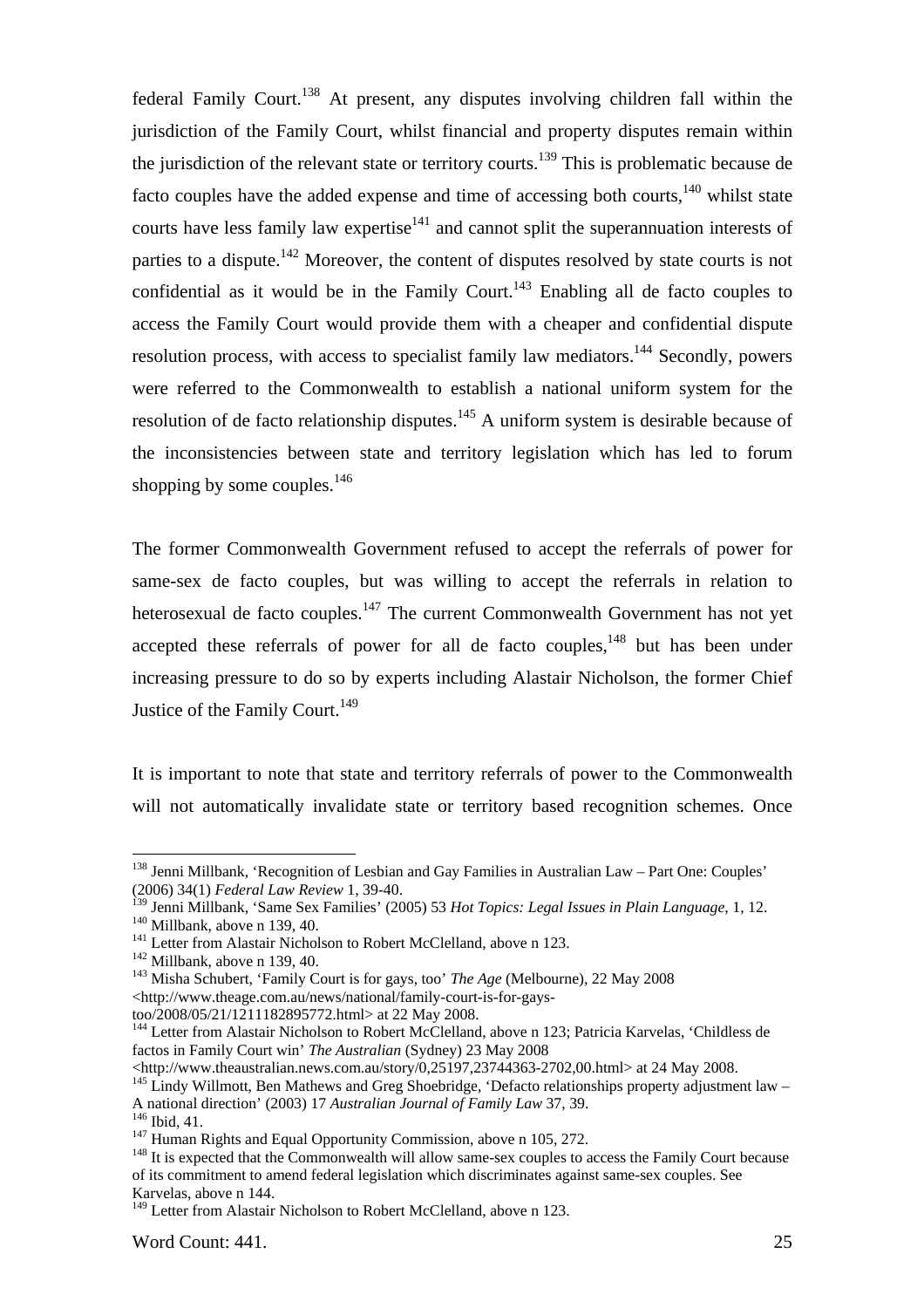powers are referred to and accepted by the Commonwealth, the powers are concurrently shared between the Commonwealth and the relevant state or territory.<sup>150</sup> State legislation can only be invalidated in accordance with section 109 of the Constitution.<sup>151</sup>

The Commonwealth's external affairs power provides a further way to recognise same-sex de facto relationships.<sup>152</sup> This power can be used to give effect to Australia's international law obligations<sup>153</sup> even though such obligations do not become binding within Australia until they are given that effect by statute.<sup>154</sup> The external affairs power has been relevant to two adverse determinations against Australia by the UNHRC concerning same-sex issues. In the first case, the external affairs power was relied upon to override Tasmanian legislation which criminalised homosexual sex after the UNHRC held that the legislation breached the right to non-interference with one's privacy in article 17(1) of the ICCPR<sup>155</sup> in *Toonen v Australia*.<sup>156</sup> In the second case, the external affairs power could have been used to address the issues raised in *Young v Australia*, when the UNHRC held that the denial of a war widower's pension on the basis of his sex breached article 26 of the ICCPR.<sup>157</sup> The Commonwealth could thus justify its recognition of same-sex relationships in order to prevent further breaches of its international human rights obligations.<sup>158</sup>

# **Arguments for federal de facto recognition**

De facto recognition of relationships is undoubtedly valuable to all couples because of its presumptive operation. It can protect a broad range of relationships, and can protect people who do not want to or cannot otherwise formally solemnise their relationships.<sup>159</sup>

 $\overline{a}$ 

Tasmania, sexual perversity and the United Nations' (1994) 19(3) Melbourne University Law Review 740.<br><sup>157</sup> Young v Australia, Communication No. 941/2000, [11], U.N. Doc CCPR/C/78/D/941/2000 (2003).<br><sup>158</sup> Interview with Pr

<sup>&</sup>lt;sup>150</sup> Graham v Paterson [1950] HCA 9, 11.<br>
<sup>151</sup> Australian Constitution s 109.<br>
<sup>152</sup> Australian Constitution s 51(xxix).<br>
<sup>153</sup> The Commonwealth v Tasmania (1983) 158 CLR 1, 258, 259.<br>
<sup>154</sup> Kioa v West (1985) 159 CLR 5 1980 No 23, art 17(1) (entry into force 13 November 1980).

<sup>156</sup> *Toonen v Australia,* Communication No. 488/1992, [9], U.N. Doc CCPR/C/50/D/488/1992 (1994). For a critical analysis of the UNHRC's decision, see Wayne Morgan, 'Identifying evil for what it is:

<sup>&</sup>lt;sup>159</sup> New South Wales Gay and Lesbian Rights Lobby, above n 11, 10; Millbank, above n 92, 12.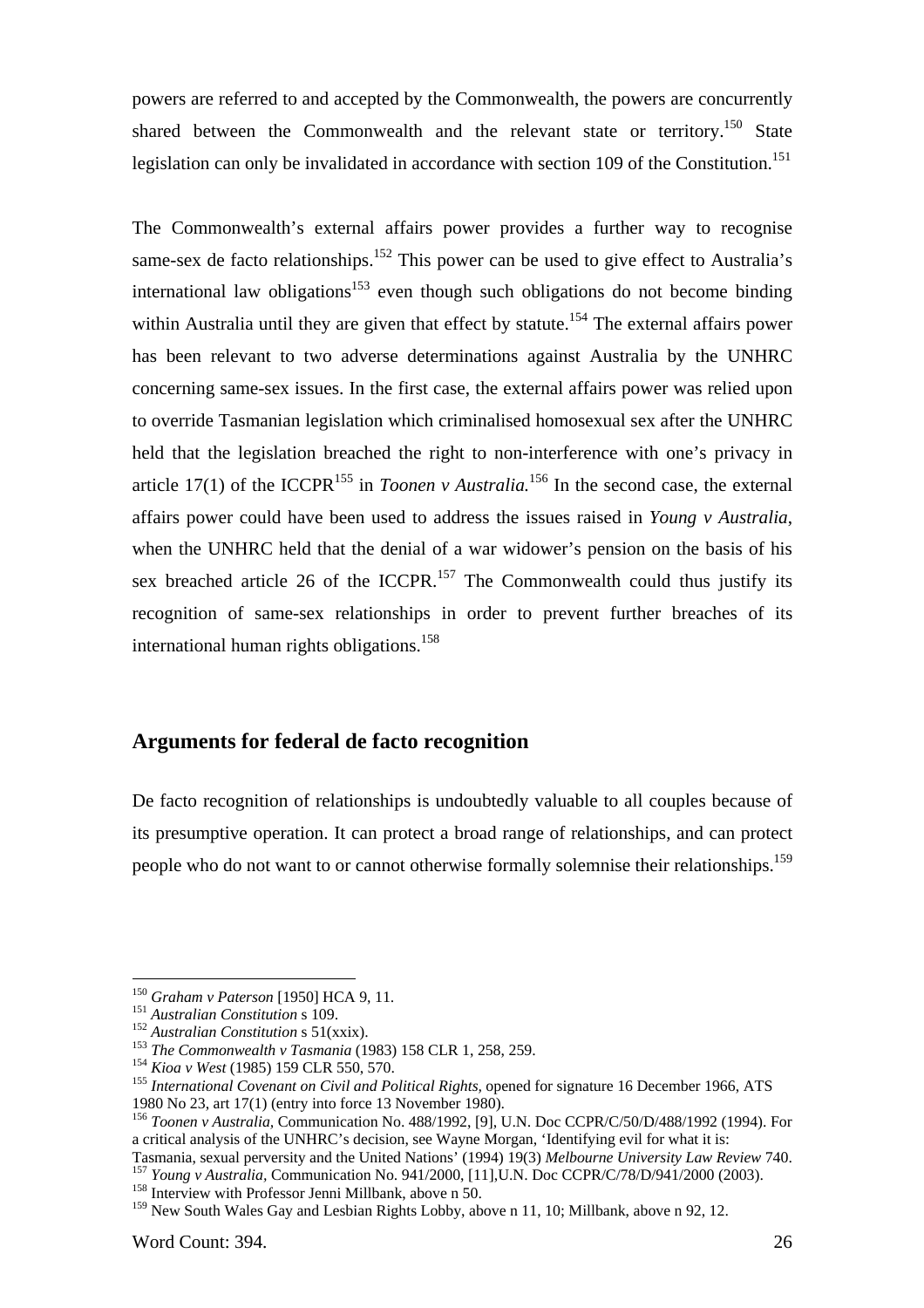Providing more extensive recognition of same-sex relationships as de facto relationships would enable Australia to meet its human rights obligations.<sup>160</sup> Respecting and recognising same-sex de facto relationships may also serve to eradicate homophobia and better include same-sex couples in mainstream society.

# **Arguments against federal de facto recognition**

The central problem with de facto recognition of same-sex relationships concerns the evidentiary criteria used to prove the existence of a de facto relationship which were originally based upon the existence of a 'marriage like' relationship between a male and a female.<sup>161</sup> Although same-sex couples have been included in definitions of de facto relationships, legislative provisions remain more favourably orientated towards heterosexual couples. For example, in NSW, factors which can be used to prove a de facto relationship include the reputation and public aspects of the relationship, and the nature of a common residency.<sup>162</sup> These criteria fail to recognise the prejudice, homophobia and stigma that can surround same-sex relationships and prevent couples from being open about their relationships to the extent necessary to satisfy these criteria.<sup>163</sup> Although courts tend to use these evidentiary factors in an inclusive rather than a restrictive manner,  $164$  these provisions are problematic because they tend to assume that same-sex relationships are the same as heterosexual relationships and can thus be shown to exist using the same evidentiary criteria.<sup>165</sup>

De facto recognition does not provide a means to instantaneously establish the existence of a relationship.166 Such instantaneous proof is conferred upon married heterosexual couples<sup>167</sup> and couples registered under state-based recognition schemes,  $168$  but is not available to de facto couples. This is especially problematic where the existence of a

<sup>&</sup>lt;sup>160</sup> See Human Rights and Equal Opportunity Commission, above n 105, chapter 3 for a discussion on Australia's human rights obligations.<br><sup>161</sup> Fehlberg and Behrens, above n 87, 136.

<sup>&</sup>lt;sup>162</sup> Property (Relationships) Act 1984 (NSW) s 4(2).<br><sup>163</sup> Jenni Millbank, 'Domestic Rifts: Who is Using the *Domestic Relationships Act 1994* (ACT)? (2000) 14(3) *Australian Journal of Family Law* 163, 174. A report by the Victorian Gay and Lesbian Rights Lobby found that 75% of survey respondents had concealed their same-sex relationship in public to avoid

discrimination. See Victorian Gay and Lesbian Rights Lobby, above n 15, 6.<br><sup>164</sup> Fehlberg and Behrens, above n 87, 138. See also Millbank, above n 91, 1.

<sup>&</sup>lt;sup>165</sup> Millbank, above n 92, 134.<br><sup>166</sup> New South Wales Gay and Lesbian Rights Lobby, above n 11, 10.<br><sup>167</sup> *Marriage Act 1961* (Cth) s 39M.<br><sup>168</sup> See, eg, *Relationships Act 2003* (Tas) s 4(2).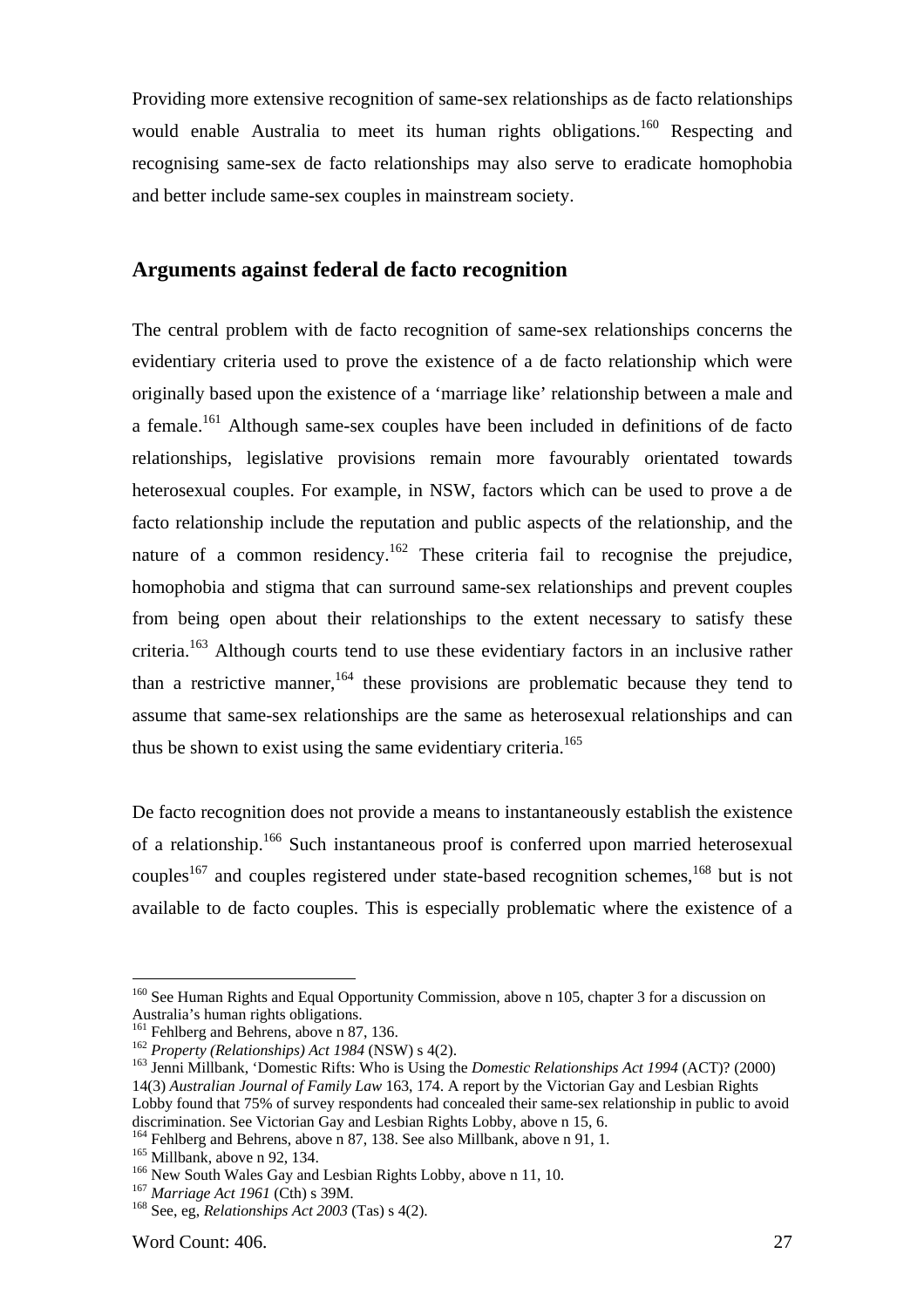relationship is questioned, for instance, in an emergency situation.<sup>169</sup> However, if same-sex couples were able to use a federal opt-in recognition system, they would have the practical benefit of being able to instantaneously establish the existence of their relationship.

De facto recognition is, furthermore, insufficient because it does not enable same-sex couples to enter into a new legal relationship altogether. For de facto recognition to apply, a couple needs to have been in a relationship with each other for a period long enough to satisfy the determinative factors; for example, to show a degree of financial dependence or demonstrate a period of cohabitation.<sup>170</sup> De facto legislation does not therefore allow couples in a new relationship to easily prove that they are in a de facto relationship.

# **Political factors**

As a matter of political pragmatism, the federal recognition of same-sex de facto relationships is the least threatening form of recognition that the Commonwealth Government can provide to same-sex couples. Unlike same-sex marriage, de facto recognition is not perceived to threaten the family or undermine marriage.<sup>171</sup> Rather, de facto recognition is supported on the basis of removing discrimination and providing 'equality of treatment' for all de facto couples.<sup>172</sup> It is easier for the Commonwealth to justify providing de facto recognition to same-sex couples on this basis, especially to conservative constituents.

In sum, de facto recognition is, by itself, inadequate. Same-sex couples need to have a genuine choice as to how their relationships are recognised whilst also having a means to enter into new legal relationships altogether. As such, the establishment of a national opt-in recognition system is recommended. A combination of both a presumptive and opt-in form of recognition needs to operate within the federal arena in order to recognise and protect same-sex relationships.

<sup>&</sup>lt;sup>169</sup> New South Wales Gay and Lesbian Rights Lobby, above n 11, 15.<br><sup>170</sup> See, eg, *Property (Relationships) Act 1984* (NSW) s17(1).<br><sup>171</sup> Interview with Jim Wallace, above n 9.<br><sup>172</sup> Willmott et al. above n 145, 53; McCl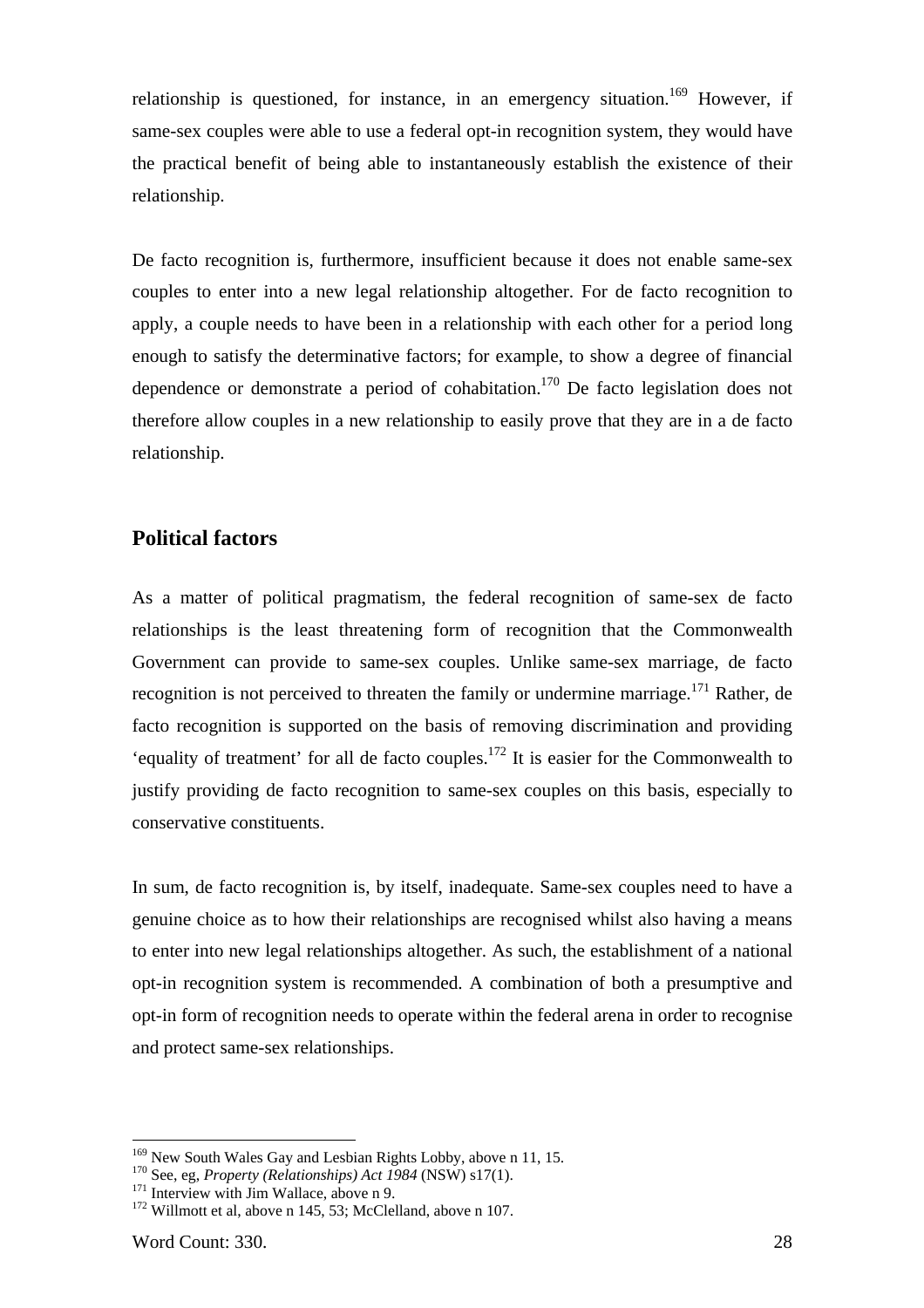# **Chapter III: Civil unions and relationship registries**

The Commonwealth must implement an alternative means of recognising both same-sex and opposite-sex relationships. The most appropriate way to provide such recognition is through the establishment of either a relationship registry or civil union system, as these systems provide recognition to couples who undertake positive steps to have their relationships recognised. Such opt-in recognition is valuable to all couples because of the inherent problems associated with presumptive de facto recognition and marriage. This form of recognition is also widely available in overseas jurisdictions.<sup>173</sup>

Before examining this recognition option, it is first necessary to discuss the distinction that has been drawn within Australia between a civil union system and a relationship registry. The terms 'civil union' and 'relationship registry' essentially describe the same form of recognition; that is, the optional registration of a relationship.<sup>174</sup> The only actual difference between the two types of recognition concerns the ceremonial aspect associated with a civil union.<sup>175</sup> Nevertheless, the Commonwealth Government has drawn a distinction between the two terms in order to differentiate between the Tasmanian relationship registry<sup>176</sup> and the ACT's former civil union system.<sup>177</sup>

This distinction was drawn by the Commonwealth Government because of political pragmatism and marriage politics.<sup>178</sup> On the one hand, the Commonwealth has portrayed the Tasmanian relationship registry as a non-marital recognition system which only recognises existing de facto relationships,  $179$  when it in fact also allows couples to enter into new legal relationships altogether or register non-conjugal caring

<sup>&</sup>lt;sup>173</sup> Ian Curry-Sumner, All's well that ends registered? The substantive and private international law aspects of non-marital registered relationships in Europe (2005), 534; Victorian Gay and Lesbian Rights Lobby, above n 15, 16.

<sup>&</sup>lt;sup>174</sup> Email from Kristen Walker to Kate Whitehouse, 19 March 2008; Email from Stephen Parker to Kate Whitehouse, 31 March 2008; Interview with Rodney Croome, above n 15. Some surveys by gay and lesbian rights lobbies have not drawn a distinction between a civil union and a relationships registry. See New South Wales Gay and Lesbian Rights Lobby, above n 11, 13; Victorian Gay and Lesbian Rights Lobby, above n 15, 37.<br><sup>175</sup> Interview with Rodney Croome, above n 15; Wayne Morgan, 'Stand on same-sex unions immoral',

*The Canberra Times (Canberra), 2 May 2008, 13.* 176 *Relationships Act 2003 (Tas).* 176 *Relationships Act 2003 (Tas).* 177*Civil Unions Act 2006 (ACT) (repealed under s 35(2) <i>Australian Capital Territory (Self Governmen* 

*Act 1988* on 14 June 2006); Civil Unions Bill 2006 (ACT); Civil Partnerships Bill 2006 (ACT). 178 Interview with Rodney Croome, above n 15.

<sup>&</sup>lt;sup>179</sup> Australian Broadcasting Commission, 'McClelland strikes out against discrimination against same sex couples', *The 7:30 Report*, 30 April 2008 <http://www.abc.net.au/7.30/content/2007/s2232028.htm> at 24 May 2008.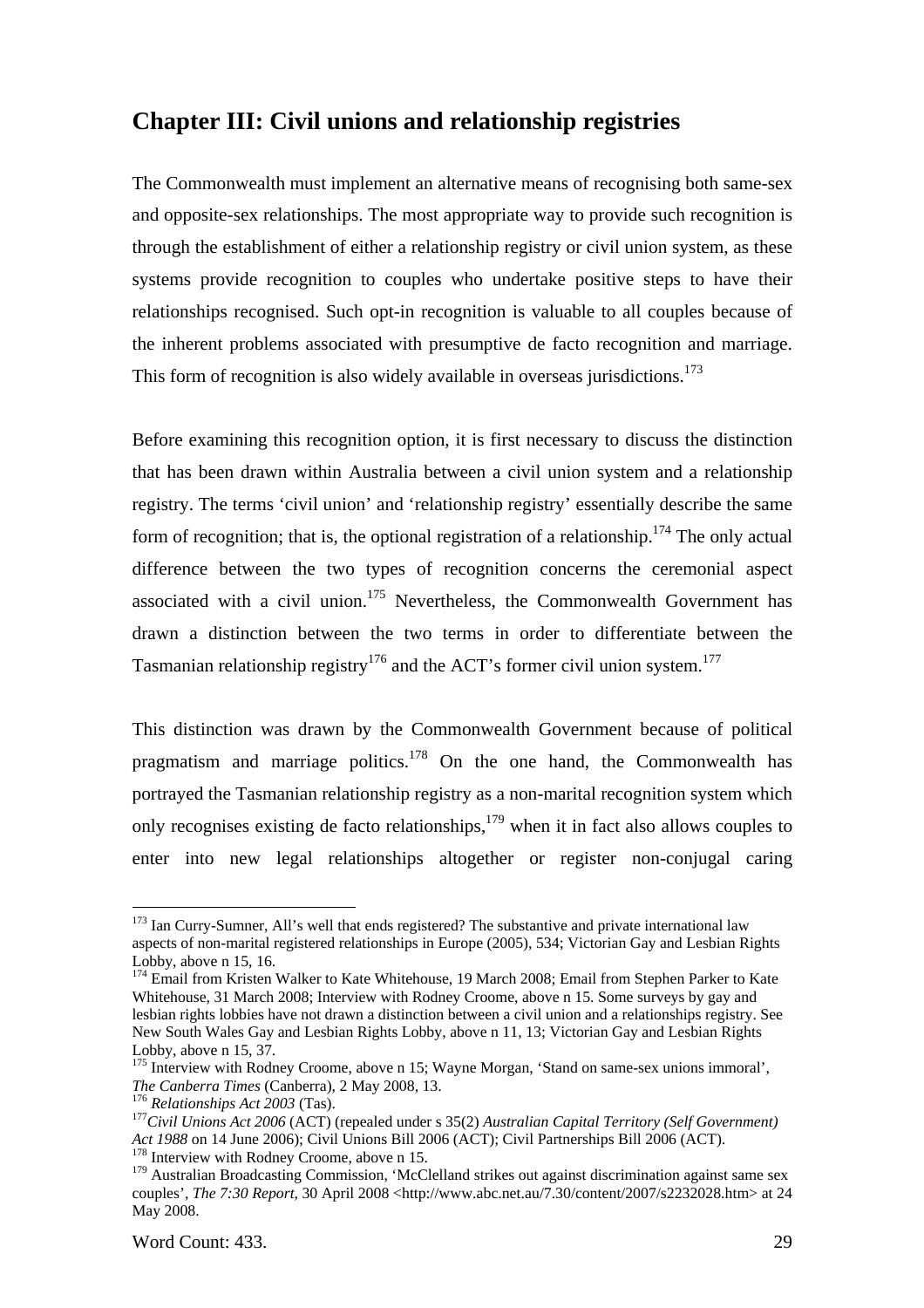relationships.<sup>180</sup> On the other hand, the Commonwealth depicted the ACT civil union system as a marriage-like system which constituted a direct threat to the institution of marriage and the traditional family unit.<sup>181</sup> By portraying the Tasmanian system as a non-marriage-like system and conversely portraying the ACT system as a marriage-like system, the Commonwealth was able to simultaneously appeal to constituents who both favour and oppose the recognition of same-sex relationships. That is, the Commonwealth appealed to those favouring recognition by stating its support of the Tasmanian registry, $182$  whilst also appealing to those against same-sex relationship recognition by threatening to use its territories power to disallow the ACT civil union system in order to protect the traditional heterosexual concept of marriage.<sup>183</sup>

Moreover, this distinction is further confounded by the fact that, in the international arena, the terms 'civil union' and 'relationship registry' are used interchangeably and without distinction.<sup>184</sup> In fact, Australian couples who have registered their relationships at the state or territory level can have their relationships recognised as civil unions in New Zealand<sup>185</sup> and as civil partnerships in the United Kingdom.<sup>186</sup>

Therefore, this thesis argues that this distinction should not be maintained, as both forms of recognition are designed to register a relationship between two people. This thesis will accordingly discuss the power to implement both systems and the arguments for and against them together. The thesis will however continue to use the two terms separately because of the distinction used in the current political debate.

# **Relationship registry**

A relationship registry essentially provides for the official registration of an existing or new relationship between two people. Relationship registries currently exist in

<sup>180</sup> Rodney Croome and Wayne Morgan, *Defining relationships* (2008) Online Opinion <http://www.onlineopinion.com.au/view.asp?article=7369> at 22 May 2008.

<sup>&</sup>lt;sup>181</sup> Australian Broadcasting Commission, above n 179. See also Australian Broadcasting Commission, *Ruddock says no to ACT civil partnerships bill* (6 February 2007)

http://www.abc.net.au/news/newsitems/200702/s1841691.htm> at 28 February 2008.<br><sup>182</sup> Australian Broadcasting Commission, above n 179.<br><sup>183</sup> Australian Constitution, s 122; Sarah Smiles, 'Federal veto forces ACT backdown on Age (Melbourne) 5 May 2008 <http://www.theage.com.au/news/national/federal-veto-forces-actbackdown-on-gay-unions/2008/05/04/1209839456815.html> at 7 May 2008.

<sup>&</sup>lt;sup>184</sup> Wayne Morgan, *Love and marriage (union/partnership/relationship)* (2008) On Line Opinion <http://www.onlineopinion.com.au/view.asp?article=7134&page=0> at 20 March 2008. 185 *Civil Union Act 2004* (NZ) s 35(2). 186 *Civil Partnerships Act 2004* (UK) c 33, s 215(1).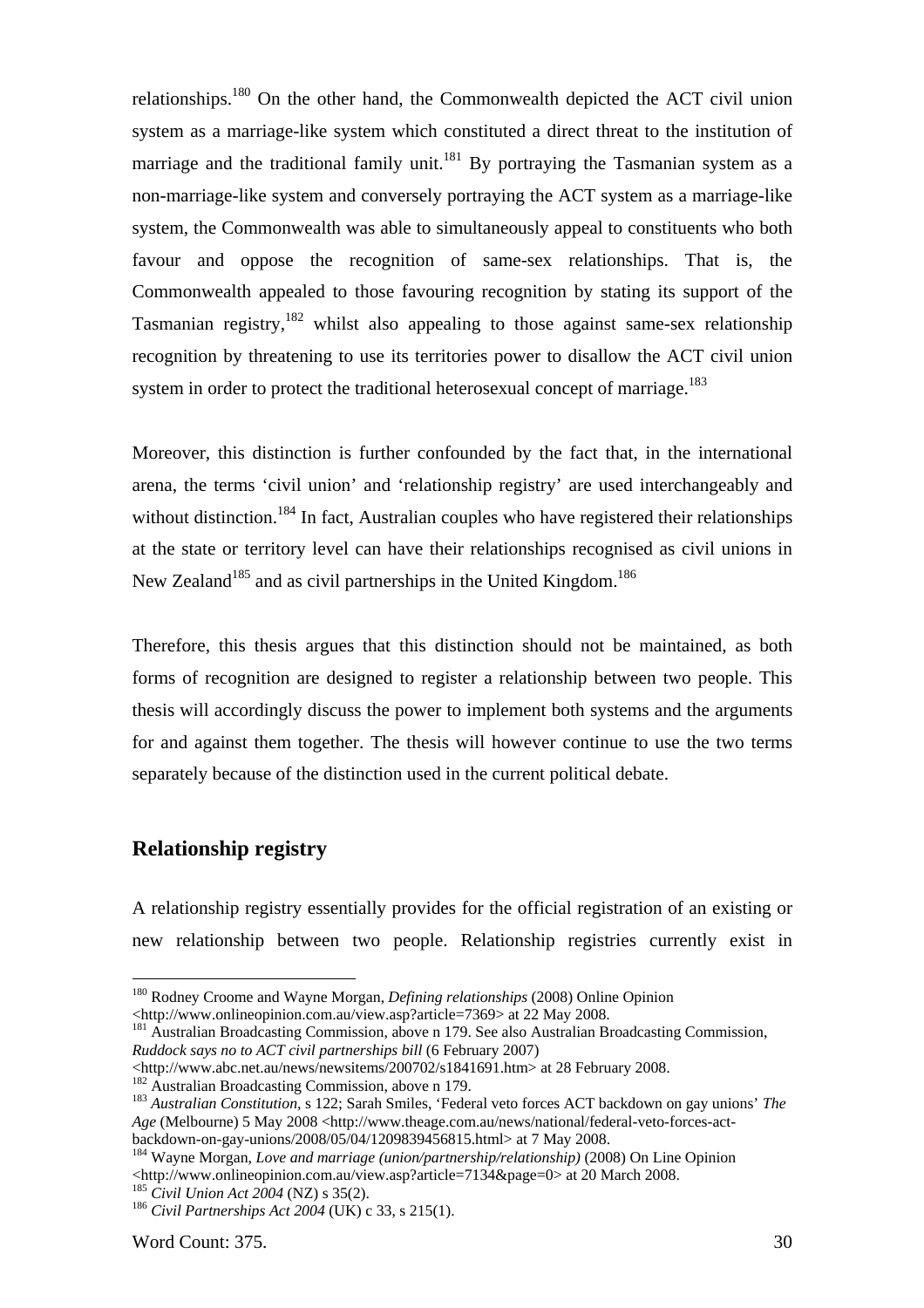Tasmania and the  $ACT<sup>187</sup>$  and will soon exist in Victoria.<sup>188</sup> The NSW Law Reform Commission has recommended the implementation of a relationship registry in NSW<sup>189</sup> and it is anticipated that a registry will soon exist in Queensland.<sup>190</sup> Some municipal councils also provide for the registration of same-sex relationships.<sup>191</sup> Registration under these local council schemes does not confer any legal rights but may help couples prove the existence of a de facto relationship.<sup>192</sup>

Importantly, relationship registries allow both same-sex and opposite-sex couples to register their relationships.<sup>193</sup> Australian state and territory based registries are open to all couples, regardless of gender.<sup>194</sup> If a federal relationship registry is implemented, it should likewise be open to both same-sex and opposite-sex couples in order to provide an alternative means of relationship recognition for all couples.<sup>195</sup>

The registration process generally involves filling out an application form, paying a small fee and lodging the application with the relevant authority; for example, with the Registrar of Births, Deaths and Marriages.<sup>196</sup> Upon lodging the application, a relationship will usually be registered after a period of 28 days.<sup>197</sup> Once registered, the couple will receive a certificate of registration which constitutes proof of the existence of their relationship.198 There is no official ceremonial aspect involved in this form of

<sup>&</sup>lt;sup>187</sup> *Relationships Act 2003* (Tas); *Civil Partnerships Act 2008* (ACT).<br><sup>188</sup> The Victorian registry is expected to take effect in December 2008. See *Relationships Act 2008* (Vic) s 2(2).

<sup>&</sup>lt;sup>189</sup> New South Wales Law Reform Commission, above n 100, 87.

<sup>190</sup> Iain Clacher, *Registry tipped for Queenslanders* (2008) <http://qlp.e-p.net.au/news/registry-tipped-forqueensland-2005.html> at 2 June 2008.

<sup>191</sup> City of Melbourne, *Relationship Declaration Register*

<sup>&</sup>lt;http://www.melbourne.vic.gov.au/info.cfm?top=208&pg=3483> at 15 April 2008; City of Sydney, *Relationships Declaration Program*

<sup>&</sup>lt;http://www.cityofsydney.nsw.gov.au/Community/ServicesAndPrograms/RelationshipsDeclarationProgr am.asp> at 28 February 2008. 192 Ibid.

<sup>&</sup>lt;sup>193</sup> The *Relationships Act 2003* (Tas) also allows for the registration of caring relationships. It is outside the scope of this thesis to examine whether or not the registration of caring relationships should also be provided in the federal arena.

<sup>194</sup> *Civil Partnerships Act 2008* (ACT) s 5(1); *Relationships Act 2003* (Tas) s 4; *Relationships Act 2008*  (Vic) s 5.

<sup>&</sup>lt;sup>195</sup> Allowing both same-sex and opposite-sex couples to opt-in to a federal recognition system may also reduce the possibility of a forced outing of one's sexuality, a concern which has been raised in the United Kingdom because only same-sex couples can enter into a civil union. See The Village Citizens Advice Bureau, *Civil Partnerships Another Year On* (2007)

<sup>&</sup>lt;http://www.citizensadvice.org.uk/civil\_partnership\_another\_year\_on.pdf> at 15 May 2008. It must, however, be noted that the majority of people who opt-in to an alternative federal recognition system will be same-sex couples because they are currently prevented from marrying.

<sup>196</sup> See, eg, *Relationships Act 2003* (Tas) s 11.

<sup>197</sup> *Relationships Act 2003* (Tas) s 13(3); *Relationships Act 2008* (Vic) s 10(2)(a).

<sup>198</sup> See, eg, *Relationships Act 2003* (Tas) s 4(2).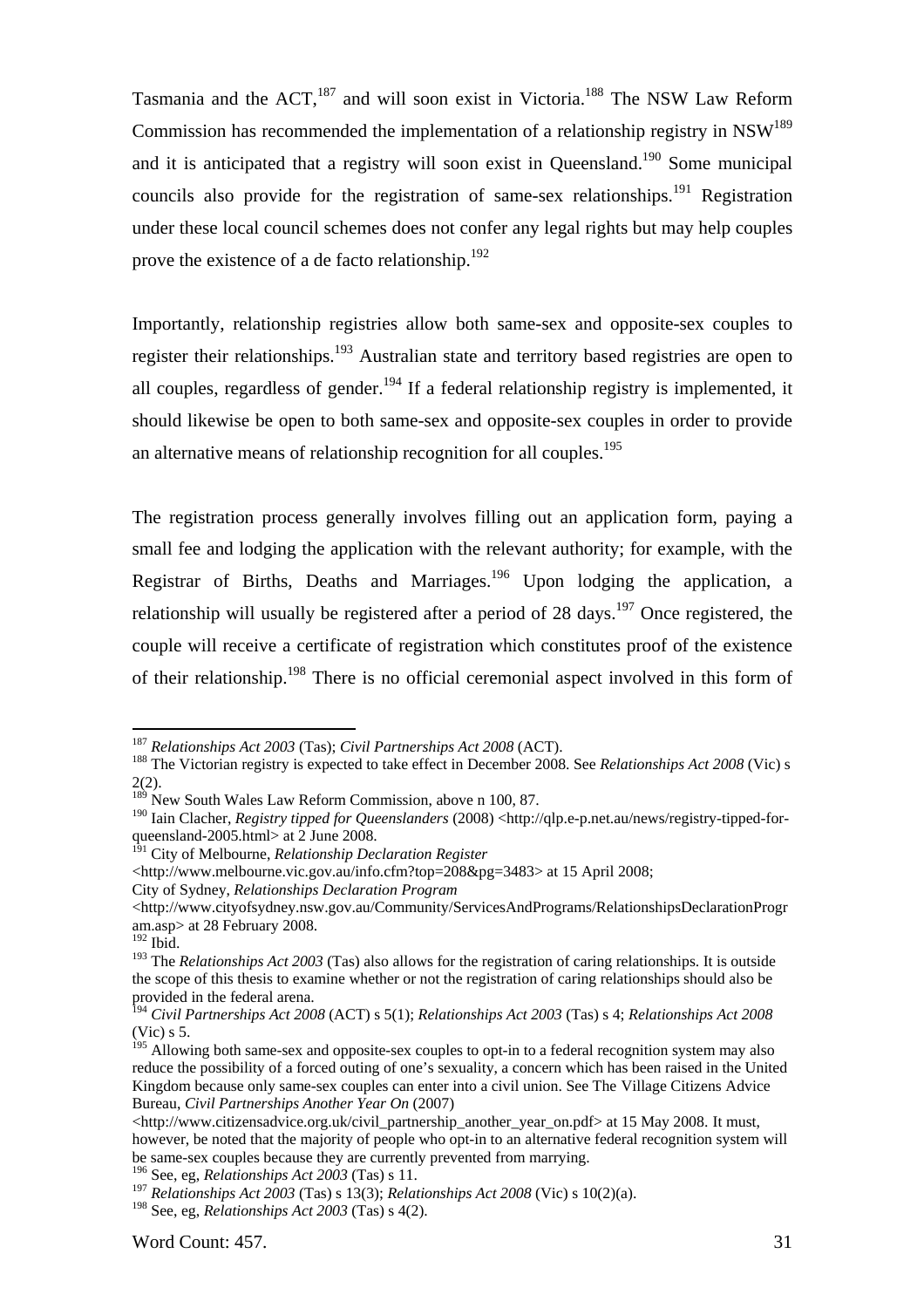relationship recognition, although some jurisdictions allow parties to partake in ceremonies which have no legal effect.<sup>199</sup> For example, the ACT allows couples to partake in commitment ceremonies with the Deputy Registrar-General.<sup>200</sup> Parties can also arrange their own private ceremonies.

# **Civil union**

A civil union is a mechanism to legally register a relationship between two people. This form of recognition can be open to both same-sex and opposite-sex couples, depending upon the relevant jurisdiction.<sup>201</sup> According to the distinction between a civil union and a relationship registry, no civil union system currently exists in Australia. Previous attempts to implement a civil union system were made in the  $ACT<sup>202</sup>$  but were thwarted by both the former and current Commonwealth Governments.<sup>203</sup> The ACT recently passed the *Civil Partnerships Act 2008* (ACT) as an alternative to its civil union Bills.

The main source of contention over the proposed ACT civil union system concerned its ceremonial aspect. The proposed ceremony required parties to partake in a legally recognised ceremony, similar to a marriage ceremony.204 In this respect, the ceremony was criticised for attempting to mimic and undermine the institution of marriage.<sup>205</sup>

It is interesting to note that the term 'civil union' was initially developed in the United States when a Vermont legislature tried to give same-sex couples the same legal rights

<sup>&</sup>lt;sup>199</sup> Couples in Tasmania can choose to have a non-legal ceremony when they sign their Deed of Relationship. See Relationships Tasmania, *Ceremonies*

<sup>&</sup>lt;http://www.relationshipstasmania.org.au/ceremonies.html> at 25 May 2008.

<sup>200</sup> See Department of Justice and Community Safety, *Civil Partnerships* 

<sup>&</sup>lt;http://www.rgo.act.gov.au/bdm/bdm\_civil.html> at 25 May 2008. The first couple to enter into a civil partnership in the ACT had a commitment ceremony with the Registrar-General's delegate. See David Curry, 'Canberra's first same-sex civil union' *The Canberra Times* (Canberra) 3 June 2008 <http://canberra.yourguide.com.au/news/local/news/general/canberras-first-samesex-civilunion/781937.aspx> at 3 June 2008.

<sup>&</sup>lt;sup>201</sup> New Zealand allows same-sex and opposite-sex couples to enter into a civil union whilst only same-sex couples can enter into a civil partnership in the United Kingdom: *Civil Union Act 2004* (NZ) s

<sup>4(1);</sup> *Civil Partnership Act 2004* (UK) c33, s1. 202 *Civil Unions Act 2006* (ACT) (repealed under s 35(2) *Australian Capital Territory (Self Government) Act 1988* on 14 June 2006); Civil Unions Bill 2006 (ACT); Civil Partnerships Bill 2006 (ACT). 203 Adam Gartrell, 'ACT forced to axe civil union laws' *The Daily Telegraph* (Sydney) 4 May 2008

 $\frac{\text{chtp:}}{204}$  See Civil Unions Bill 2006, s 11.<br><sup>204</sup> See Civil Unions Bill 2006, s 11.<br><sup>205</sup> Australian Broadcasting Commission, 'ACT, Fed Govt at odds over civil union laws', 1 May 2008.

<sup>&</sup>lt;http://www.abc.net.au/news/stories/2008/05/01/2232458.htm> at 5 May 2008.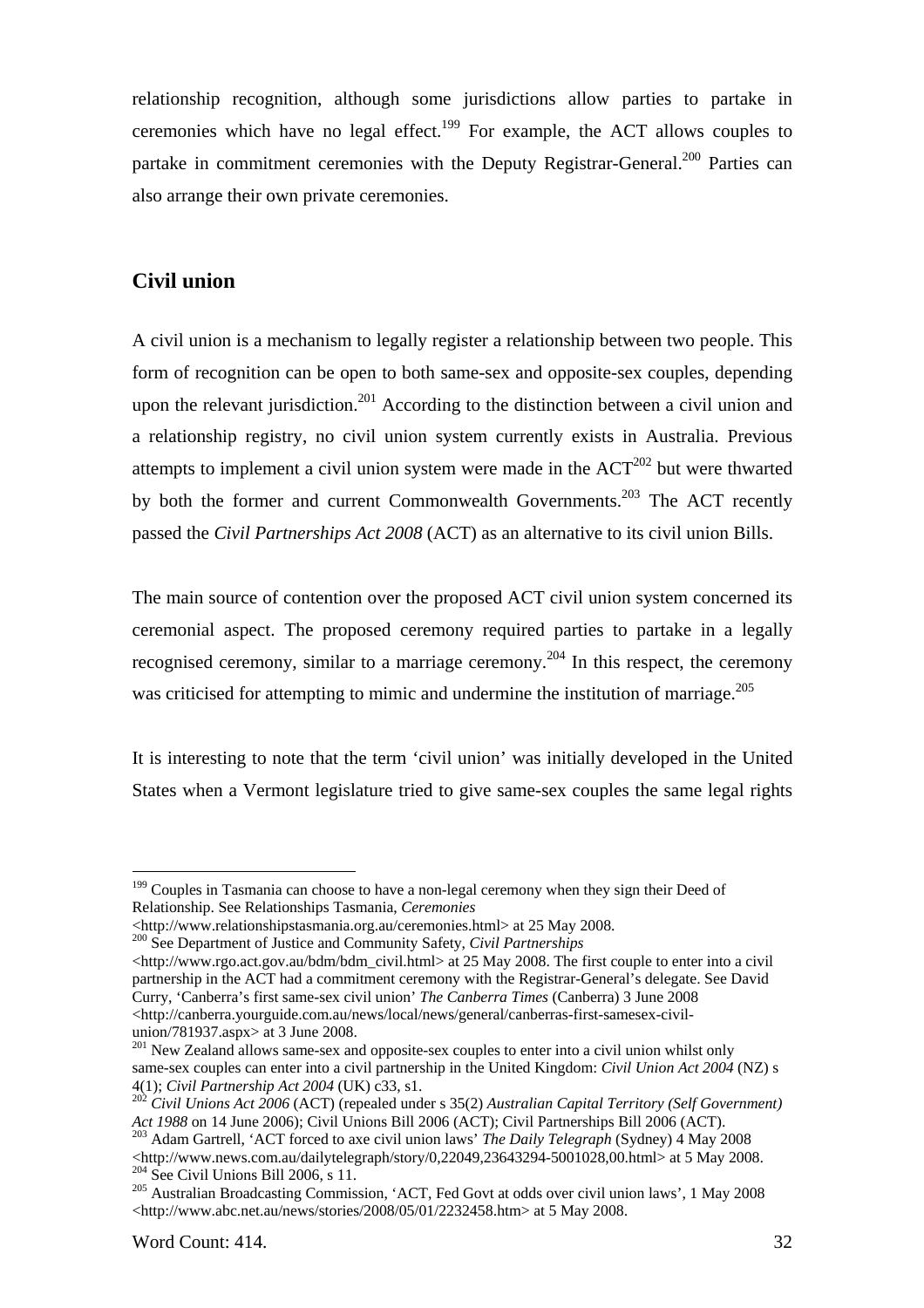and obligations as married couples without actually permitting same-sex marriage.<sup>206</sup> Civil unions are thus often regarded as a second-class form of relationship recognition which essentially provides for marriage by another name.<sup>207</sup>

# **Power to implement an opt-in federal recognition system**

The Constitutional issues concerning whether or not the Commonwealth Government has the necessary power to implement an opt-in federal recognition system are the same as the issues involved in de facto recognition. As such, these issues have been addressed in Chapter II.

# **Arguments for an opt-in federal recognition system**

A federal relationship recognition system must be implemented for both same-sex and opposite-sex couples. Such a system is firstly needed because same-sex couples are prohibited from marrying.<sup>208</sup> It is also needed because of the intrinsic problems associated with the institution of marriage, as discussed in Chapter I. A non-hierarchical federal form of recognition is needed to enable all couples to receive the social and legal privileges associated with marriage, without having to enter into this problematic institution.

An alternative system is also required because of the limitations of de facto recognition of same-sex relationships. As discussed in Chapter II, the invasive and heterosexually orientated factors which are used to prove the existence of a de facto relationship are difficult for same-sex couples to satisfy. If an opt-in recognition system were to be adopted within the federal arena, the Commonwealth could model it upon existing state and territory based relationship registries whose broader eligibility criteria is better suited to same-sex couples. For instance, the three existing state and territory opt-in recognition systems do not require a couple to live together in order to register their

<sup>&</sup>lt;sup>206</sup> Jenni Millbank, 'When is a rose not a rose? Civil unions for same-sex couples mean different things in different places' *Sydney Star Observer* (Sydney) 12 January 2006,<br><http://www.ssonet.com.au/archives/display.asp?articleID=5676> at 19 March 2008.

 $\frac{207}{207}$  New South Wales Gay and Lesbian Rights Lobby, above n 11, 16; Harding, above n 45, 524; Sue Wilkinson and Celia Kitzinger, 'Same-Sex Marriage and Equality' (2005) 18(5) *The Psychologist* 290, 293.

<sup>208</sup> *Marriage Act 1961* (Cth) s 5(1).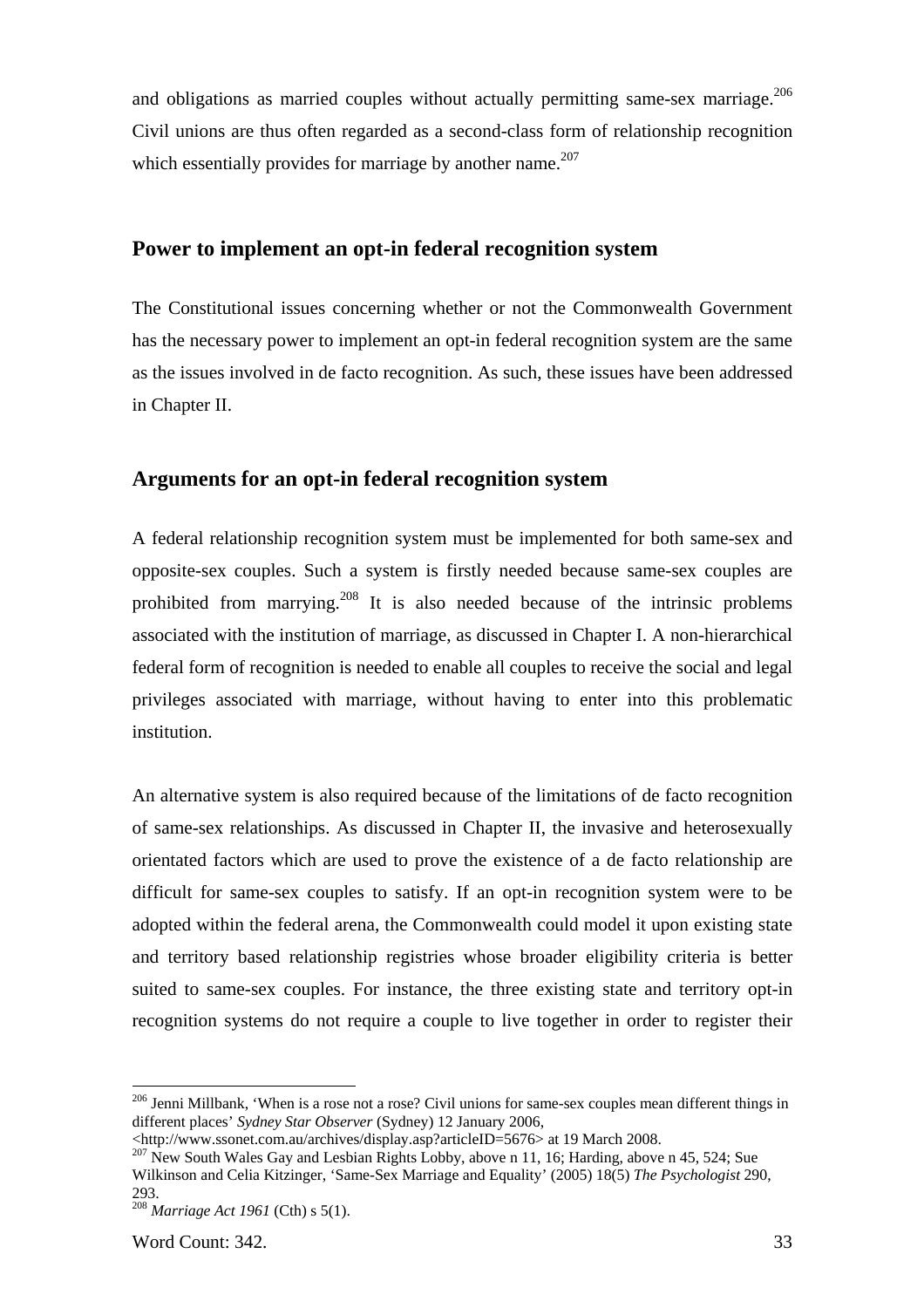relationship.<sup>209</sup> This is beneficial to same-sex couples because of the social constraints and stigma surrounding same-sex relationships which may inhibit couples from living together. $210$ 

Optional recognition would provide couples with the practical benefit of being able to instantaneously verify the existence of their relationship. This benefit is currently available to registered couples in Tasmania as the *Relationships Act 2003* (Tas) expressly states that proof of registration constitutes proof of a relationship.<sup>211</sup> De facto recognition is unable to provide such conclusive evidence and couples may therefore need to prove the existence of their relationship on multiple occasions. This evidentiary problem is furthermore problematic upon the breakdown of a relationship should one member of the couple deny the relationship altogether,  $2^{12}$  or in emergency situations where the relationship is challenged.<sup>213</sup> An alternative federal recognition system would allow couples to easily and instantaneously verify the existence of their relationship,  $2^{14}$ thereby providing couples with greater certainty as to their legal rights and responsibilities. $215$ 

The ability to choose to have a same-sex relationship federally recognised is symbolically important for many same-sex couples, even without the inclusion of an official ceremony. Federal recognition would provide acknowledgment of and respect for same-sex relationships, something which is particularly important at a time when homophobia still exists within Australia.<sup>216</sup> Couples who have registered their relationships in Tasmania have reportedly felt personally empowered and more respected by their families and communities as a result.<sup>217</sup> In this sense, the Commonwealth could do more than simply provide same-sex couples with financial benefits; it could also help eradicate homophobia and discriminatory treatment of same-sex couples by treating these couples with the respect their relationships deserve.

<sup>209</sup> *Civil Partnerships Act (2008)* ACT s 6; *Relationships Act 2003* (Tas) s 4(1); *Relationships Act 2008*  (Vic) s 5.<br><sup>210</sup> New South Wales Law Reform Commission, above n 100, 6.

<sup>&</sup>lt;sup>211</sup> Relationships Act 2003 (Tas) s 4(2).<br><sup>212</sup> Millbank, above n 91, 132.<br><sup>213</sup> Interview with Rodney Croome, above n 15; New South Wales Gay and Lesbian Rights Lobby, above n 11, 15.

<sup>&</sup>lt;sup>214</sup> Interview with Rodney Croome, above n 15.<br><sup>215</sup> Lesbian and Gay Legal Rights Service, above n 10; New South Wales Parliamentary Library Research Service, above n 7, 5.

<sup>216</sup> Sarah Maddison and Emma Partridge, *How well does Australian democracy serve sexual and gender minorities?* Democratic Audit of Australia, Report No. 9 (2007), 34. <sup>217</sup> Interview with Rodney Croome, above n 15.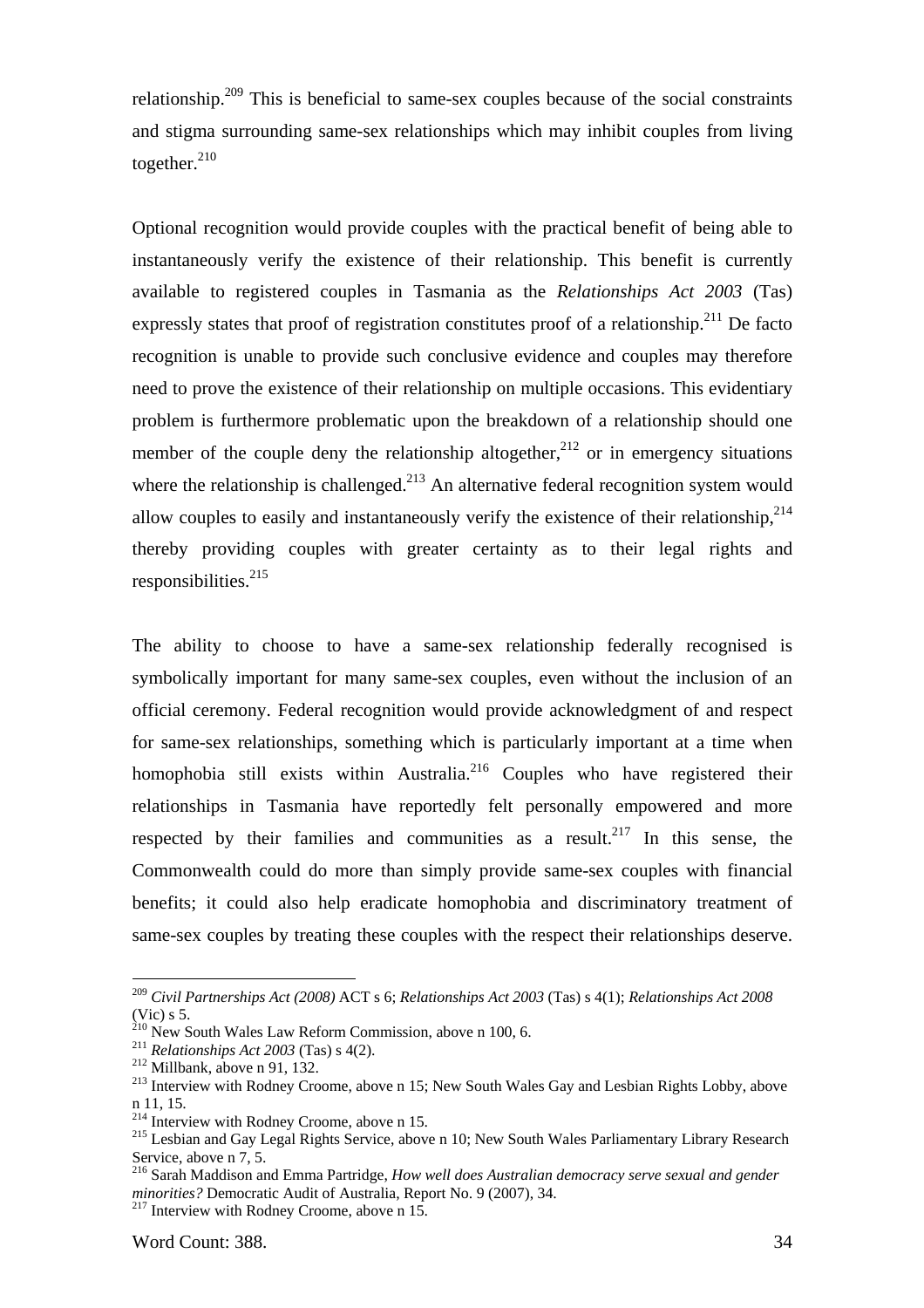The ability to enter into new legal relationships is another important aspect of optional recognition.<sup>218</sup> Couples can apply to have their relationships recognised, without needing to be in a relationship for a set period of time.<sup>219</sup> De facto recognition is limited in this regard because it only serves to recognise existing relationships whilst marriage, which does allow couples to enter into new relationships, is currently restricted to heterosexual couples. There is thus a legal void for same-sex and opposite-sex couples who wish to enter into a new legal relationship and have the certainty of recognition. An opt-in federal recognition system could overcome this legal shortfall for all couples.

## **Arguments against an opt-in federal recognition system**

Civil unions and relationship registries have been criticised for providing a separate and second-class form of recognition to same-sex couples.<sup>220</sup> It is essentially argued that by creating an alternative means of recognising same-sex relationships, same-sex couples continue to be discriminated against because their relationships are treated differently to heterosexual relationships. This separate treatment may also perpetuate same-sex couples' sense of exclusion from mainstream society.<sup>221</sup> Equality based arguments are thus raised to contend that same-sex couples do not want alternative recognition systems or special rights, but rather want access to existing legal institutions.<sup>222</sup> The Commonwealth should consequently allow all couples, regardless of gender, to utilise any alternative relationship recognition systems. Although this does not overcome heterosexist marriage restrictions, it should at least help prevent same-sex couples from feeling as though their relationships are treated in a second-class manner.

The terminology of 'civil union' and 'relationship registry' or 'registration system' is another facet of the 'second-class' form of recognition criticism. The term 'civil union' is criticised for implying that marriages are religious rather than secular institutions because of the specific use of the word 'civil'.<sup>223</sup> Alternatively, the terms 'relationship registry' and 'registration system' are critiqued for their bureaucratic connotations,  $224$ 

<sup>&</sup>lt;sup>218</sup> Croome and Morgan, above n 175.<br><sup>219</sup> Relationships Act 2003 (Tas) s 11.

<sup>&</sup>lt;sup>220</sup> New South Wales Gay and Lesbian Rights Lobby, above n 11, 16; Harding, above n 45, 524;

Wilkinson and Kitzinger, above n 207, 293.<br><sup>221</sup> Millbank, above n 139, 16.

<sup>&</sup>lt;sup>222</sup> Email from Peter Furness to Kate Whitehouse, 12 April 2008; Email from Stephen Jones to Kate Whitehouse, 10 April 2008; New South Wales Gay and Lesbian Rights Lobby, above n 11, 16.

 $224$  Interview with Professor Jenni Millbank, above n 50.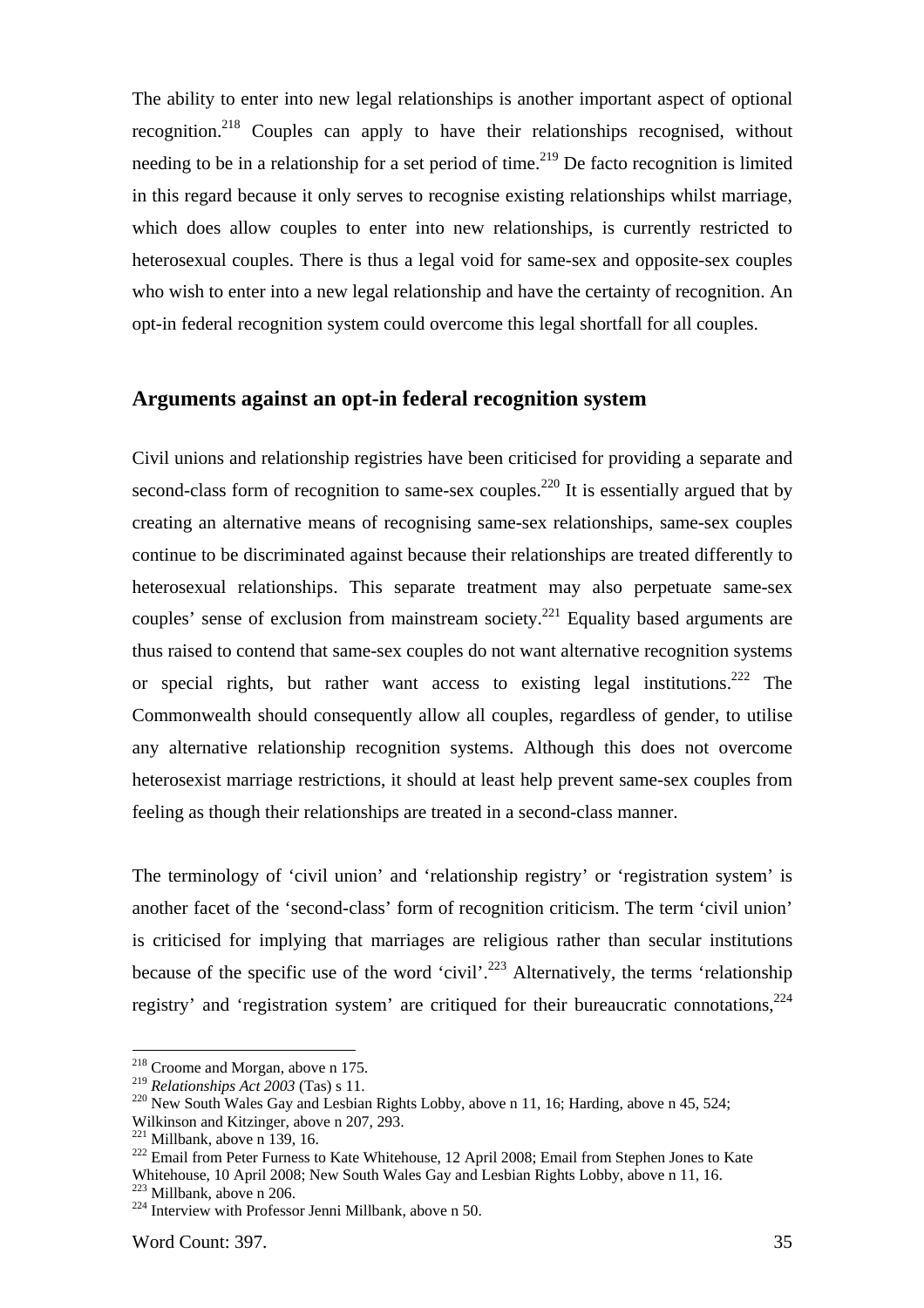especially because some people feel as though their relationships are denigrated to being registered in the same manner as one registers a pet or vehicle.<sup>225</sup> Whilst it is understandable how some of these terminological criticisms have been raised, one must remember that all opt-in forms of recognition (whether through marriage, a civil union or a relationship registry) ultimately achieve the official registration of a relationship.<sup>226</sup> It is hoped that the formation of an opt-in federal recognition system is not thwarted by a debate over semantics, when all relationships would ultimately be registered.

Recognition systems which are designed as alternatives to marriage are criticised for stalling the marriage debate, and for wasting the time and resources of same-sex lobbyists who really want access to marriage.<sup>227</sup> However, such arguments fail to recognise that same-sex marriage is not desired by all couples, nor does marriage provide an ideal means of recognising same-sex or opposite-sex relationships.<sup>228</sup> Moreover, legislative trends demonstrate that no country goes head-first into legalising same-sex marriage.<sup>229</sup> Waaldijk argues that a "law of small change" applies to the recognition of same-sex relationships, as legislatures tend to make smaller preparatory steps before they recognise same-sex relationships.<sup>230</sup> An opt-in recognition system is therefore valuable to all same-sex couples, including those who want to marry.

Opt-in recognition systems are furthermore opposed because they only protect couples who choose to have their relationships recognised in this manner, and may therefore fail to protect more vulnerable couples.<sup>231</sup> Yet having a choice as to how, when and if one's relationship is recognised is a central rationale behind the implementation of opt-in registration systems.232 Those who do not wish to utilise these systems could still have their relationships protected by the presumptive de facto legislation, albeit to a lesser extent. The combination of an opt-in system and presumptive de facto recognition is needed to adequately recognise and protect same-sex relationships.

<sup>&</sup>lt;sup>225</sup> Email from Stephen Jones to Kate Whitehouse, 10 April 2008; Harding, above n 45, 525.<br><sup>226</sup> Email from Alastair Nicholson to Kate Whitehouse, 29 April 2008; Interview with Rodney Croome,

above n 15; Morgan, above n 177.

<sup>&</sup>lt;sup>227</sup> New South Wales Gay and Lesbian Rights Lobby, above n 11, 16. <sup>228</sup> Walker, above n 14, 123-4.

<sup>&</sup>lt;sup>229</sup> Kees Waaldijk, 'Towards the Recognition of Same-Sex Partners in European Union Law: Expectations Based on Trends in National Law' in Robert Wintemute and Mads Andenæs, *Legal Recognition of Same-Sex Partnerships: A Study of National, European and International Law* (2001),  $638.$ <sup>230</sup> Ibid.

<sup>&</sup>lt;sup>231</sup> Graycar and Millbank, above n 28, 131; New South Wales Parliamentary Library Research Service, above n 7, 5.

 $232$  Interview with Rodney Croome, above n 15.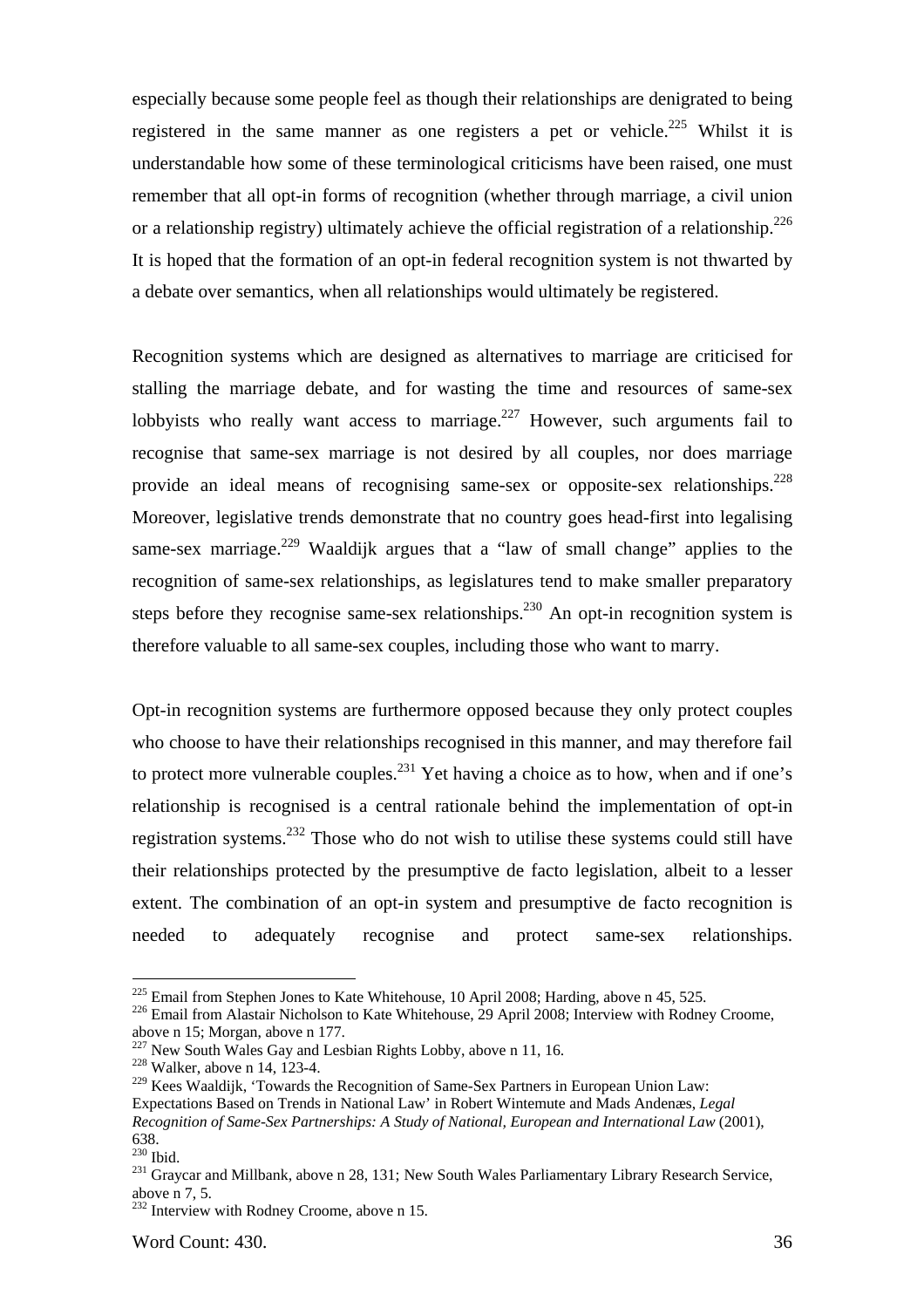Finally, the low usage of relationship recognition systems is often cited to justify the lack of legal recognition of same-sex relationships.<sup>233</sup> It is essentially argued that there is no need to implement a federal recognition scheme because the majority of same-sex couples would not utilise such a system.<sup>234</sup> The Tasmanian registration scheme has been criticised in this respect because, to date, only 86 same-sex relationships have been registered.<sup>235</sup> Overseas system are said to have very low usage rates.<sup>236</sup> Despite this, the Commonwealth should not be permitted to discriminate against same-sex couples on the hypothetical basis that such a system may not be widely used.

# **Political factors**

The implementation of an opt-in recognition system is more politically expedient than other forms of recognition.<sup>237</sup> As discussed in Chapter I, there are many political obstacles to overcome before same-sex marriage can be legalised within Australia. Whilst this thesis does not contend that same-sex couples should consequently stop lobbying for same-sex marriage, it does however argue that an alternative means of recognising same-sex relationships is needed for same-sex couples who want or need to have their relationships recognised immediately.

Despite the thesis arguing that the terms 'civil union' and 'relationship registry' essentially describe the same form of recognition, it must be acknowledged that it will be easier and more politically pragmatic for the Commonwealth to implement a non-ceremonial form of recognition. As demonstrated by the ACT's unsuccessful civil union systems, official recognition ceremonies are considered a threat to the family and to the institution of marriage.<sup>238</sup> This idea is particularly evoked by conservative Christian groups, some of whom fear that giving same-sex relationships any form of federal recognition will unduly endorse and elevate the status of these relationships.<sup>239</sup> The Commonwealth Government may therefore adopt a non-ceremonial recognition

<sup>&</sup>lt;sup>233</sup> Graycar and Millbank, above n 28, 131.<br><sup>234</sup> Ibid.<br><sup>235</sup> Email from Kellie Wright to Kate Whitehouse, 28 May 2008.<br><sup>236</sup> New South Wales Parliamentary Library Research Service, above n 7, 4.<br><sup>237</sup> Email from Stephen

<sup>239</sup> Ibid; Salt Shakers, *The Introduction of Civil Unions – the Christian Biblical response* (2006) <http://www.saltshakers.org.au/pdf/361329\_REGISTRATION\_-\_CHRISTIAN.pdf> at 28 February 2008.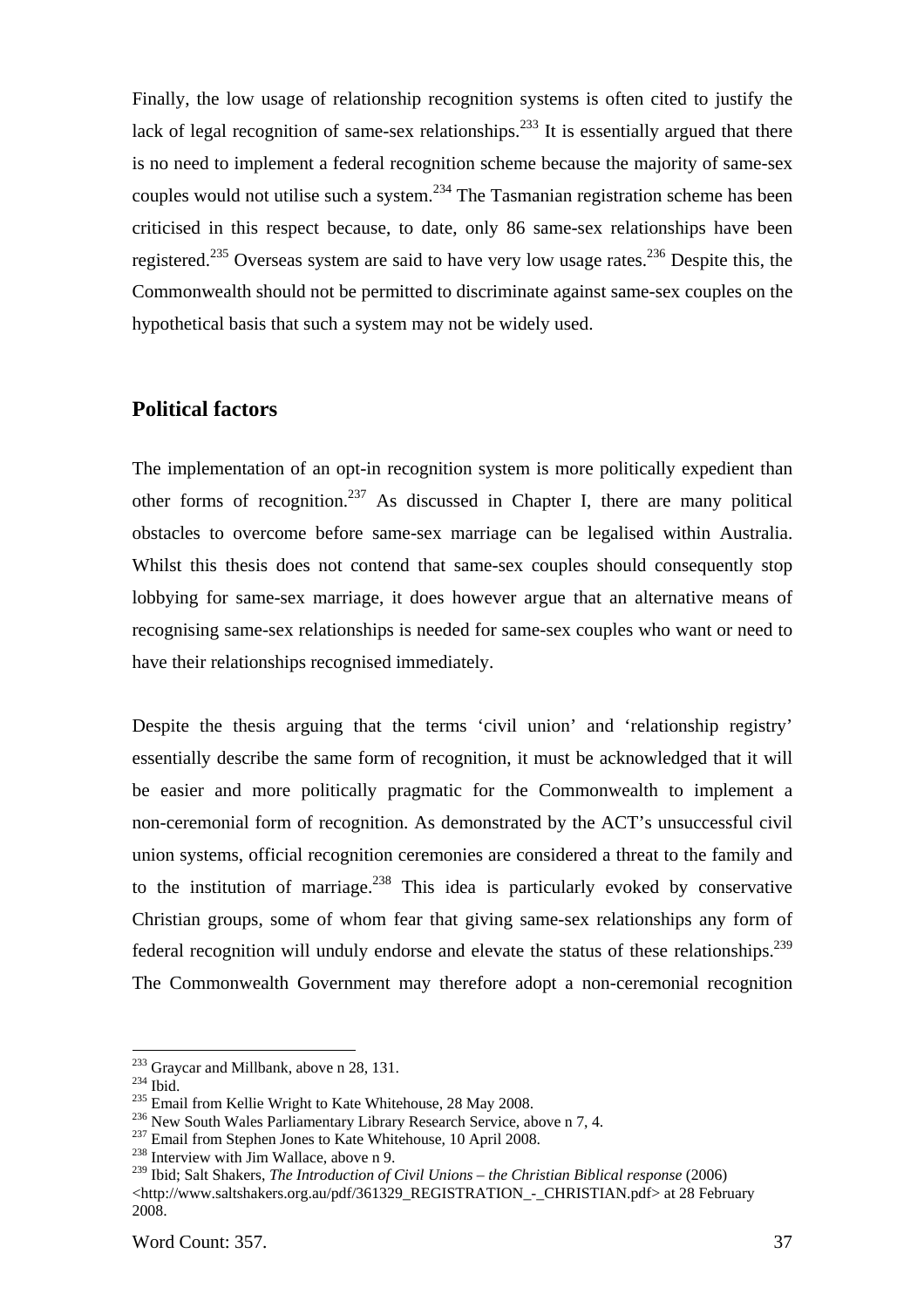system to appease its political adversaries and conservative constituents. In fact, the Commonwealth has already indicated that it supports the idea of a federal recognition system based upon the Tasmanian relationships registry because this system does not encompass a legally recognised ceremony.<sup>240</sup> This position has been criticised as the Commonwealth Government is arguing that same-sex couples deserve to have their relationships recognised, but only insofar as this does not undermine marriage or seem to enable same-sex couples to enter into new legal relationships. $241$ 

Some lobbyists will undoubtedly contest the provision of non-ceremonial recognition because of the symbolic value of ceremonial recognition. Whilst this thesis does not want to dismiss the importance of ceremonial recognition, it does however argue that an opt-in form of recognition should be adopted with or without a legally prescribed ceremony. A non-ceremonial form of recognition may not be the preferred option, but it is valuable to all couples because it provides a genuine alternative to traditional means of recognising relationships. It will also benefit couples who do not want to be forced to partake in a prescribed ceremony.<sup>242</sup> In any event, nothing will prevent couples from arranging their own private ceremony should they so desire. $243$ 

The Commonwealth must act to provide same-sex and opposite-sex couples with an alternative means of recognising their relationships. This form of recognition may not be ideal for same-sex couples who desire to marry, but it at the very least provides for more conclusive and symbolic recognition than is currently available. Moreover, an opt-in recognition system would provide practical benefits to all couples who do not conform to traditional heterosexist family forms.

<sup>240</sup> Australian Associated Press, *National register for gay couples, says Kevin Rudd* (2007) <http://www.news.com.au/story/0,23599,22932717-2,00.html> at 18 April 2008. 241 Tim Dick, 'Gay unions accepted but don't use our symbolism' *Sydney Morning Herald* (Sydney) 8

May 2008 <http://www.smh.com.au/news/opinion/gay-unions-accepted-but-not-

symbolism/2008/05/07/1210131061925.html> at 8 May 2008.<br><sup>242</sup> Interview with Rodney Croome, above n 15.<br><sup>243</sup> Ibid.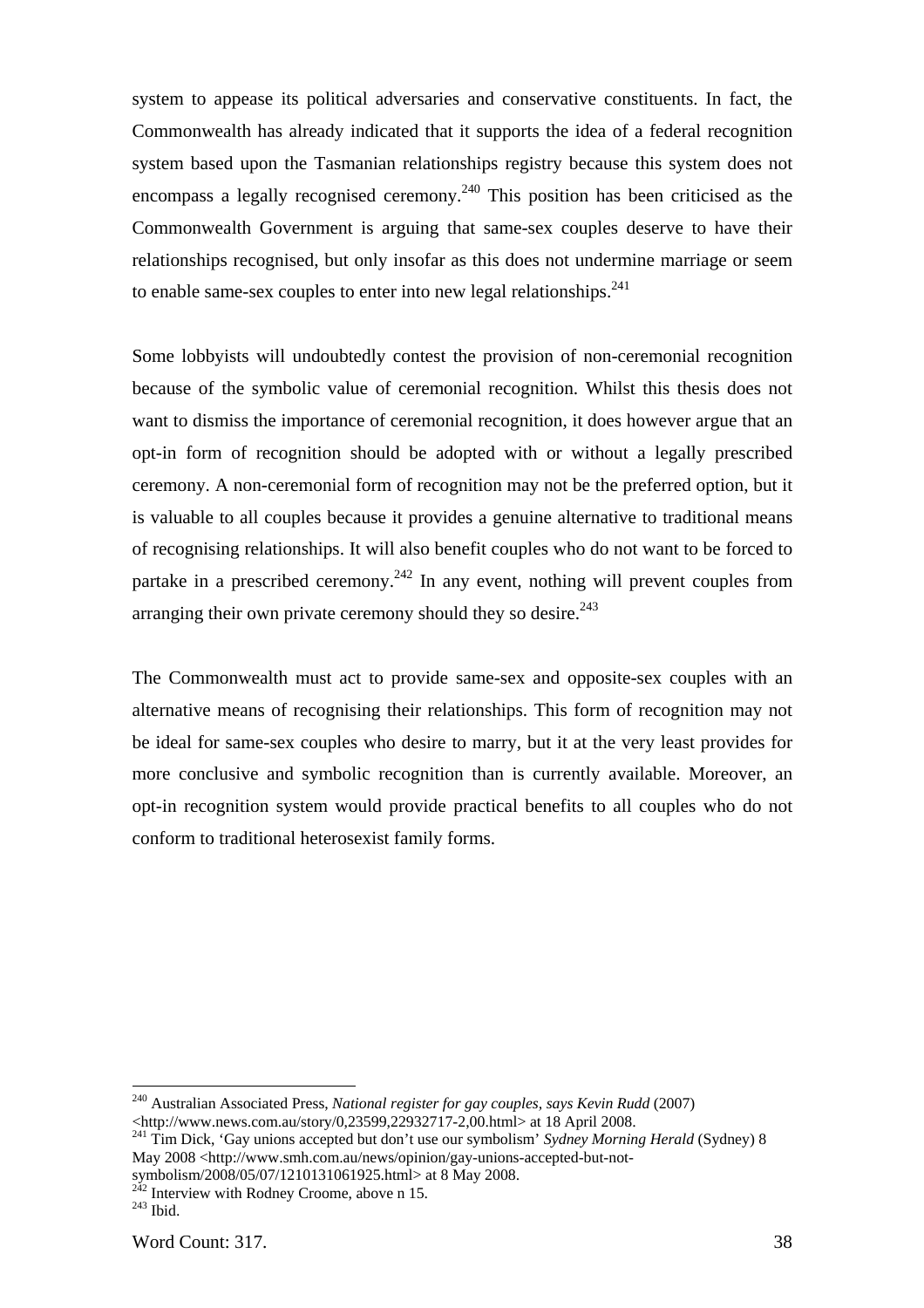# **Conclusion**

A wide range of legal scholars, same-sex lobbyists and Australian citizens believe that federal legislative reform to better recognise same-sex relationships is inevitable.<sup>244</sup> There is a growing impetus for the Commonwealth to provide an opt-in system to recognise same-sex and opposite-sex relationships.<sup>245</sup> Relationship registries currently exist at the state and territory level, whilst hundreds of Australian couples are travelling overseas to formally solemnise their relationships.<sup>246</sup> Until Australia implements a federal opt-in recognition system for same-sex couples, it will continue to breach its international human rights obligations whilst being further out of step with the growing number of Australian states, territories, municipal councils and other countries that now recognise same-sex relationships. Australian social values are changing and the law must necessarily reflect such changes.

Finally, it should be remembered that federally recognising same-sex relationships is not a matter of giving same-sex couples additional special rights. To quote the Former Chief Justice of the Family Court, Alastair Nicholson, recognition is "simply a case of the law having failed to provide the equal protection to which they are entitled by virtue of their essential humanity."247 One can only hope that the Australian public and legislature wake up to this reality and afford same-sex couples the federal recognition that they deserve.

<sup>&</sup>lt;sup>244</sup> Email from Alastair Nicholson to Kate Whitehouse, 29 April 2008; Email from George Williams to Kate Whitehouse, 19 March 2008; Email from Peter Furness to Kate Whitehouse, 12 April 2008; Email from Stephen Jones to Kate Whitehouse, 10 April 2008; Interview with Associate Professor Juliet Behrens, above n 56; Interview with Professor Jenni Millbank, above n 50; Interview with Rodney Croome, above n 15.<br><sup>245</sup> Croome and Morgan, above n 180.

<sup>&</sup>lt;sup>246</sup> Email from Peter Furness to Kate Whitehouse, 12 April 2008. <sup>247</sup> Nicholson, above n 2, 16.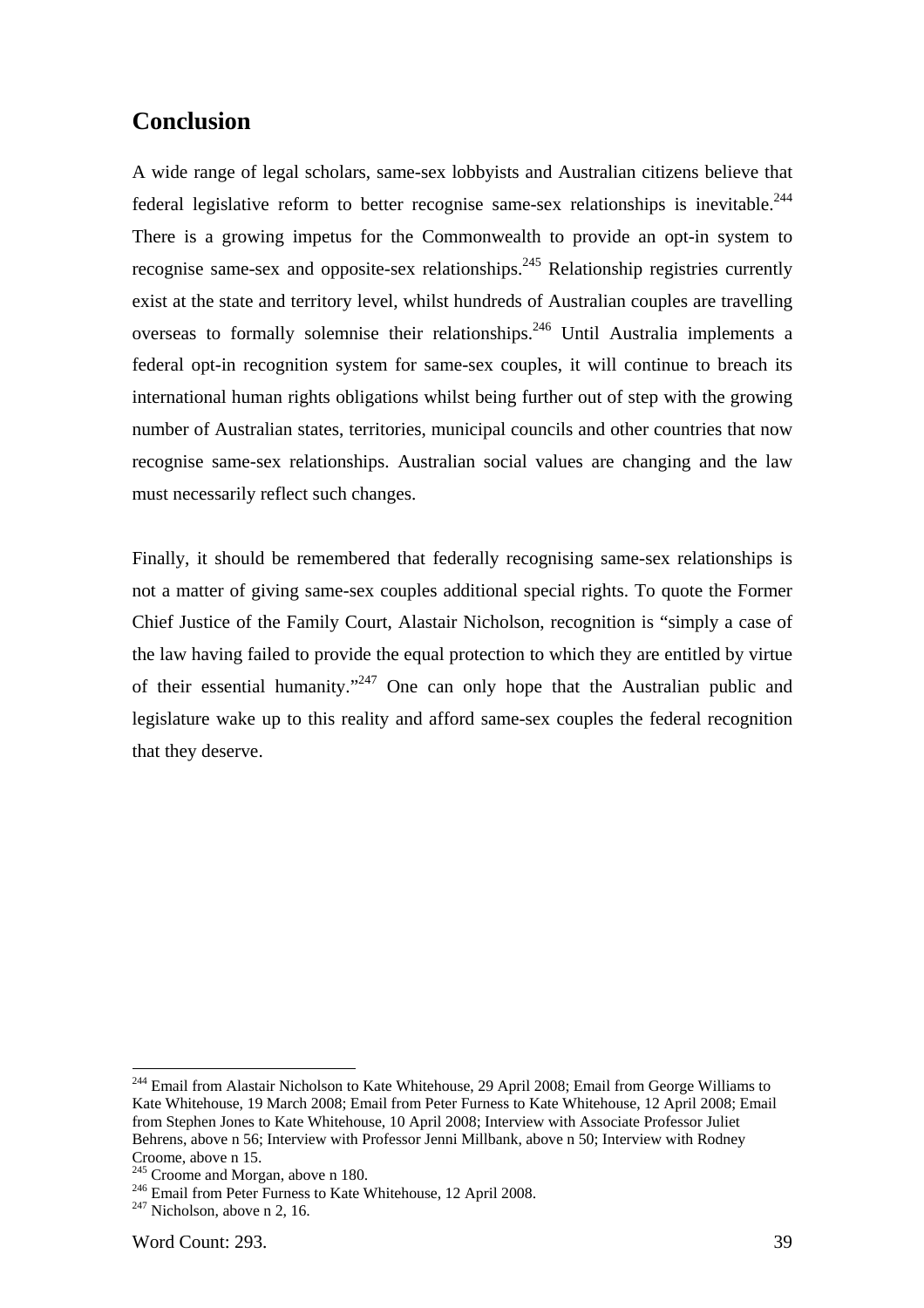# **Appendix**

# **Interviewees:**

**Juliet Behrens** is an Associate Professor of Law at the Australian National University. An interview was conducted with Juliet because of her family law and feminist studies expertise.

**Rodney Croome** is a spokesperson for the Tasmanian Gay and Lesbian Rights Group, a Board Member of the International Lesbian and Gay Law Association, a member of the Australian Coalition for Equality and a member of Australian Marriage Equality. Rodney was interviewed because of his extensive campaigning for the rights of samesex couples.

**Peter Furness** is the National Convenor of Australian Marriage Equality. Peter was interviewed in relation to the lobby's perspectives on the federal recognition of samesex relationships.

**Stephen Jones** is the Co-Convenor of the Victorian Gay and Lesbian Rights Lobby. Stephen was interviewed to give the Victorian Gay and Lesbian Rights Lobby's perspectives on the relationships recognition debate.

**Jenni Millbank** is a Professor of Law at the University of Technology, Sydney. Jenni was interviewed because of her significant literary and research contributions to studies of law and sexuality.

**Alastair Nicholson** is the former Chief Justice of the Family Court of Australia. His opinions concerning the federal recognition of same-sex relationships were sought because of his family law expertise and advocacy of same-sex couples.

**Stephen Parker** is the Vice-Chancellor and President of the University of Canberra. An interview was conducted with Professor Parker because of his family law expertise.

**Kristen Walker** is an Associate Professor of Law at the University of Melbourne. Kristen was interviewed because of her constitutional law and law and sexuality research interests and expertise.

**Jim Wallace** is the Managing Director of the Australian Christian Lobby. Jim was interviewed because of the lobby's involvement in the same-sex relationship recognition debate.

**George Williams** is an Anthony Mason Professor at the Faculty of Law, University of New South Wales and a Visiting Fellow at the Australian National University. George's expertise was sought as a constitutional law specialist.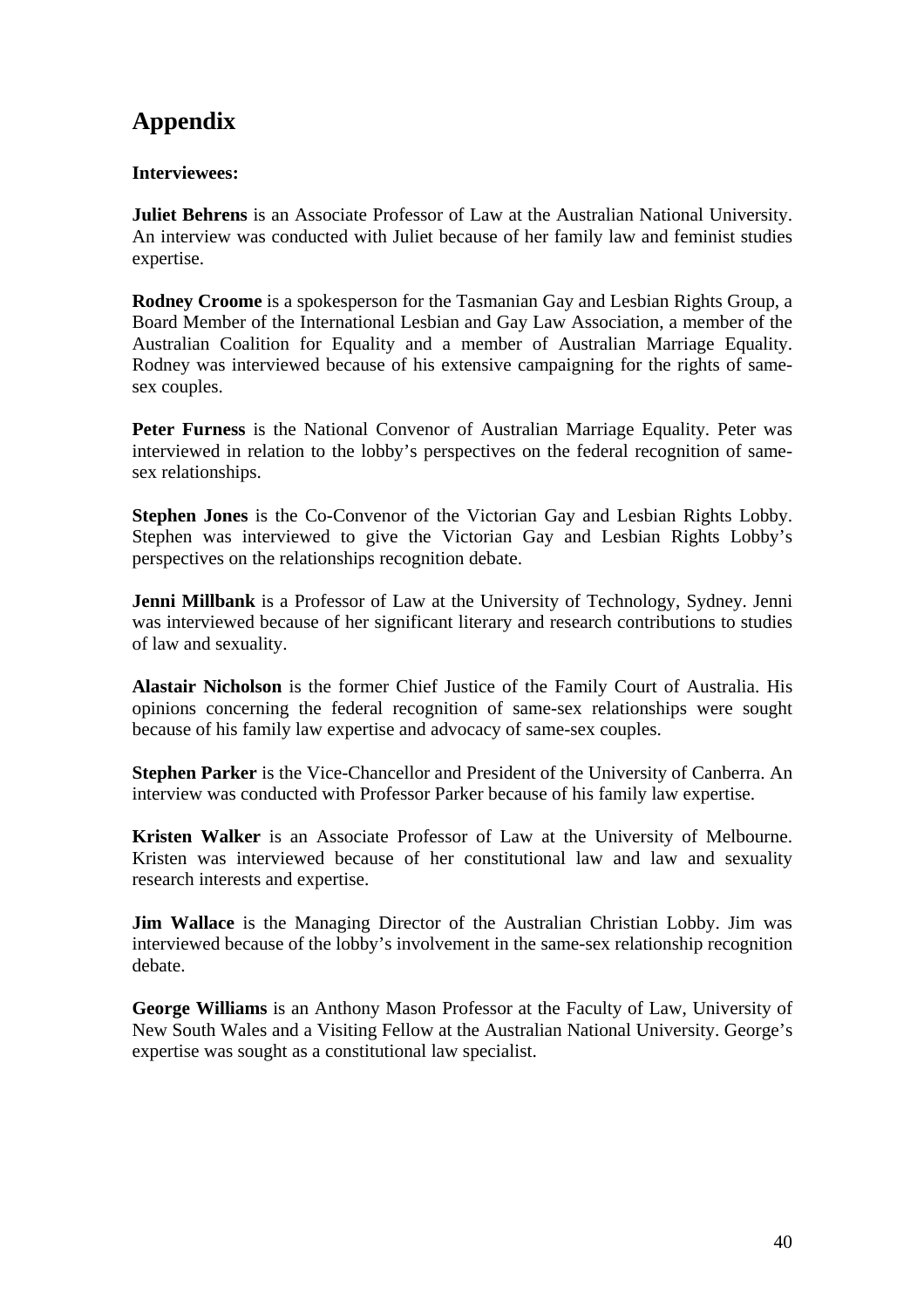# **Bibliography**

## **Articles/Books/Reports:**

ACT Department of Justice and Community Safety, *The Recognition of Same Sex Relationships in the ACT*, Discussion Paper, 2005.

Clayton, Stevie, 'Legal Recognition of Same-Sex Relationships: Where to from Here?' (1996) 3(3) *Murdoch University Electronic Journal of Law* at <http://www.murdoch.edu.au/elaw/issues/v3n3/clayton.html> at 28 February 2008.

Cooper, Donna, 'For richer or poorer, in sickness and in health: Should Australia embrace same-sex marriage' (2005) 19(2) *Australian Journal of Family Law* 153.

Cossman, Brenda, 'Family Inside/Out' (1994) 44 *University of Toronto Law Journal* 1.

Curry-Sumner, Ian, *All's well that ends registered? The substantive and private international law aspects of non-marital registered relationships in Europe* (2005).

Duclos, Nitya, 'Some Complicating Thoughts on Same-Sex Marriage' (1991) 31 *Law & Sexuality: A Review Lesbian and Gay Legal Issues* 30.

Ettelbrick, Paula, 'Since When Is Marriage a Path to Liberation' in William Rubenstein (ed), *Lesbians, Gay Men, and the Law* (1993) 401.

Fehlberg, Belinda and Juliet Behrens, *Australian Family Law: The Contemporary Context* (2008).

Gerstmann, Evan, *Same-Sex Marriage and the Constitution* (2004).

Graycar, Reg and Jenni Millbank, 'From Functional Family to Spinster Sisters: Australia's Distinctive Path to Relationship Recognition' (2007) 24 *Journal of Law & Policy* 121.

Harding, Rosie, *'Dogs are "Registered", People Shouldn't Be': Legal Consciousness and Lesbian and Gay Rights* (2006) 15(4) *Social Legal Studies* 511.

Herman, Didi, 'Are We Family? Lesbian Rights and Women's Liberation' (1990) 28 *Osgoode Hall Law Journal* 789.

Human Rights and Equal Opportunity Commission, *Same-Sex: Same Entitlements*, Final Report (May 2007).

Hunter, Nan, 'Marriage, Law and Gender: A Feminist Inquiry' (1991) 1 *Law & Sexuality: A Review of Gay and Lesbian Legal Issues* 9.

Kendall, Christopher. 'Homophobia as an Issue of Sex Discrimination: Lesbian and Gay Equality and the Systemic Effects of Forced Invisibility' (1996) 3(3) *Murdoch University Electronic Journal of Law* at <http://www.murdoch.edu.au/elaw/issues/v3n3/kendall.html> at 11 March 2008.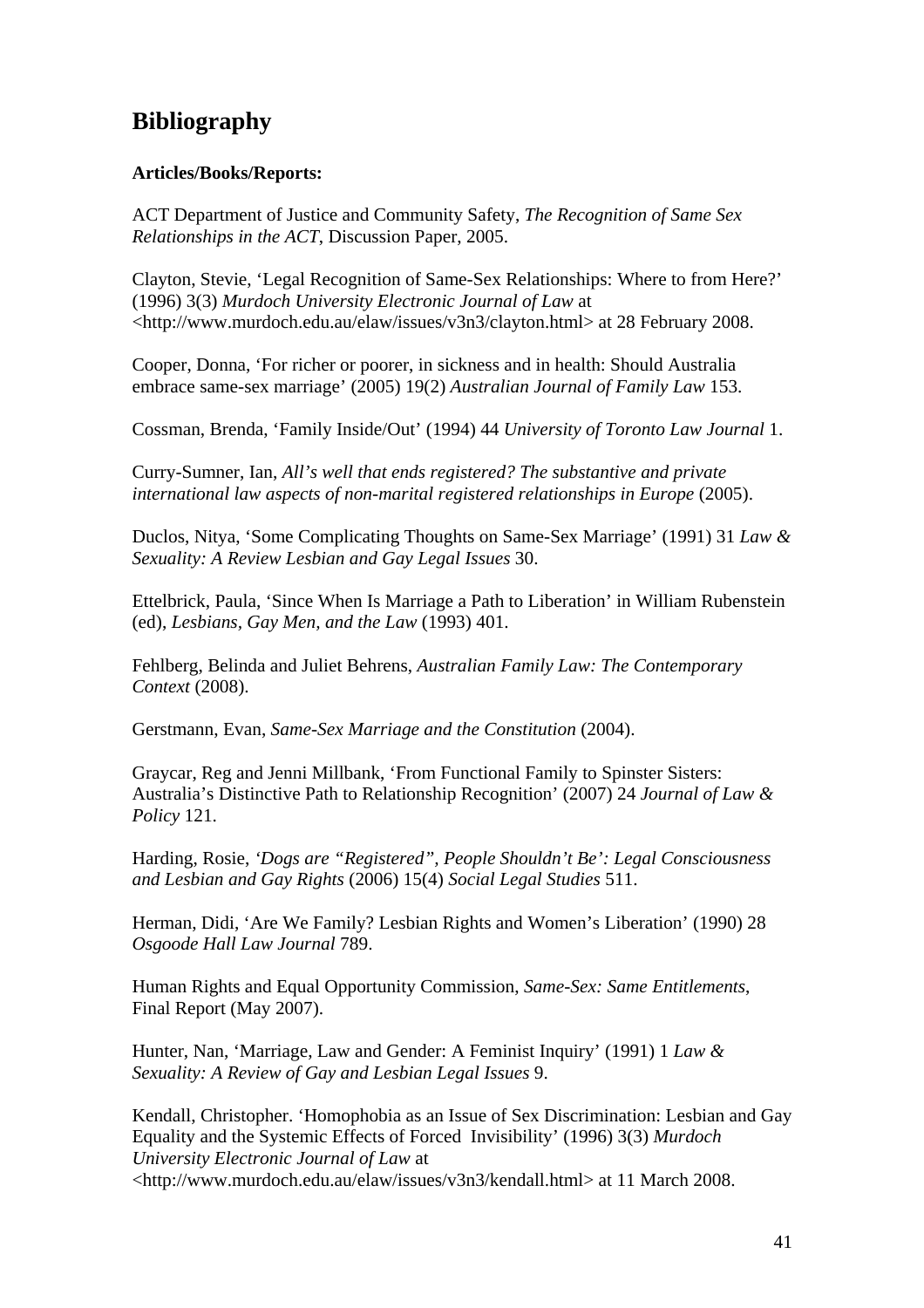Lauw, Inge, 'Recognition of Same-Sex Marriage – Time for Change?' (1994) 1(3) *E Law - Murdoch University Electronic Journal of Law* <http://www.murdoch.edu.au/elaw/issues/v1n3/lauw131.html> at 1 May 2005. Law Commission of New Zealand, *Recognising Same-Sex Relationships*, Study Paper 4 (December 1999).

Lesbian and Gay Legal Rights Service, *The Bride Wore Pink*, Second Edition, Gay and Lesbian Rights Lobby (February 1994).

Lindell, Geoffrey, 'Constitutional Issues Regarding Same-Sex Marriage: A Comparative Survey – North America and Australasia' (2008) 30 *Sydney Law Review*  27.

Maddison, Sarah and Emma Partridge, *How well does Australian democracy serve sexual and gender minorities?* Democratic Audit of Australia, Report No. 9 (2007).

Meagher, Dan, 'The times are they a-changin'? – Can the Commonwealth parliament legislate for same sex marriages?' (2003) 17(2) *Australian Journal of Family Law* 134.

Millbank, Jenni and Kathy Sant, 'A Bride in Her Every-Day Clothes: Same Sex Relationship Recognition in NSW' (2000) 22 *Sydney Law Review* 181.

Millbank, Jenni, 'Domestic Rifts: Who is Using the *Domestic Relationships Act 1994*  (ACT)? (2000) 14(3) *Australian Journal of Family Law* 163.

Millbank, Jenni, 'If Australian Law Opened its Eyes to Lesbian and Gay Families, What Would it See?' (1998) 12(2) *Australian Journal of Family Law* 99.

Millbank, Jenni, 'Recognition of Lesbian and Gay Families in Australian Law – Part One: Couples' (2006) 34(1) *Federal Law Review* 1.

Millbank, Jenni, 'Recognition of Lesbian and Gay Families in Australian Law – Part Two: Children' (2006) 34(2) *Federal Law Review* 205.

Millbank, Jenni, 'Same Sex Families' (2005) 53 *Hot Topics: Legal Issues in Plain Language*, 1.

Morgan, Wayne, 'Identifying evil for what it is: Tasmania, sexual perversity and the United Nations' (1994) 19(3) *Melbourne University Law Review* 740.

Morgan, Wayne, 'Queering International Human Rights Law' in Carl Stychin and Didi Herman (eds), *Sexuality in the Legal Arena* (2000), 208.

Nicholson, Alastair. 'The Changing Concept of Family: The Significance of Recognition and Protection' (1997) 6 *Australasian Gay and Lesbian Law Journal* 13.

Nicholson, Alastair, 'The Legal Regulation of Marriage' (2005) 29 *Melbourne University Law Review* 556.

New South Wales Gay and Lesbian Rights Lobby, *All Love is Equal…Isn't It? The recognition of same-sex relationships under federal law,* Consultation Report, February 2007.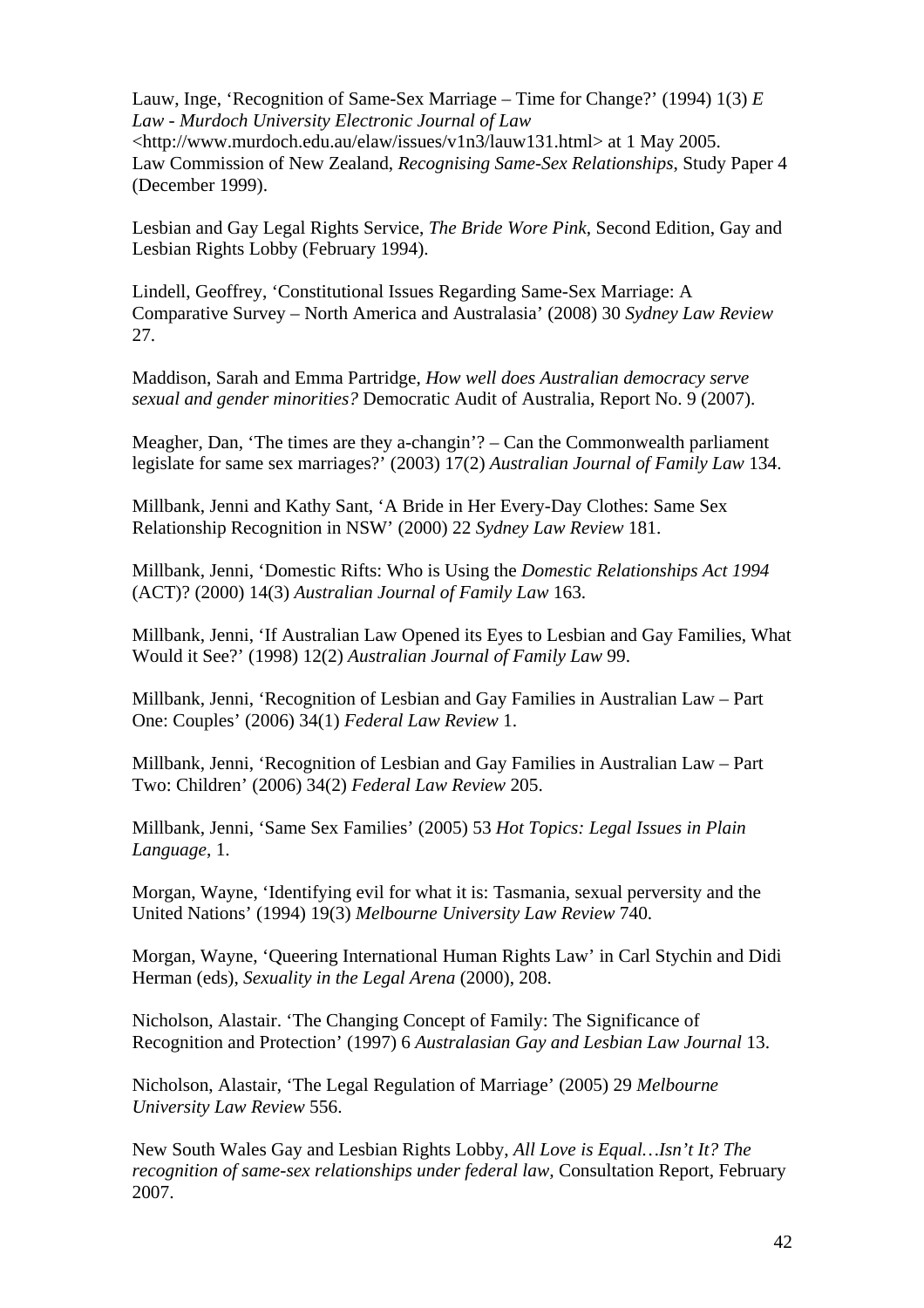New South Wales Law Reform Commission, *Relationships*, Report 113 (2006).

Parkinson, Patrick and Juliet Behrens, *Australian Family Law in Context: Commentary and Materials* (3rd ed, 2004)

Polikoff, Nancy, 'We will get what we ask for: why legalizing gay and lesbian marriage will not "dismantle the legal structure of gender in every marriage"' (1993) 79 *Virginia Law Review* 1535.

Rishworth, Paul, 'Changing Times, Changing Minds, Changing Laws – Sexual Orientation and New Zealand Law, 1960 to 2005' (2007) 11 *The International Journal of Human Rights* 85.

Stoddart, Thomas, 'Why Gay People Should Seek the Right to Marry' in William Rubenstein (ed), *Lesbians, Gay Men, and the Law* (1993), 398.

Victorian Gay and Lesbian Rights Lobby, *Everyday Experiments: report of a survey into same-sex domestic partnerships in Victoria*, 2001.

Victorian Gay and Lesbian Rights Lobby, *Not Yet Equal: report on the VGLRL same sex relationships survey 2005*, Final Report, July 2005.

Victorian Law Reform Commission, *Assisted Reproductive Technology & Adoption,*  Final Report (March 2007).

Walker, Kristin, 'The Same-Sex Marriage Debate in Australia' (2007) 11 *The International Journal of Human Rights* 109.

Wilkinson, Sue and Celia Kitzinger, 'Same-Sex Marriage and Equality' (2005) 18(5) *The Psychologist* 290.

Willmott, Lindy, *De Facto Relationships Law* (1996).

Willmott, Lindy, Ben Mathews and Greg Shoebridge, 'Defacto relationships property adjustment law – A national direction' (2003) 17 *Australian Journal of Family Law* 37.

Wintemute, Robert and Mads Andenæs, *Legal Recognition of Same-Sex Partnerships: A Study of National, European and International Law* (2001).

Zanghellini, Aleardo, 'Lesbian and Gay Identity, the Closet and Laws on Procreation and Parenting' (2007) 16 *Griffith Law Review* 107.

## **Case Law:**

*Attorney-General for the Commonwealth v Kevin and Others* (2003) 30 Fam LR 1.

*Graham v Paterson* [1950] HCA 9.

*Hyde v Hyde and Woodmansee* (1866) LR 1 P & D 130.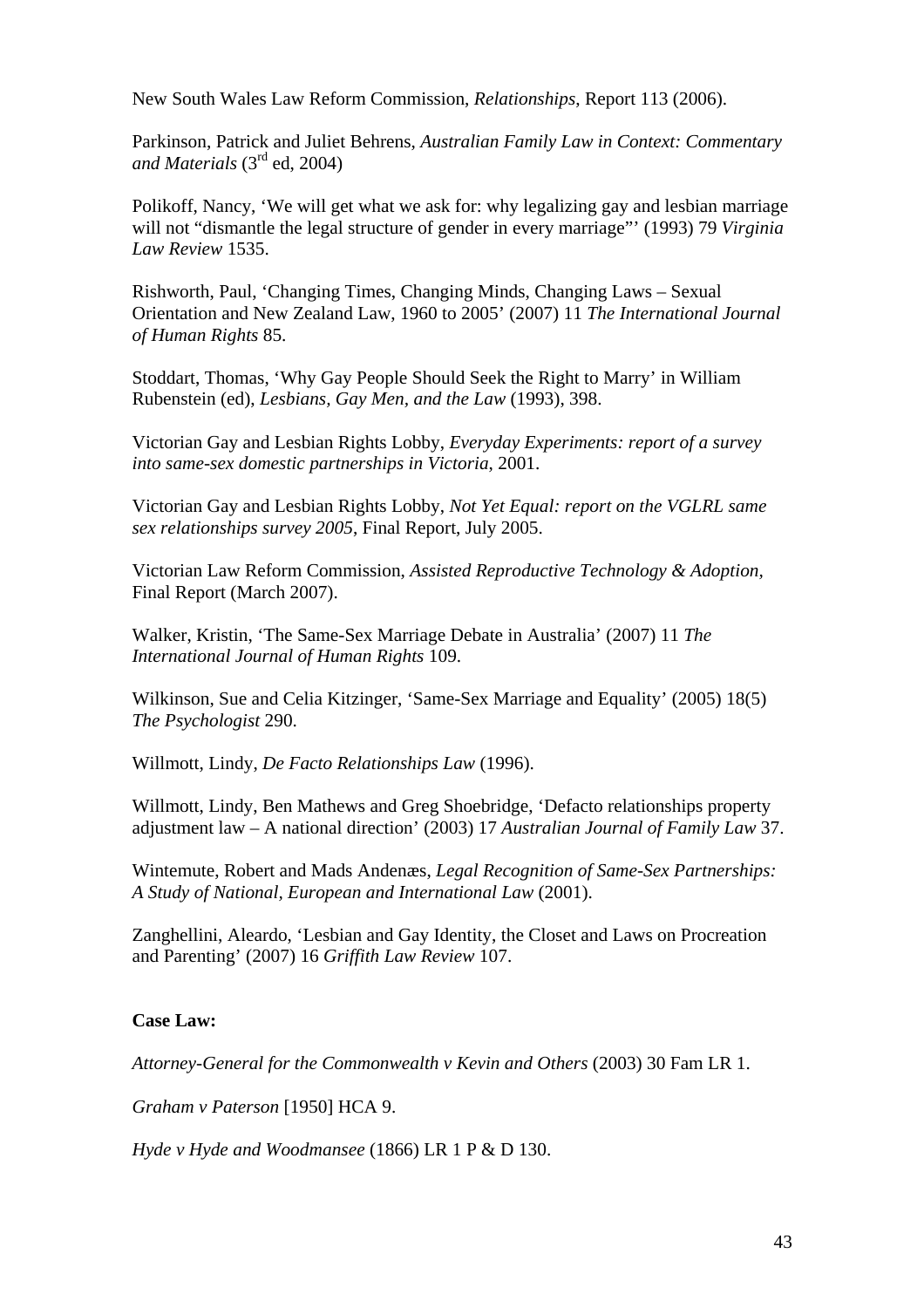*Joslin v New Zealand,* Communication No 902/1999, U.N. Doc CCPR/C/75/D/902/1999 (2002)**.** 

*Re Patrick* [2002] 168 FLR 6.

*Re Wakim; Ex parte McNally* [1999] HCA 27.

*The Commonwealth v Tasmania* (1983) 158 CLR 1.

*Toonen v Australia,* Communication No. 488/1992, U.N. Doc CCPR/C/50/D/488/1992 (1994).

*Young v Australia,* Communication No. 941/2000, U.N. Doc CCPR/C/78/D/941/2000 (2003).

## **Legislation:**

*Acts Amendment (Equality of Status) Act 2003* (WA)

*Acts Amendment (Lesbian and Gay Law Reform) Act 2002* (WA)

*Acts Interpretation Act 1954* (Qld)

*Adoption Act 1984* (Vic)

*Adoption Act 1988* (TAS)

*Adoption Act 1993* (ACT)

*Adoption Act 1994* (WA)

*Adoption Act 1998* (SA)

*Adoption Act 2000* (NSW)

*Adoption of Children Act* (NT)

*Adoption of Children Act 1964* (Qld)

*Anti Terrorism Act (No 2) 2005* (Cth)

*Australian Capital Territory (Self-Government) Act 1988* (Cth)

*Australian Constitution* 

*Civil Partnerships Act 2004* (UK) c 33

*Civil Partnerships Act 2008* (ACT)

Civil Partnerships Bill 2006 (ACT)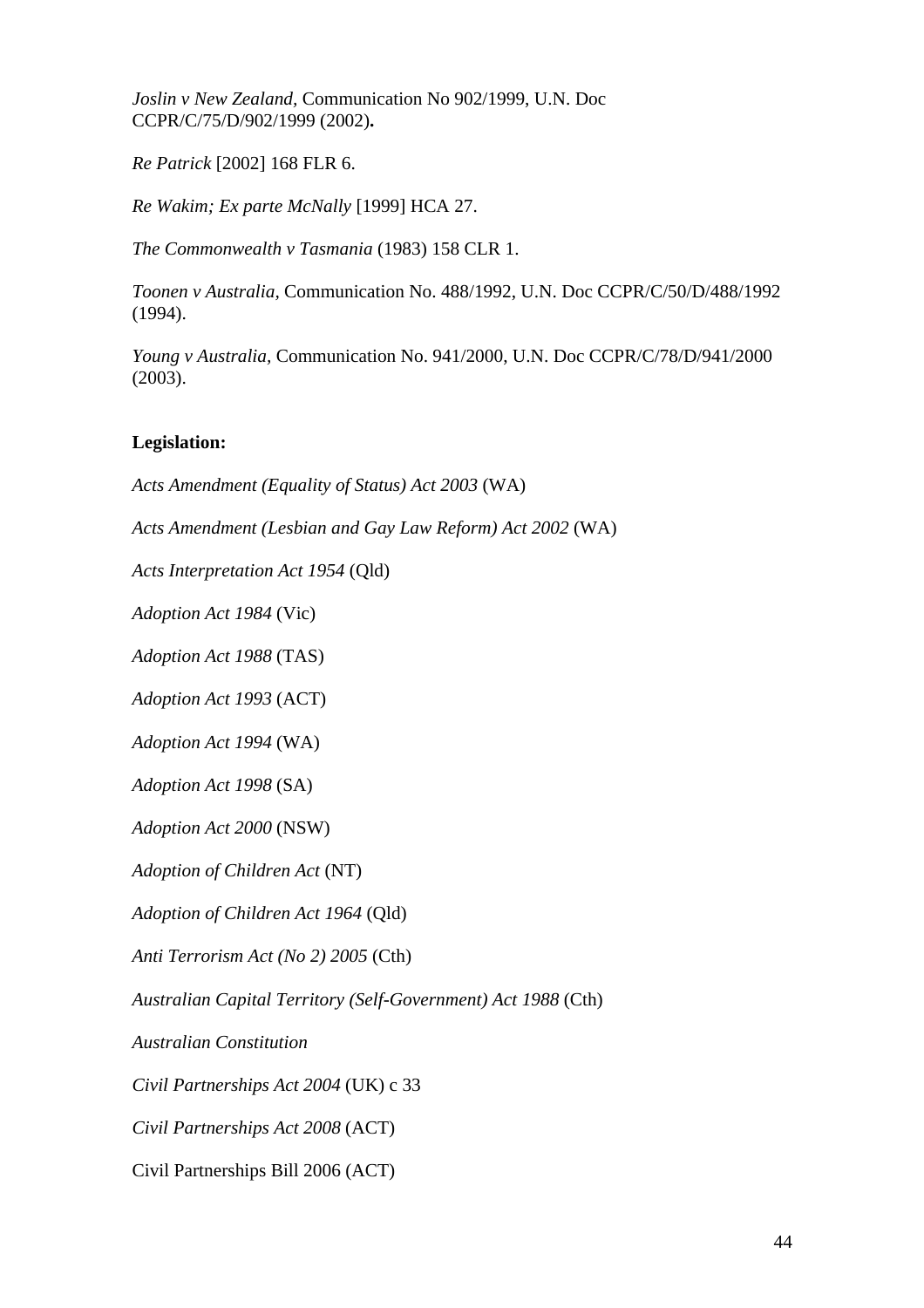*Civil Union Act 2004* (NZ)

*Civil Unions Act 2006* (ACT) (repealed under s 35(2) *Australian Capital Territory (Self Government) Act 1988* on 14 June 2006)

Civil Unions Bill 2006 (ACT)

*Commonwealth Powers (De Facto Relationships) Act 2003* (NSW)

*Commonwealth Powers (De Facto Relationships) Act 2003* (Qld)

*Commonwealth Powers (De Facto Relationships) Act 2006 (Tas)*

*Commonwealth Powers (De Facto Relationships) Act 2004* (Vic)

*Commonwealth Powers (De Facto Relationships) Act 2006* (WA)

*De Facto Relationships Act 1991* (NT)

*De Facto Relationships Act 1996* (SA)

*De Facto Relationship (Northern Territory Request) Act 2004* (NT)

*Defence of Marriage Act*, 28 USC § 1738C (1996)

*Domestic Relationships Act 1994* (ACT)

*Discrimination Law Amendment Act 2002* (Qld)

*Family Law Act 1975* (Cth)

*Family Relationships Act 1975* (SA)

*Health Insurance Act 1973* (Cth)

*Interpretation Act 1984* (WA)

*Law Reform (Gender, Sexuality and De Facto Relationships) Act 2003* (NT)

*Legislation Act 2001* (ACT)

*Marriage Act 1961* (Cth)

Marriage (Relationships Equality) Amendment Bill 2008 (Cth)

*Migration Regulations 1994* (Cth)

*Property (Relationships) Act 1984* (NSW)

*Property (Relationships) Amendment Act 1999* (NSW)

*Relationships Act 2003* (Tas)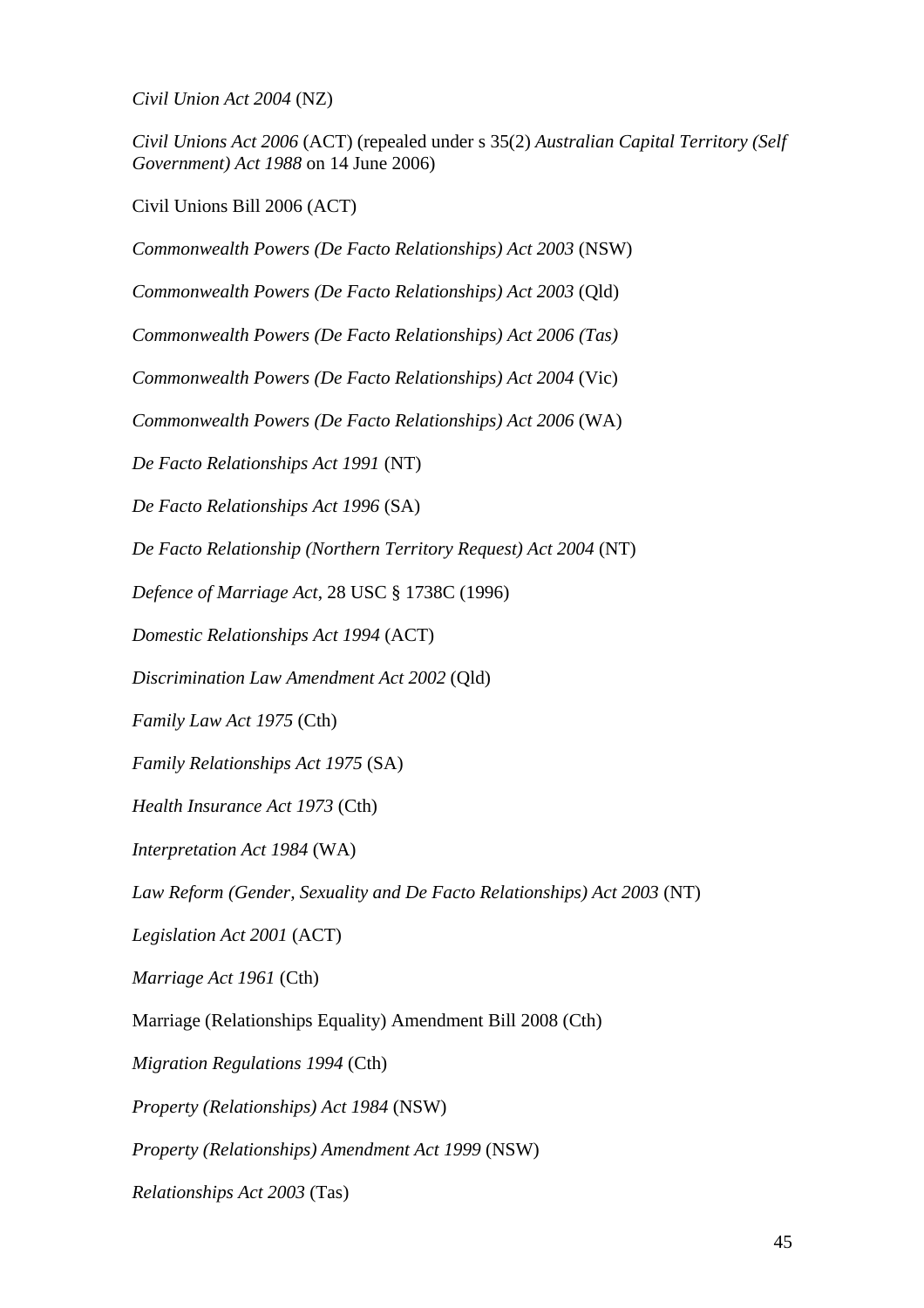*Relationships Act 2008* (Vic)

Same-Sex Marriages Bill 2006 (Cth)

Same-Sex Marriage Bill 2005 (NSW)

Same-Sex Marriage Bill 2005 (Tas)

Same-Sex Marriages Bill 2006 (Cth)

Same-Sex Relationships (Equal Treatment in Commonwealth Laws – Superannuation) Bill 2008.

*Social Security Act 1991* (Cth)

*Statutes Amendment (Domestic Partners) Act 2006* (SA)

*Statute Law Amendment (Relationship) Act 2001* (Vic)

*Statute Law Further Amendment (Relationships) Act 2001* (Vic)

*Superannuation Legislation Amendment (Choice of Superannuation Funds) Act 2004* (Cth)

#### **Treaties:**

*Convention on the Celebration and Recognition of the Validity of Marriage, opened for* signature 14 March 1978, ATS 1991 No 16, (entry into force 1 May 1991).

*Discrimination (Employment and Occupation) Convention 1958* (ILO 111), opened for signature 25 June 1958, ATS 12 [1974], (entry into force 15 June 1974).

*International Covenant on Civil and Political Rights,* opened for signature 16 December 1966, ATS 1980 No 23, (entry into force 13 November 1980).

*International Covenant on Economic, Social and Cultural Rights,* opened for signature 16 December 1966, ATS 1976 No 5, (entry into force 10 March 1976).

*Universal Declaration of Human Rights,* GA Res 217A (III), 3rd sess, U.N. Doc A/810 at 71 (1948).

#### **Other sources:**

Austin, Paul and David Rood, 'Victoria to recognise gay couples' (2008) *The Age*  (Melbourne) <http://www.theage.com.au/news/national/victoria-to-recognise-gaycouples/2008/03-12/1205126018812.html> at 13 March 2008.

Australian Associated Press, *National register for gay couples, says Kevin Rudd* (2007) <http://www.news.com.au/story/0,23599,22932717-2,00.html> at 18 April 2008.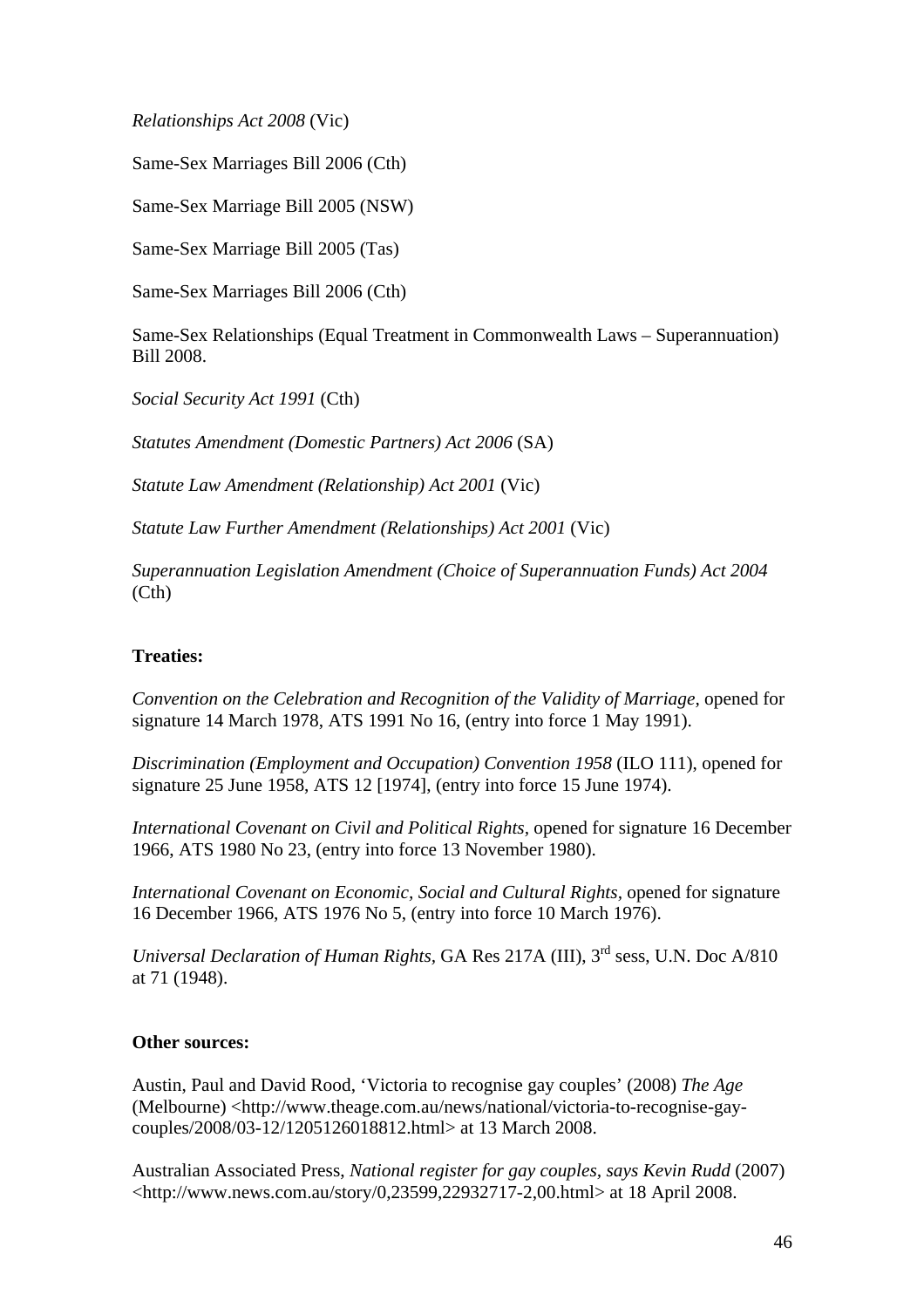Australian Broadcasting Commission, 'ACT, Fed Govt at odds over civil union laws', 1 May 2008 <http://www.abc.net.au/news/stories/2008/05/01/2232458.htm> at 5 May 2008.

Australian Broadcasting Commission, 'McClelland strikes out against discrimination against same sex couples', *The 7:30 Report*, 30 April 2008 <http://www.abc.net.au/7.30/content/2007/s2232028.htm> at 24 May 2008.

Australian Broadcasting Commission, *Ruddock says no to ACT civil partnerships bill*, 6 February 2007 <http://www.abc.net.au/news/newsitems/200702/s1841691.htm> at 28 February 2008.

Australian Bureau of Statistics, *Same-sex couple families* <http://www.abs.gov.au> at 28 February 2008.

Australian Christian Lobby, *Analysis of Civil Unions Act 2006*, <http://www.acl.org.au/pdfs/load\_pdf\_public.pdf?pdf\_id=584&from=SEARCH> at 12 February 2008.

Australian Christian Lobby, 'British Recognition for Polygamous Marriages Contains a Warning for Australia' (Press Release, 4 February 2008).

Australian Democrats Party, *Same Sex Unions* <http://www.democrats.org.au/campaigns/same\_sex\_unions/> at 5 March 2008.

Australian Labor Party, *National Platform and Constitution 2007* <http://www.alp.org.au/platform/index.php> at 28 April 2008.

Australian Marriage Equality, *The Case for Equal Marriage*, <http://www.australianmarriageequality.com.case.htm> at 19 February 2008.

City of Melbourne, *Relationship Declaration Register* <http://www.melbourne.vic.gov.au/info.cfm?top=208&pg=3483> at 15 April 2008.

City of Sydney, *Relationships Declaration Program* <http://www.cityofsydney.nsw.gov.au/Community/ServicesAndPrograms/Relationships DeclarationProgram.asp> at 28 February 2008.

Clacher, Iain, *Registry tipped for Queenslanders* (2008) <http://qlp.ep.net.au/news/registry-tipped-for-queensland-2005.html> at 2 June 2008.

Coalition for Equality, 'Former Family Court Chief calls on Rudd Gov't to broaden gay reform proposal' (Press Release, 22 May 2008).

Coalition for Equality, *Same-sex couples reported at Census* <http://www.coalitionforequality.org.au/2006census.pdf> at 28 February 2008.

Commonwealth, *Parliamentary Debates*, House of Representatives, 24 June 2004, 31459 (Philip Ruddock, Commonwealth Attorney-General)

Croome, Rodney, 'Civil unions (Aus)' (2008) *Rodney Croome: Gay Advocate* <http://www.rodneycroome.id.au/weblog.php> at 2 April 2008.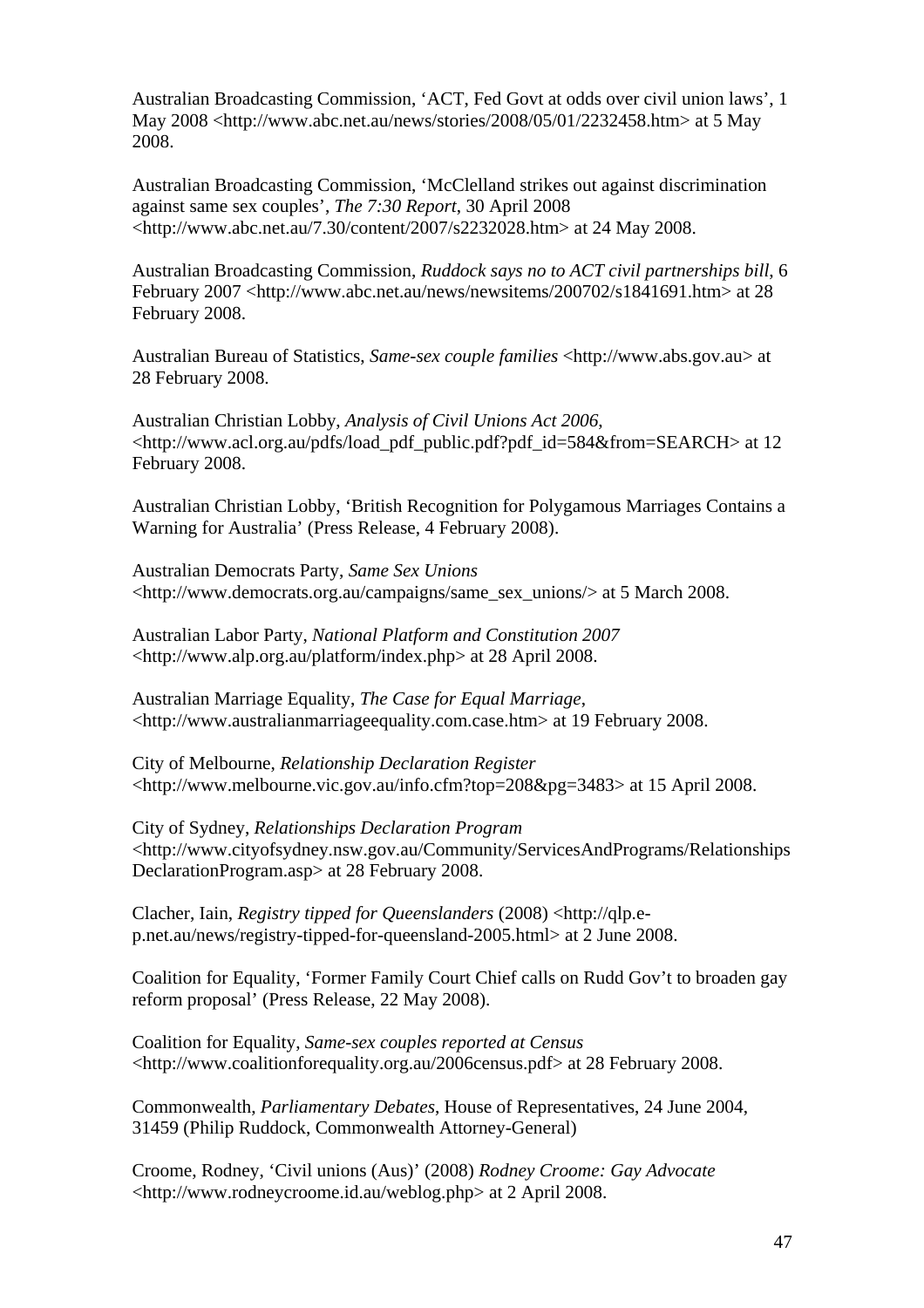Croome, Rodney, 'Full and Equal Recognition' (2007, 2008) *Rodney Croome: Gay Advocate* <http://www.rodneycroome.id.au/comments?id=2495\_0\_1\_0C72> at 12 February 2008.

Croome, Rodney and Wayne Morgan, *Defining relationships* (2008) Online Opinion <http://www.onlineopinion.com.au/view.asp?article=7369> at 22 May 2008.

Croome, Rodney and Wayne Morgan, *Relationship Registries* (2007) Tasmanian Gay and Lesbian Rights Group <http://tglrg.org/more/291\_0\_1\_0\_M15/ $>$  at 12 February 2008.

Curry, David, 'Canberra's first same-sex civil union' *The Canberra Times* (Canberra) 3 June 2008 <http://canberra.yourguide.com.au/news/local/news/general/canberras-firstsamesex-civil-union/781937.aspx> at 3 June 2008.

Dailey, Timothy, *Comparing the lifestyles of homosexual couples to married couples* (2008) Australian Christian Lobby <http://www.acl.org.au/national/browse.stw?article\_id=18936> at 12 February 2008.

Dennett, Harley, 'Family Court Access Next' *Sydney Star Observer* (Sydney) 8 May 2008 <http://www.ssonet.com.au/display.asp?ArticleID=8288> at 8 May 2008.

Dennett, Harley, 'Labor: no promise to do 58 in 08' *Sydney Star Observer* (Sydney) 28 February 2008, <http://www.ssonet.com.au/display.asp?ArticleID=7887> at 21 April 2008.

Department of Justice and Community Safety, *Civil Partnerships* <http://www.rgo.act.gov.au/bdm/bdm\_civil.html> at 25 May 2008.

Department of Parliamentary Services, Commonwealth, *Marriage Legislation Amendment Bill 2004*, Bills Digest No. 155 2003-04.

Dick, Tim, 'Gay unions accepted but don't use our symbolism' *Sydney Morning Herald*  (Sydney) 8 May 2008 <http://www.smh.com.au/news/opinion/gay-unions-accepted-butnot-symbolism/2008/05/07/1210131061925.html> at 8 May 2008.

Dolan, Maura, 'Gay Marriage Ban' *Los Angeles Times* (Los Angeles) <http://www.latimes.com/news/local/la-megaymarriage162008may16,0,3999077,full.story> at 26 May 2008.

Email from Peter Furness to Kate Whitehouse, 12 April 2008.

Email from Stephen Jones to Kate Whitehouse, 10 April 2008.

Email from Alastair Nicholson to Kate Whitehouse, 29 April 2008.

Email from Stephen Parker to Kate Whitehouse, 31 March 2008.

Email from Kristen Walker to Kate Whitehouse, 19 March 2008.

Email from George Williams to Kate Whitehouse, 19 March 2008.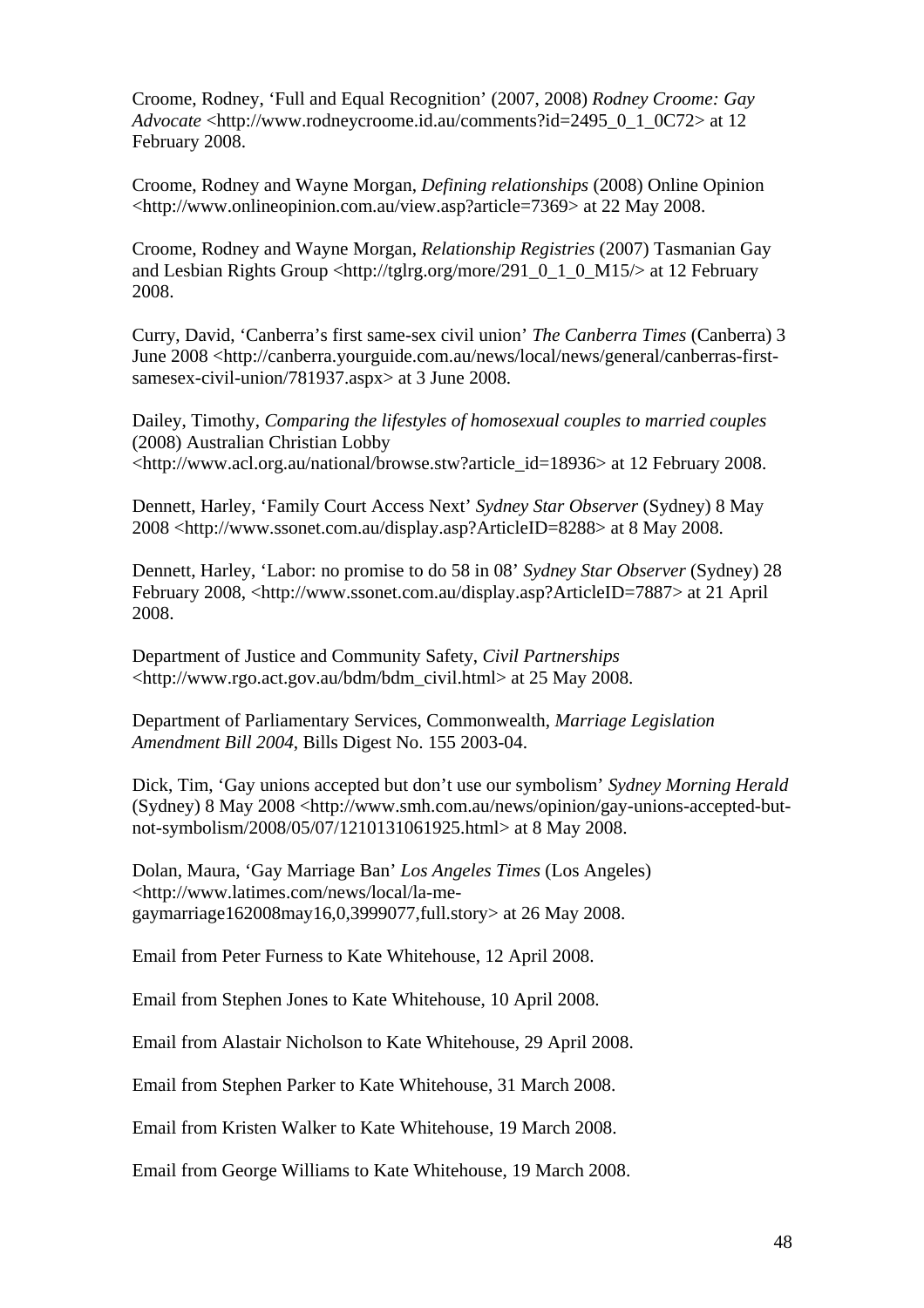Email from Kellie Wright to Kate Whitehouse, 28 May 2008.

Gartrell, Adam, 'ACT forced to axe civil union laws' *The Daily Telegraph* (Sydney) 4 May 2008 <http://www.news.com.au/dailytelegraph/story/0,22049,23643294- 5001028,00.html> at 5 May 2008.

Haywood, Ben, 'Apocalypse vow' *The Age* (Melbourne), 26 May 2008 <http://www.theage.com.au/news/education-news/apocalypsevow/2008/05/23/1211183116787.html?page=fullpage#contentSwap2> at 26 May 2008.

Interview with Associate Professor Juliet Behrens, Faculty of Law, Australian National University (Australian National University, 11 April 2008), copy on file with the author.

Interview with Rodney Croome, Tasmanian Gay and Lesbian Rights Group (Telephone interview, 7 April 2008), copy on file with the author.

Interview with Professor Jenni Millbank, Faculty of Law, University of Technology Sydney (Telephone interview, 19 March 2008), copy on file with the author.

Interview with Jim Wallace, Director Australian Christian Lobby (National Press Club, 11 April 2008), copy on file with the author.

Karvelas, Patricia, 'Childless de factos in Family Court win' *The Australian* (Sydney) 23 May 2008 <http://www.theaustralian.news.com.au/story/0,25197,23744363- 2702,00.html> at 24 May 2008.

Letter from Alastair Nicholson to Robert McClelland, 19 May 2008, publicly released by Nicholson, copy on file with the author.

Loader, Matthew. *A recipe for recognition of same sex relationships,* Let's Get Equal Campaign <www.letsgetequal.org.au/FeministLegalAcademics.doc> at 15 March 2008.

McClelland, Robert, 'Rudd Government Moves on Same-Sex Discrimination' (Press Release, 30 April 2008).

Millbank, Jenni, *The Changing Meaning of 'De Facto' Relationships*, Sydney Law School Research Paper No. 06/43 <http://ssrn.com/abstract=910137> at 10 May 2008.

Millbank, Jenni, 'Towards Marriage Equality' *Sydney Star Observer* (Sydney) 5 December 2005,

<http://www.ssonet.com.au/archives/display.asp?articleID=5011> at 19 March 2008.

Millbank, Jenni, 'When is a rose not a rose? Civil unions for same-sex couples mean different things in different places' *Sydney Star Observer* (Sydney) 12 January 2006, <http://www.ssonet.com.au/archives/display.asp?articleID=5676> at 19 March 2008.

Morgan, Wayne, *Love and marriage (union/partnership/relationship)* (2008) On Line Opinion <http://www.onlineopinion.com.au/view.asp?article=7134&page=0> at 20 March 2008.

Morgan, Wayne, 'Stand on same-sex unions immoral', *The Canberra Times* (Canberra), 2 May 2008, 13.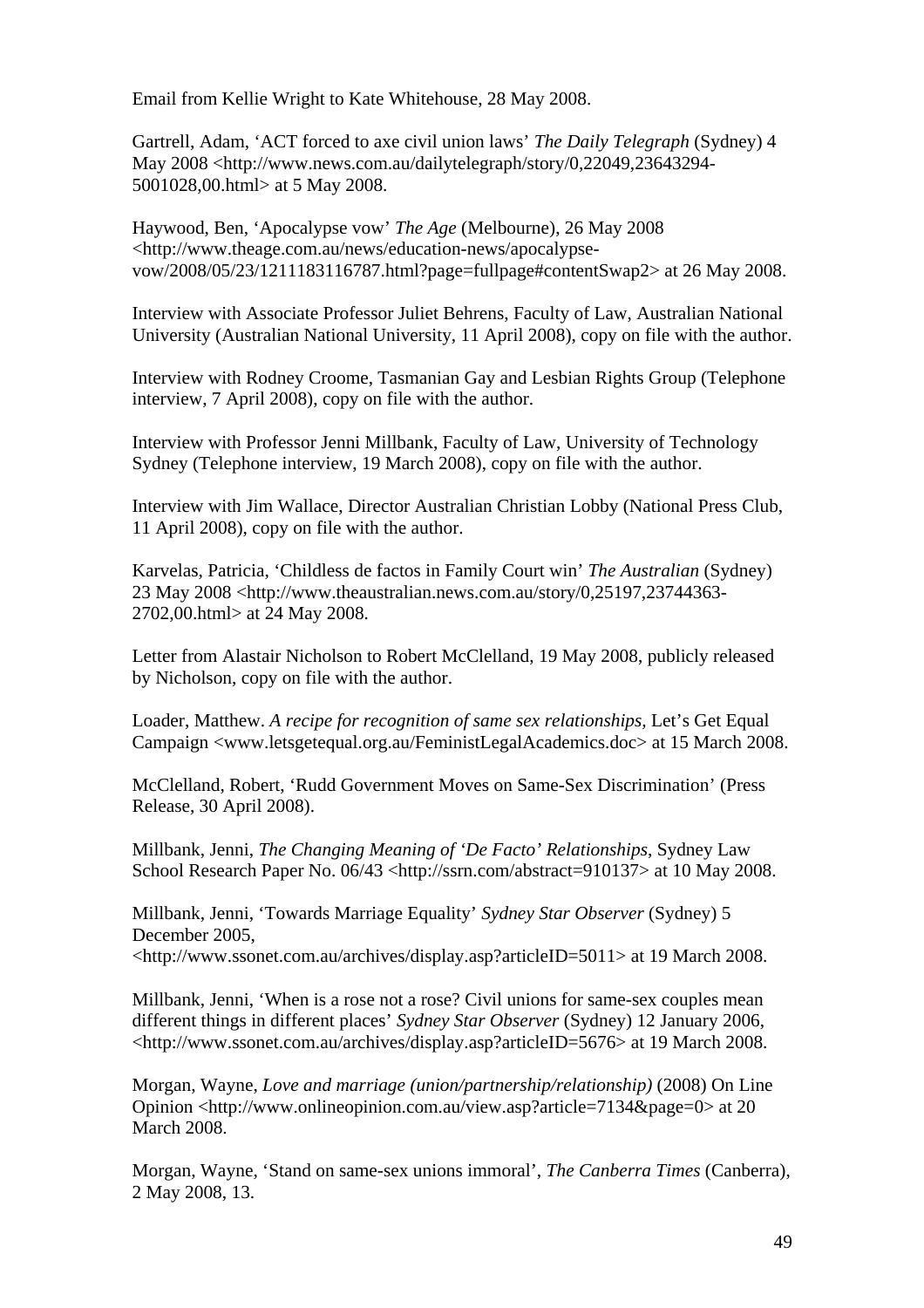Nador, Carol, 'Equality may lead to cut in payments' *The Age* (Melbourne), 1 May 2008 <http://www.theage.com.au/news/national/equality-may-lead-to-cut-inpayments/2008/04/30/1209234958384.html> at 12 May 2008.

New South Wales Gay and Lesbian Rights Lobby, *All Love is Equal…isn't it? Towards Same-Sex Relationship Recognition on a Federal Level*, Community Consultation Discussion Paper, March 2006.

New South Wales Gay and Lesbian Rights Lobby, *And then…the brides changed nappies: lesbian mothers, gay fathers and the legal recognition of our relationships with the children we raise*, Final Report, April 2003.

New South Wales Gay and Lesbian Rights Lobby, *Key Issues in Federal Gay and Lesbian Law Reform* (2006)

<http://www.glrl.org.au/publications/key\_issues\_in\_federal\_reform\_feb2006.pdf> at 15 March 2008.

New South Wales Parliamentary Library Research Service, *Legal Recognition of Same-Sex Relationships*, Briefing Paper No 9/06 (2006).

'No marriage in government's gay reforms', *The Age* (Melbourne), 30 April 2008 <http://news.theage.com.au/no-marriage-in-governments-gay-reforms/20080430- 29fg.html> at 12 May 2008.

Parliament of Victoria, *Parliamentary Debates*, Legislative Assembly, 12 March 2008.

Pearson, Christopher, 'On a swing and a prayer' *The Australian* (Sydney) 8 March 2008 <http://www.theaustralian.news.com.au/story/0,25197,23336628-7583,00.html> at 12 April 2008.

Price, Sarah, 'Big business joins push for same-sex marriage' *Sydney Morning Herald* (Sydney), 27 April 2008 <http://www.smh.com.au/news/national/big-business-joinspush-for-samesex-marriage/2008/04/27/1208743316176.html> at 1 May 2008.

Relationships Tasmania, *Ceremonies* <http://www.relationshipstasmania.org.au/ceremonies.html> at 25 May 2008.

Rood, David, 'Register for gay, de facto couples,' *The Age* (Melbourne), 5 December 2007 <http://www.theage.com.au/news/national/register-for-gay-de-factocouples/2007/12/04/1196530678387.html> at 9 April 2008.

Salt Shakers, *Same-sex Relationship Registration*, <http://www.saltshakers.org.au/html/P/9/B/342/> at 28 February 2008.

Salt Shakers, *The Introduction of Civil Unions – the Christian Biblical response* (2006) <http://www.saltshakers.org.au/pdf/361329\_REGISTRATION\_-\_CHRISTIAN.pdf> at 28 February 2008.

'Same sex and the city', *The Age* (Melbourne), 20 February 2007 <http://www.theage.com.au/news/in-depth/same-sex-and-thecity/2007/02/19/1171733679309.html#> at 12 February 2008.